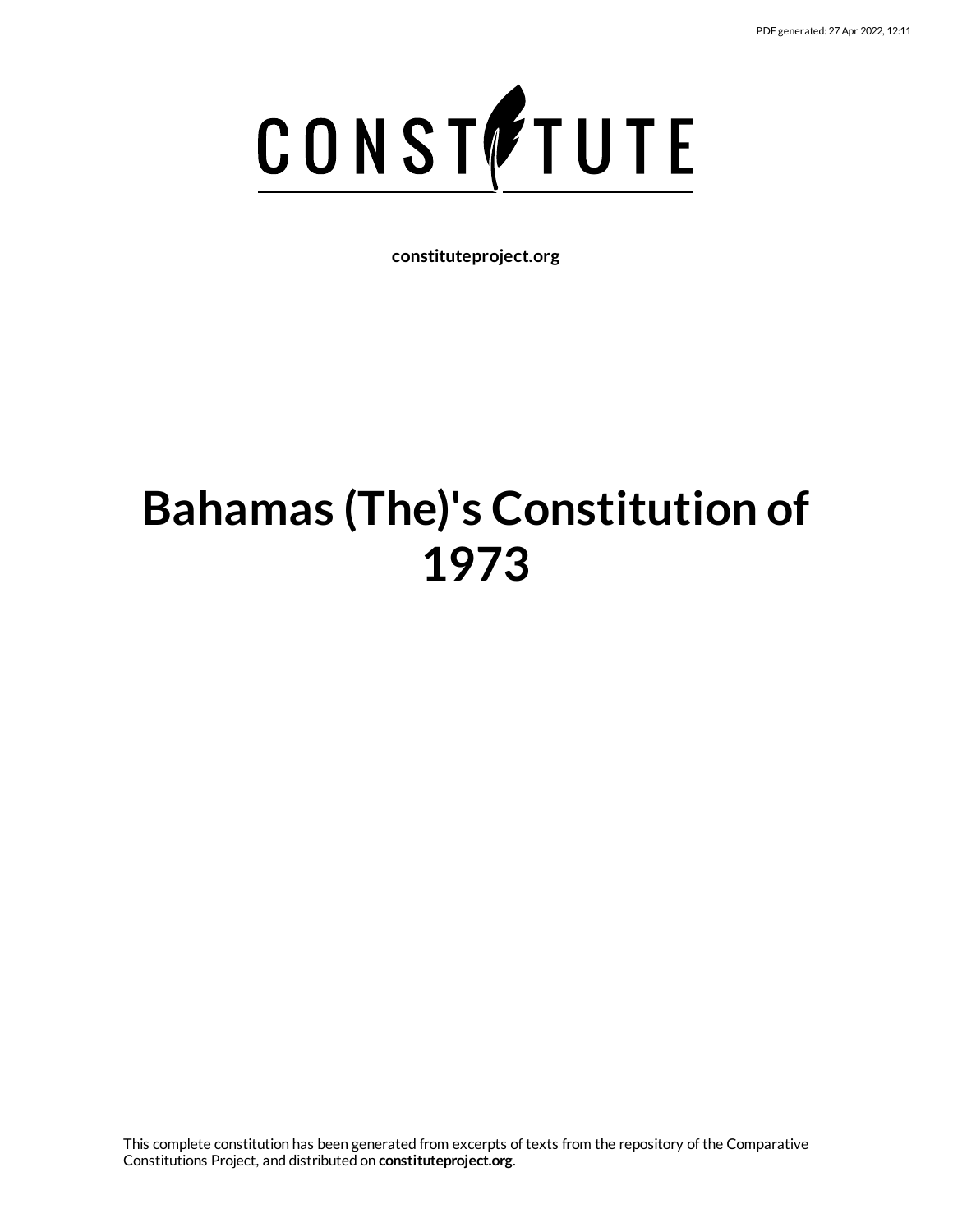### **Table of contents**

| 9. Further provisions for persons born outside The Bahamas after 9th July 1973 7                                                                                                                                               |
|--------------------------------------------------------------------------------------------------------------------------------------------------------------------------------------------------------------------------------|
|                                                                                                                                                                                                                                |
|                                                                                                                                                                                                                                |
|                                                                                                                                                                                                                                |
|                                                                                                                                                                                                                                |
|                                                                                                                                                                                                                                |
| CHAPTER III. PROTECTION OF FUNDAMENTAL RIGHTS AND FREEDOMS OF THE                                                                                                                                                              |
|                                                                                                                                                                                                                                |
|                                                                                                                                                                                                                                |
|                                                                                                                                                                                                                                |
|                                                                                                                                                                                                                                |
|                                                                                                                                                                                                                                |
|                                                                                                                                                                                                                                |
|                                                                                                                                                                                                                                |
|                                                                                                                                                                                                                                |
|                                                                                                                                                                                                                                |
|                                                                                                                                                                                                                                |
|                                                                                                                                                                                                                                |
| 25. Protection of freedom of movement (and the content of the content of the content of the content of the content of the content of the content of the content of the content of the content of the content of the content of |
|                                                                                                                                                                                                                                |
|                                                                                                                                                                                                                                |
|                                                                                                                                                                                                                                |
|                                                                                                                                                                                                                                |
|                                                                                                                                                                                                                                |
|                                                                                                                                                                                                                                |
|                                                                                                                                                                                                                                |
|                                                                                                                                                                                                                                |
|                                                                                                                                                                                                                                |
|                                                                                                                                                                                                                                |
|                                                                                                                                                                                                                                |
|                                                                                                                                                                                                                                |
|                                                                                                                                                                                                                                |
|                                                                                                                                                                                                                                |
|                                                                                                                                                                                                                                |
|                                                                                                                                                                                                                                |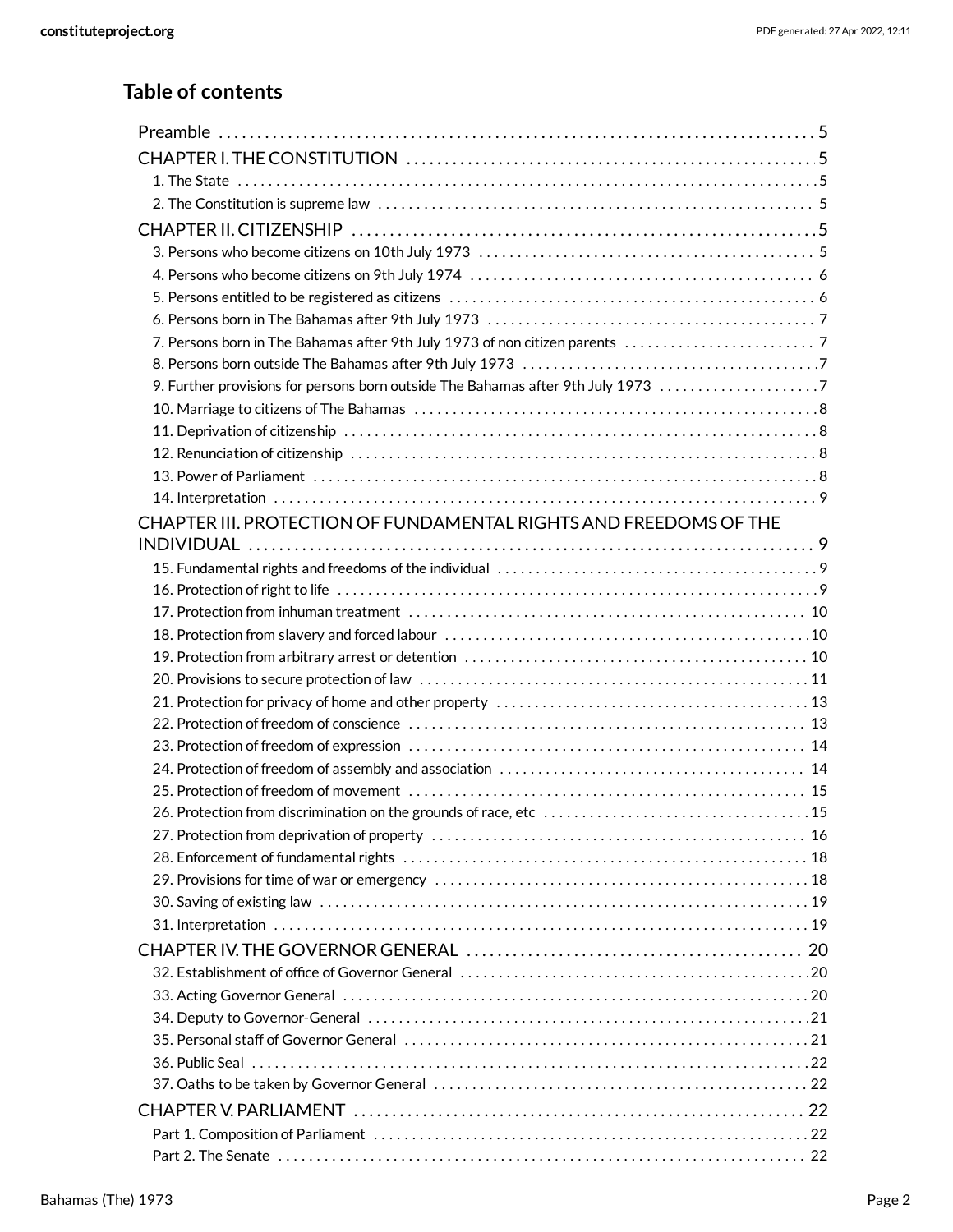| 75. Performance of functions of Prime Minister during absence, illness or suspension  37 |  |
|------------------------------------------------------------------------------------------|--|
|                                                                                          |  |
|                                                                                          |  |
|                                                                                          |  |
|                                                                                          |  |
|                                                                                          |  |
|                                                                                          |  |
|                                                                                          |  |
|                                                                                          |  |
|                                                                                          |  |
|                                                                                          |  |
|                                                                                          |  |
|                                                                                          |  |
|                                                                                          |  |
|                                                                                          |  |
|                                                                                          |  |
|                                                                                          |  |
|                                                                                          |  |
|                                                                                          |  |
|                                                                                          |  |
|                                                                                          |  |
|                                                                                          |  |
|                                                                                          |  |
|                                                                                          |  |
|                                                                                          |  |
|                                                                                          |  |
|                                                                                          |  |
|                                                                                          |  |
|                                                                                          |  |
|                                                                                          |  |
|                                                                                          |  |
|                                                                                          |  |
|                                                                                          |  |
|                                                                                          |  |
|                                                                                          |  |
|                                                                                          |  |
|                                                                                          |  |
|                                                                                          |  |
| 135. Remuneration of Governor General and certain other officers 58                      |  |
|                                                                                          |  |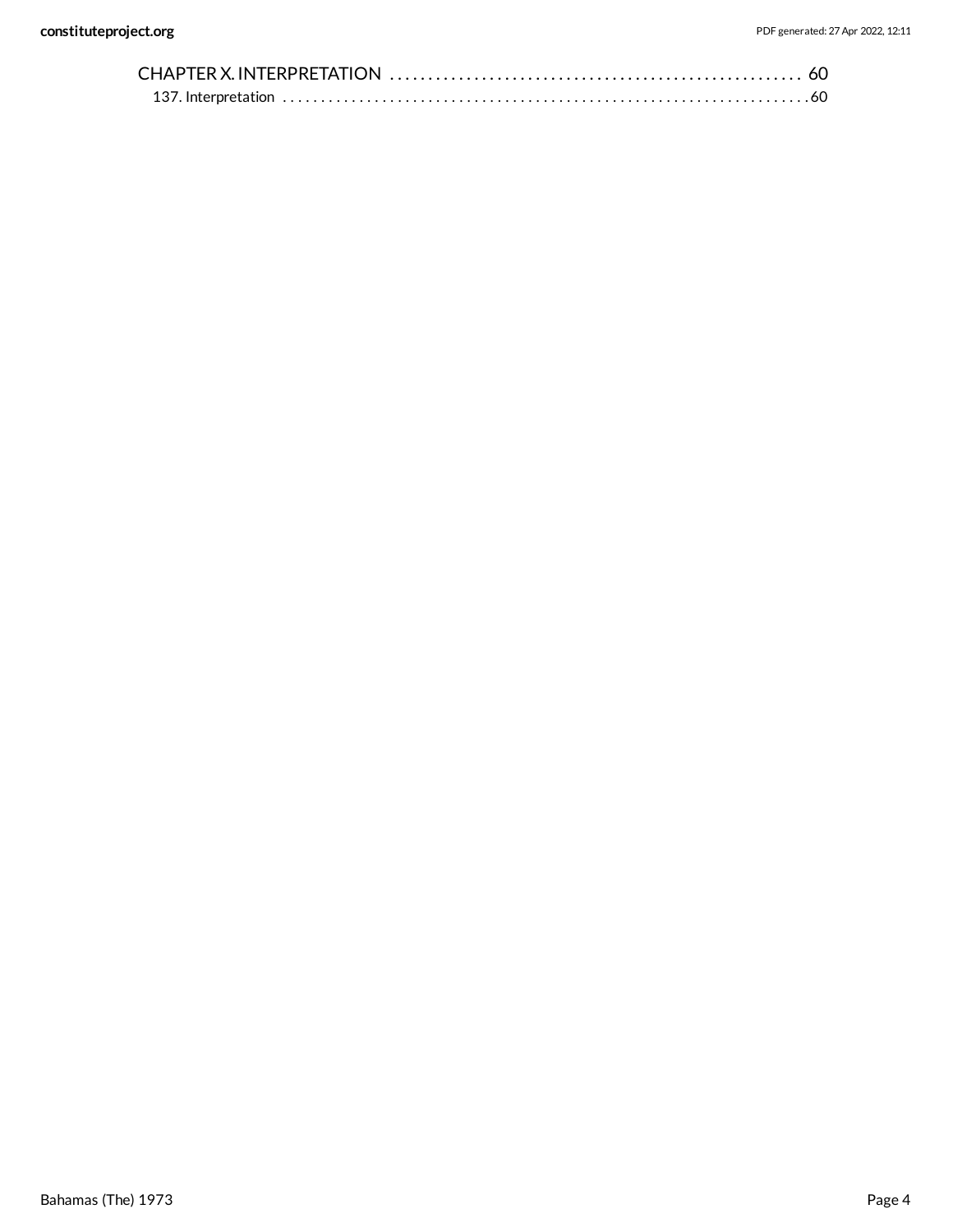- Motives for writing constitution
- God or other deities

### <span id="page-4-0"></span>**Preamble**

Whereas Four hundred and eighty-one years ago the rediscovery of this Family of Islands, Rocks and Cays heralded the rebirth of the New World;

And Whereas the People of this Family of Islands recognizing that the preservation of their Freedom will be guaranteed by a national commitment to Self-discipline, Industry, Loyalty, Unity and an abiding respect for Christian values and the Rule of Law;

Now Know Ye Therefore:

We the Inheritors of and Successors to this Family of Islands, recognizing the Supremacy of God and believing in the Fundamental Rights and Freedoms of the Individual, Do Hereby Proclaim in Solemn Praise the Establishment of a Free and Democratic Sovereign Nation founded on Spiritual Values and in which no Man, Woman or Child shall ever be Slave or Bondsman to anyone or their Labour exploited or their Lives frustrated by deprivation, and do Hereby Provide by these Articles for the indivisible Unity and Creation under God of the Commonwealth of The Bahamas.

## <span id="page-4-1"></span>**CHAPTER I. THE CONSTITUTION**

#### <span id="page-4-2"></span>**1. The State**

The Commonwealth of the Bahamas shall be a sovereign democratic State.

#### <span id="page-4-3"></span>**2. The Constitution is supreme law**

This Constitution is the supreme law of the Commonwealth of The Bahamas and, subject to the provisions of this Constitution, if any other law is inconsistent with this Constitution, this Constitution, shall prevail and the other law shall, to the extent of the inconsistency, be void.

## <span id="page-4-4"></span>**CHAPTER II. CITIZENSHIP**

Requirements for birthright citizenship

Type of government envisioned

Constitutionality of legislation

#### <span id="page-4-5"></span>**3. Persons who become citizens on 10th July 1973**

- **1.** Every person who, having been born in the former Colony of the Bahamas Islands, is on 9th July 1973 a citizen of the United Kingdom and Colonies shall become a citizen of the Bahamas on 10th July 1973.
- **2.** Every person who, having been born outside the former Colony of the Bahamas Islands, is on 9th July 1973 a citizen of the United Kingdom and Colonies shall, if his father becomes or would but for his death have become a citizen of The Bahamas in accordance with the provisions of the preceding paragraph, become a citizen of The Bahamas on 10th July 1973.
- **3.** Every person who on 9th July 1973 is a citizen of the United Kingdom and Colonies having become such a citizen under the British Nationality Act 1948 by virtue of his having been registered in the former Colony of the Bahamas Islands under that Act shall become a citizen of The Bahamas on 10th July 1973:

Provided that this paragraph shall not apply to any citizen of the United Kingdom and Colonies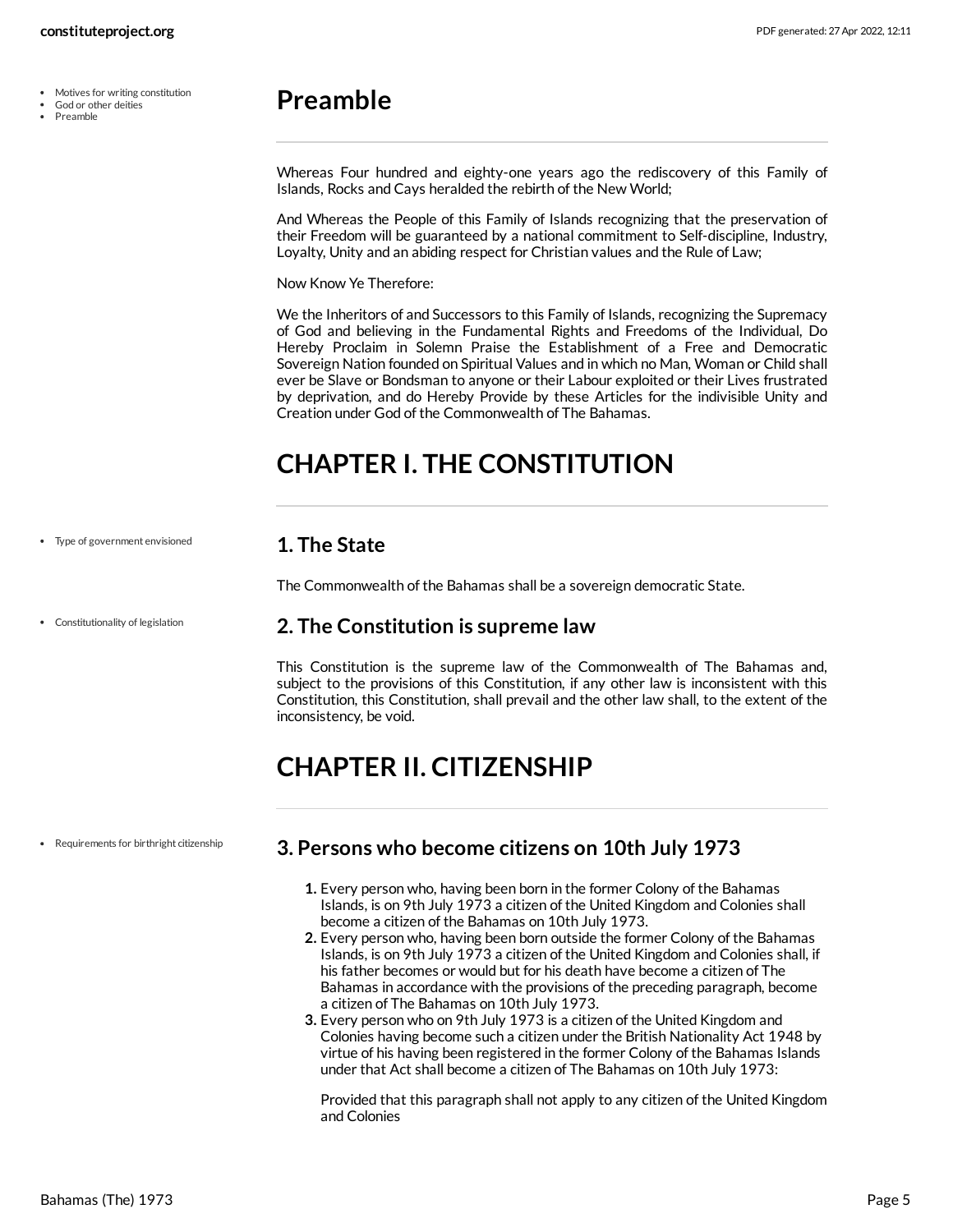- **3. a.** who was not ordinarily resident in that Colony on 31st December 1972, or
	- **b.** who became registered in that Colony on or after 1st January 1973, or
	- **c.** who on 9th July 1973 possesses the citizenship or nationality of some other country.

### <span id="page-5-0"></span>**4. Persons who become citizens on 9th July 1974**

Every person who on 9th July 1973 is a citizen of the United Kingdom and Colonies-

- **a.** having become such a citizen under the British Nationality Act 1948 by virtue of his having been naturalized in the former Colony of the Bahamas Islands before that Act came into force, or
- **b.** having become such a citizen by virtue of his having been naturalized in the former Colony of the Bahamas Islands under that Act,

shall become a citizen of The Bahamas on 9th July 1974, unless prior to that date, he has in such manner as may be prescribed declared that he does not desire to become a citizen of The Bahamas:

Provided that this section shall not apply to a citizen of the United Kingdom and Colonies who on 9th July 1973 possesses the citizenship or nationality of some other country.

### <span id="page-5-1"></span>**5. Persons entitled to be registered as citizens**

- **1.** Any woman who, on 9th July 1973, is or has been married to a person
	- **a.** who becomes a citizen of The Bahamas by virtue of Article 3 of this Constitution; or
		- **b.** who, having died before 10th July 1973, would, but for his death, have become a citizen of The Bahamas by virtue of that Article, shall be entitled, upon making application and upon taking the oath of allegiance or such declaration in such manner as may be prescribed, to be registered as a citizen of The Bahamas:

Provided that the right to be registered as a citizen of The Bahamas under this paragraph shall be subject to such exceptions or qualifications as may be prescribed in the interests of national security or public policy.

- **2.** Any person who, on 9th July 1973, possesses Bahamian Status under the provisions of the Immigration Act 1967 [FN: Statue Law of the Bahama Islands. No. 25 of 1967.] and is ordinarily resident in the Bahamas Islands, shall be entitled, upon making application before 19th July 1974, to be registered as a citizen of The Bahamas.
- **3.** Notwithstanding anything contained in paragraph (2) of this Article, a person who has attained the age of eighteen years or who is a woman who is or has been married shall not, if he is a citizen of some country other than The Bahamas, be entitled to be registered as a citizen of The Bahamas under the provisions of that paragraph unless he renounces his citizenship of that other country, takes the oath of allegiance and makes and registers such declarations may be prescribed:

Provided that where a person cannot renounce his citizenship of the other country under the law of that country he may instead make such declaration concerning that citizenship as may be prescribed.

- **4.** Any application for registration under paragraph (2) of this Article shall be subject to such exceptions or qualifications as may be prescribed in the interest of national security or public policy.
- **5.** Any woman who on 9th July 1973 is or has been married to a person who subsequently becomes a citizen of The Bahamas by registration under paragraph (2) of this Article shall be entitled, upon making application and upon taking the

Requirements for naturalization

Requirements for naturalization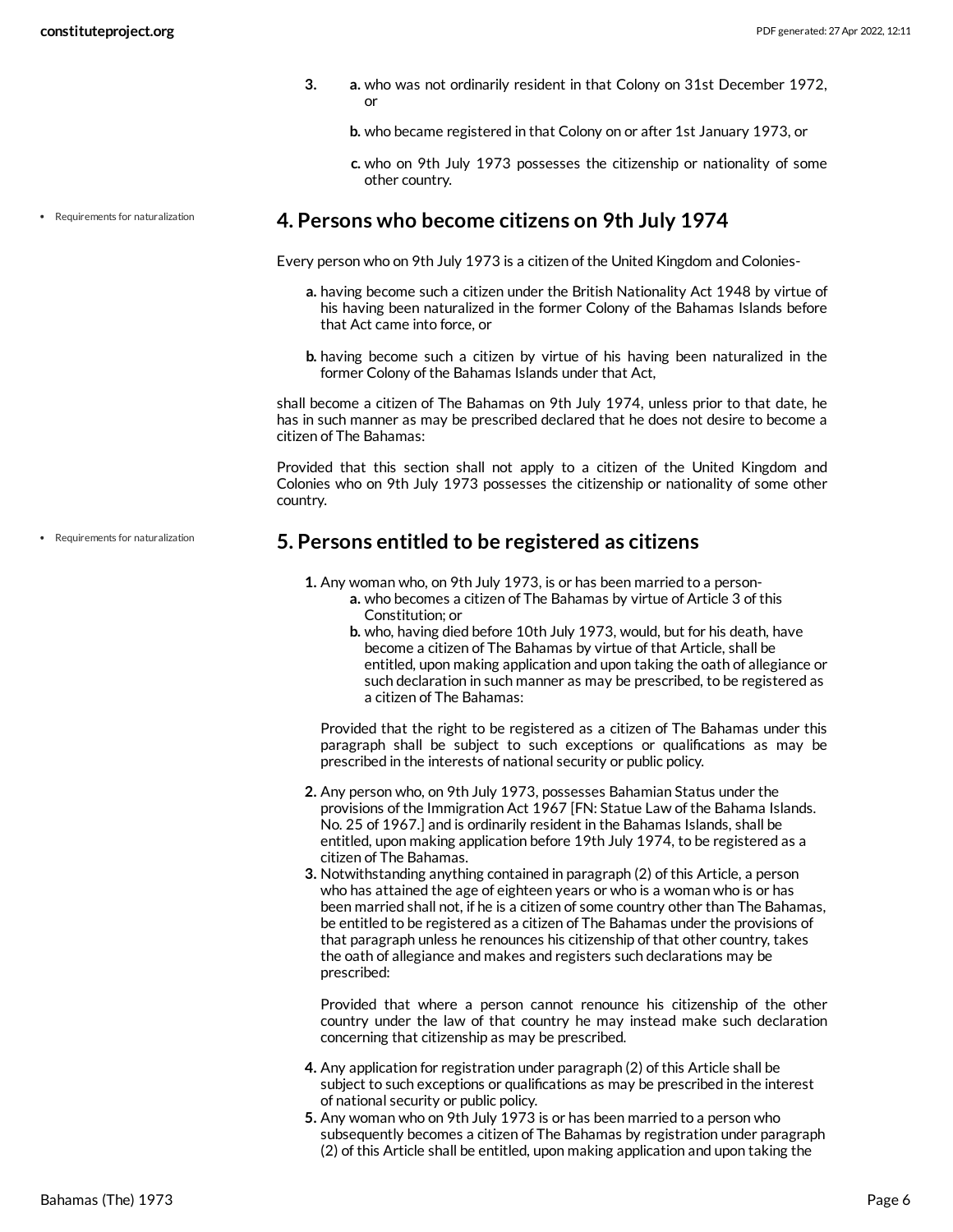**5.** oath of allegiance or such declaration as may be prescribed, to be registered as a citizen of The Bahamas:

Provided that the right to be registered as a citizen of The Bahamas under this paragraph shall be subject to such exceptions or qualifications as may be prescribed in the interests of national security or public policy.

**6.** Any application for registration under this Article shall be made in such manner as may be prescribed as respects that application:

Provided that such an application may not be made by a person who has not attained the age of eighteen year and is not a woman who is or has been married, but shall be made on behalf of that person by a parent or guardian of that person.

#### <span id="page-6-0"></span>**6. Persons born in The Bahamas after 9th July 1973**

Every person born in The Bahamas after 9th July 1973 shall be come a citizen of The Bahamas at the date of his birth if at that date either of his parents is a citizen of The Bahamas.

#### Requirements for naturalization

Requirements for birthright citizenship

• Requirements for naturalization

Requirements for birthright citizenship

#### <span id="page-6-1"></span>**7. Persons born in The Bahamas after 9th July 1973 of non citizen parents**

**1.** A person born in The Bahamas after 9th July 1973 neither of whose parents is a citizen of The Bahamas shall be entitled, upon making application on his attaining the age of eighteen years or within twelve months thereafter in such manner as may be prescribed, to be registered as a citizen of The Bahamas:

Provided that if he is a citizen of some country other than The Bahamas he shall not be entitled to be registered as a citizen of The Bahamas under this Article unless he renounces his citizenship of that other country, takes the oath of allegiance and makes and registers such declaration of his intentions concerning residence as may be prescribed.

**2.** Any application for registration under this Article shall be subject to such exceptions or qualifications as may be prescribed in the interests of national security or public policy.

### <span id="page-6-2"></span>**8. Persons born outside The Bahamas after 9th July 1973**

A persons born outside The Bahamas after 9th July 1973 shall become a citizen of The Bahamas at the date of his birth if at that date his father is a citizen of The Bahamas otherwise than by virtue of this Article or Article 3(2) of this Constitution.

### <span id="page-6-3"></span>**9. Further provisions for persons born outside The Bahamas after 9th July 1973**

**1.** Notwithstanding anything contained in Article 8 of this Constitution, a person born legitimately outside The Bahamas after 9th July 1973 whose mother is a citizen of The Bahamas shall be entitled, upon making application on his attaining the age of eighteen years and before he attains the age of twenty-one years, in such manner as may be prescribed, to be registered as a citizen of The Bahamas:

Provided that if he is a citizen of some country other than The Bahamas he shall not be entitled to be registered as a citizen of The Bahamas under this Article unless he renounces his citizenship of that other country, takes the oath of allegiance and makes and registers such declaration of his intentions concerning residence as may be prescribed.

**2.** Where a person cannot renounce his citizenship of some other country under the law of that country, he may instead make such declaration concerning that citizenship as may be prescribed.

Bahamas (The) 1973 Page 7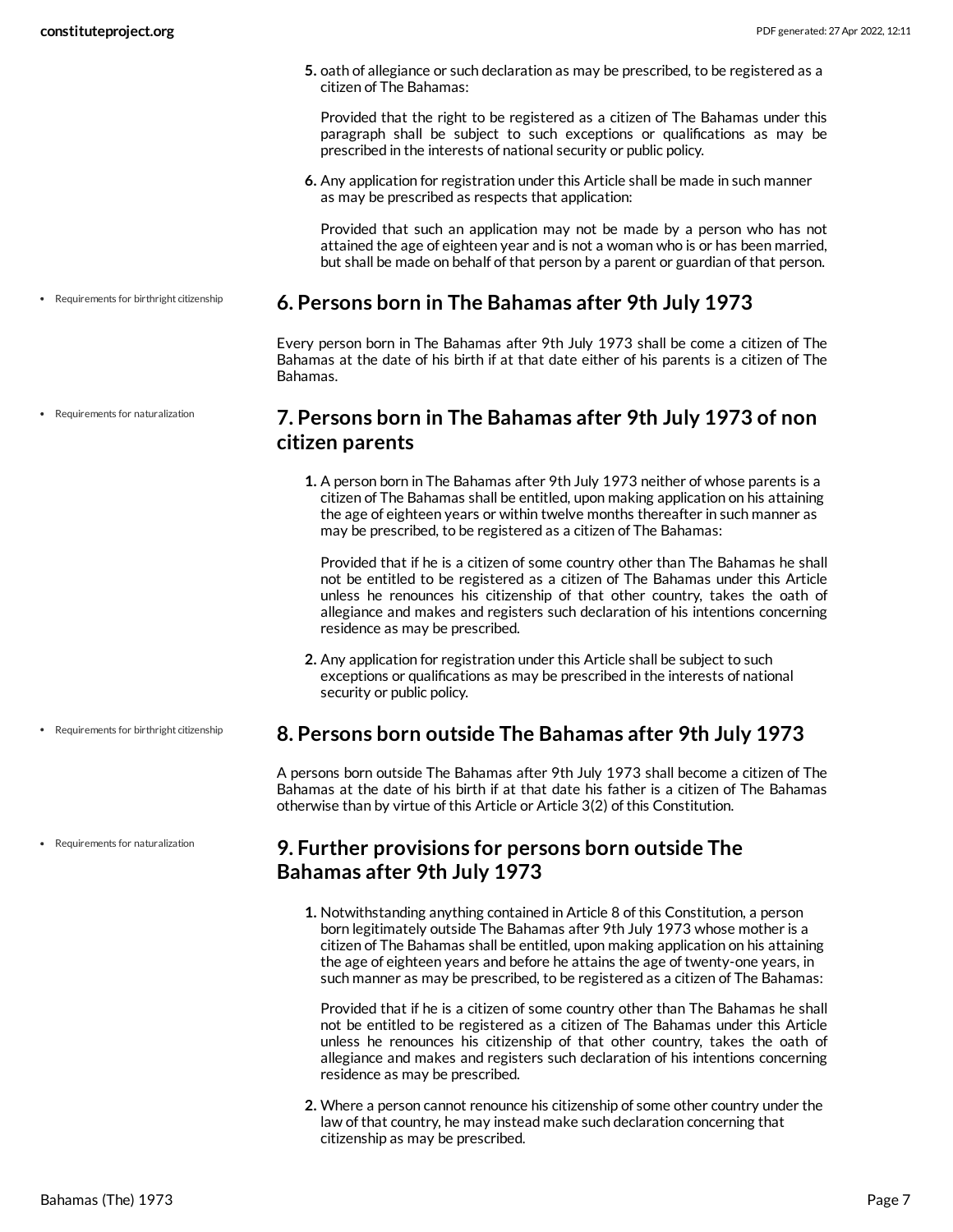**3.** Any application for registration under this Article shall be subject to such exceptions or qualifications as may be prescribed in the interests of national security or public policy.

Requirements for naturalization

Conditions for revoking citizenship

• Right to renounce citizenship

### <span id="page-7-0"></span>**10. Marriage to citizens of The Bahamas**

Any woman who, after 9th July 1973, marries a person who is or becomes a citizen of The Bahamas shall be entitled, provided she is still so married, upon making application in such manner as may be prescribed and upon taking the oath of allegiance of such declaration as may be prescribed, to be registered as a citizen of The Bahamas:

Provided that the right to be registered as a citizen of The Bahamas under this Article shall be subject to such exceptions or qualifications as may be prescribed in the interests of national security of public policy.

### <span id="page-7-1"></span>**11. Deprivation of citizenship**

- **1.** If the Governor-General is satisfied that any citizen of The Bahamas has at any time after 9th July 1973 acquired by registration, naturalization or other voluntary and formal act (other than marriage) the citizenship of any other country any rights available to him under the law of that country, being rights accorded exclusively to its citizens, the Governor-General may by order deprive that person of his citizenship.
- **2.** If the Governor-General is satisfied that any citizen of The Bahamas has at any time after 9th July 1973 voluntarily claimed and exercised in any other country any rights available to him under the law of that country, being rights accorded exclusively to its citizens, the Governor-General may by order deprive that person of his citizenship.

### <span id="page-7-2"></span>**12. Renunciation of citizenship**

Any citizen of The Bahamas who has attained the age of twenty-one years and who-

**a.** is also a citizen or national of any other country; or

**b.** intends to become a citizen or national of any other country,

shall be entitled to renounce his citizenship of The Bahamas by a declaration made and registered in such manner as may be prescribed:

#### Provided that-

- **a.** in the case of a person who is not a citizen or national of any other country at the date of registration of his declaration or renunciation, if he does not become such a citizen or national within six months from the date of registration he shall be, and shall be deemed to have remained, a citizen of The Bahamas notwithstanding the making and registration of his declaration of his declaration of renunciation; and
- **b.** the right of any person to renounce his citizenship of The Bahamas during any period when The Bahamas is engaged in any war shall be subject to such exceptions or qualification as may be prescribed in the interests of national security or public policy.

### <span id="page-7-3"></span>**13. Power of Parliament**

Parliament may make provision-

- **a.** for the acquisition of citizenship of The Bahamas by persons who do not become citizens of The Bahamas by virtue of the provisions of this Chapter;
- **b.** for depriving of his citizenship of The Bahamas any person who is a citizen of The Bahamas otherwise than by virtue of paragraphs (1) or (2) of Articles 6 or 8 of this Constitution; or
- Requirements for naturalization
- Conditions for revoking citizenship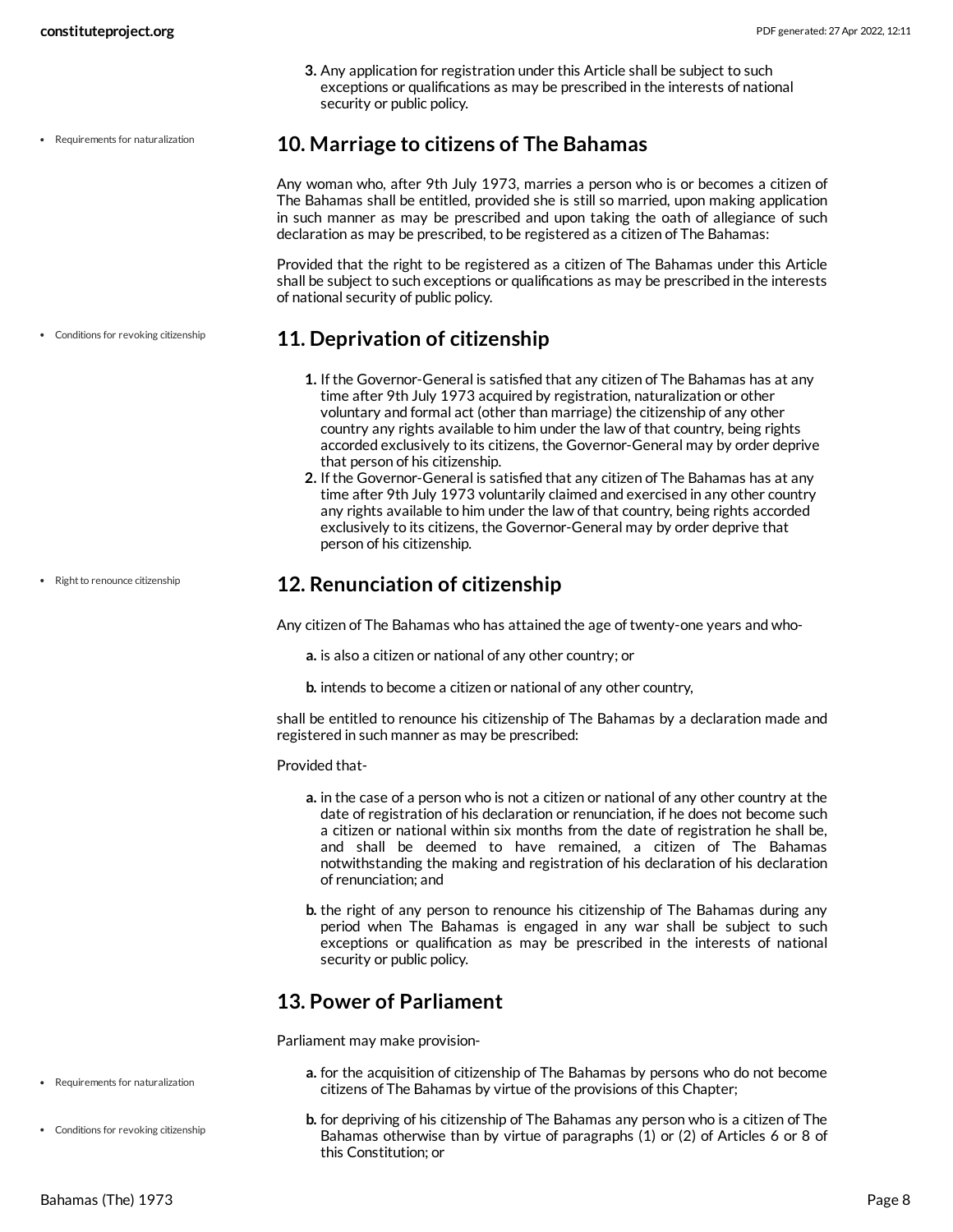**c.** for the certification of citizenship of The Bahamas for persons who have acquired that citizenship and who desire such certification.

### <span id="page-8-0"></span>**14. Interpretation**

- **1.** Any reference in this Chapter to the father of a person shall, in relation to any person born out of wedlock other than a person legitimated before 10th July 1973, be construed as a reference to the mother of that person.
- **2.** For the purposes of this Chapter, a person born aboard a registered ship or aircraft, or aboard an unregistered ship or aircraft of the government of any country, shall be deemed to have been born in the place in which the ship or aircraft was registered or, as the case may be, in that country.
- **3.** Any reference in this Chapter to the national status of the father of a person at the time of that person's birth, shall, in relation to a person born after the death of the father, be construed as a reference to the national status of the father at the time of the father's death; and where that death occurred before 10th July 1973 and the birth occurred after 9th July 1973 the national status that the father would have had if he had died on 10th July 1973 shall be deemed to be his national status at the time of his death.

## <span id="page-8-1"></span>**CHAPTER III. PROTECTION OF FUNDAMENTAL RIGHTS AND FREEDOMS OF THE INDIVIDUAL**

### <span id="page-8-2"></span>**15. Fundamental rights and freedoms of the individual**

Whereas every person in The Bahamas is entitled to the fundamental rights and freedoms of the individual, that is to say, has the right, whatever his race, place of origin, political opinions, colour, creed or sex, but subject to respect for the rights and freedoms of others and for the public interest, to each and all of the following, namely-

- **a.** life, liberty, security of the person and the protection of the law;
- **b.** freedom of conscience, of expression and of assembly and association; and
- **c.** protection for the privacy of his home and other property and from deprivation of property without compensation, the subsequent provisions of this Chapter shall have effect for the purpose of affording protection to the aforesaid rights and freedoms subject to such limitations of that protection as are contained in those provisions, being limitations designed to ensure that the enjoyment of the said rights and freedoms by any individual does not prejudice the rights and freedoms of others or the public interest.

### <span id="page-8-3"></span>**16. Protection of right to life**

- **1.** No person shall be deprived intentionally of his life save in execution of the sentence of a court in respect of a criminal offence of which he has been convicted.
- **2.** A person shall not be regarded as having been deprived of his life in contravention of this Article if he dies as the result of the use, to such extent and in such circumstances as are permitted by law, of such force as is reasonably justifiable
	- **a.** for the defence of any person from violence or for the defence of property;
	- **b.** in order to effect a lawful arrest or to prevent the escape of a person lawfully detained;
	- **c.** for the purpose of suppressing a riot, insurrection or mutiny; or
	- **d.** in order to prevent the commission by that person of a criminal offence.

• Right to life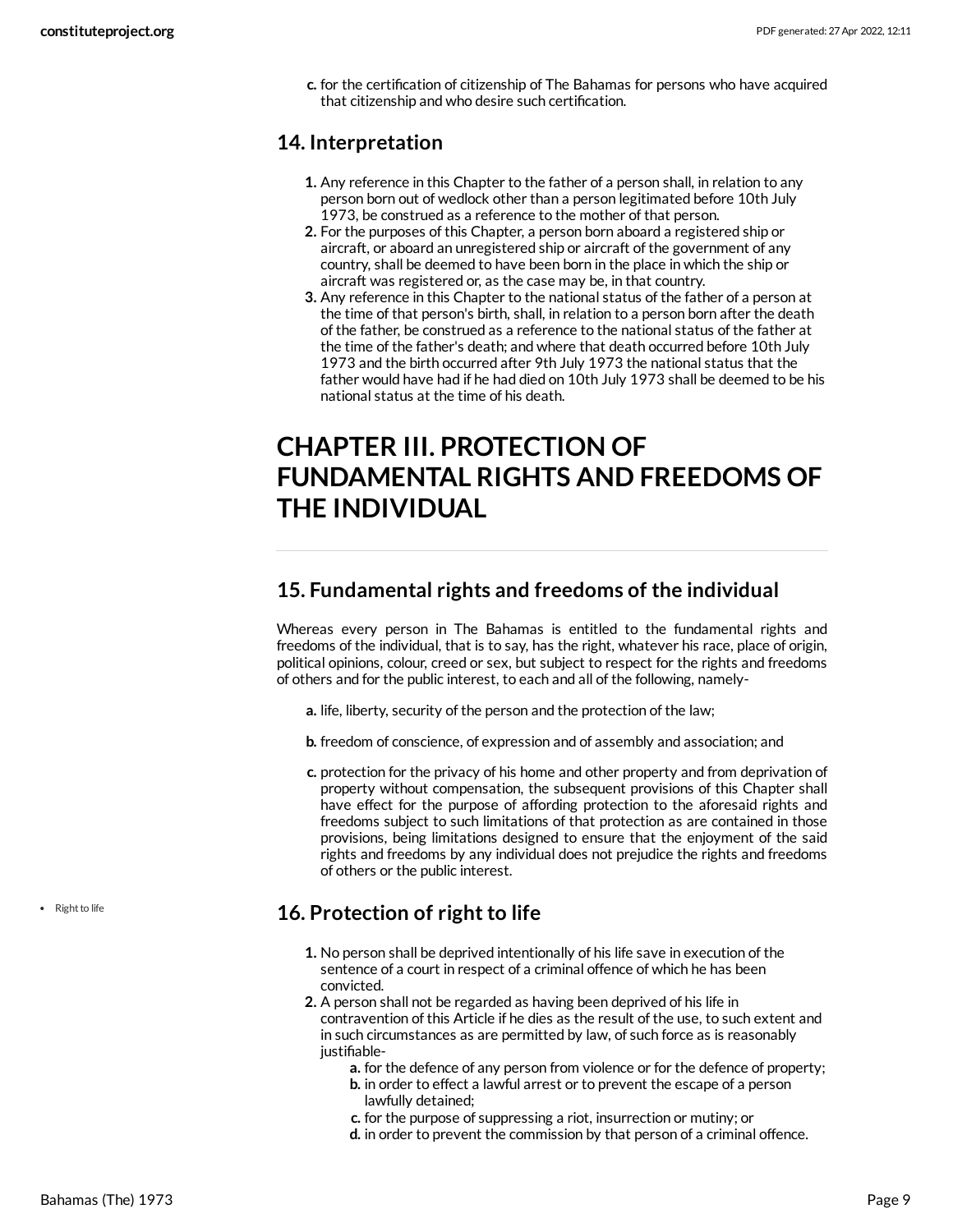**2.** or if he dies as a result of a lawful act of war.

### <span id="page-9-0"></span>**17. Protection from inhuman treatment**

- **1.** No person shall be subjected to torture or to inhuman or degrading treatment or punishment.
- **2.** Nothing contained in or done under the authority of any law shall be held to be inconsistent with or in contravention of this Article to the extent that the law in question authorizes the infliction of any description of punishment that was lawful in the Bahamas Islands immediately before 10th July 1973.

### <span id="page-9-1"></span>**18. Protection from slavery and forced labour**

- **1.** No person shall be held in slavery or servitude.
- **2.** No person shall be required to perform forced labour.
- **3.** For the purposes of this Article, "forced labour" does not include
	- **a.** any labour required in consequence of the sentence or order of a court; **b.** any labour required of a member of a disciplined force in pursuance of his
		- duties as such or, in the case of a person who has conscientious objections to service in a naval, military or air force, any labour which that person is required by law to perform in place of such service;
	- **c.** labour required of any person while he is lawfully detained which, though not required in consequence of the sentence or order of a court, is reasonably necessary in the interests of hygiene or for the maintenance of the place in which he is detained; or
	- **d.** any labour required during a period of public emergency (that is to say, a period to which Article 29 of this Constitution applies) or in the event of any other emergency or calamity that threatens the life or well-being of the community, to the extent that the requiring of such labour is reasonably justifiable, in the circumstances of any situation arising or existing during that period or as a result of that other emergency or calamity, for the purpose of dealing with that situation.

### <span id="page-9-2"></span>**19. Protection from arbitrary arrest or detention**

- **1.** No person shall be deprived of his personal liberty save as may be authorized by law in any of the following cases
	- **a.** in execution of the sentence or order of a court, whether established for The Bahamas or some other country, in respect of a criminal offence of which he has been convicted or in consequence of his unfitness to plead to a criminal charge or in execution of the order of a court on the grounds of his contempt of that court or of another court or tribunal;
	- **b.** in execution of the order of a court made in order to secure the fulfillment of any obligation imposed upon him by law;
	- **c.** for the purpose of bringing him before a court in execution of the order of a court;
	- **d.** upon reasonable suspicion of his having committed, or of being about to commit, a criminal offence;
	- **e.** in the case of a person who has not attained the age of eighteen years, for the purpose of his education or welfare;
	- **f.** for the purpose of preventing the spread of an infectious or contagious disease or in the case of a person who is, or is reasonably suspected to be, of unsound mind, addicted to drugs or alcohol, or a vagrant, for the purpose of his case or treatment of the protection of the community;
	- **g.** for the purpose of preventing the unlawful entry of that person into The Bahamas or for the purpose of effecting the expulsion, extradition or other lawful removal from the Bahamas of that person or the taking of proceedings relating thereto; and without prejudice to the generality of the foregoing, a law may, for the purposes of this subparagraph, provide that a person who is not a citizen of The Bahamas may be deprived of this liberty to such extent as may be necessary in the execution of a lawful order requiring that person to remain within a specified area within The Bahamas or prohibiting him from being within such an area.
- Prohibition of torture
- Prohibition of cruel treatment
- Prohibition of slavery

- Drugs, alcohol, and illegal substances
- Extradition procedure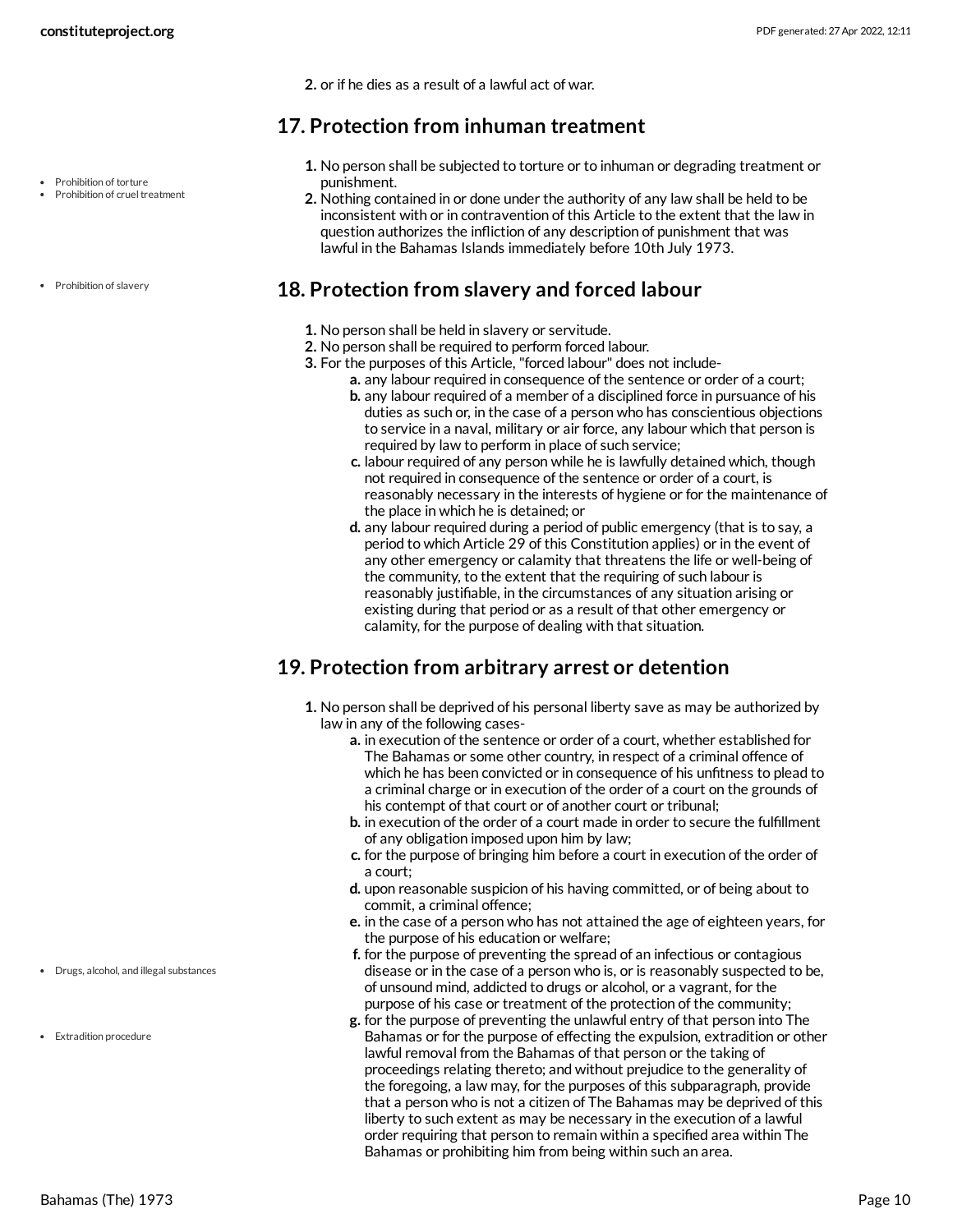- Privileges for juveniles in criminal process
- Protection from unjustified restraint Right to pre-trial release
- Protection from false imprisonment
- Prison registry
- **2.** Any person who is arrested or detained shall be informed as soon as is reasonably practicable, in a language that he understands, of the reason for his arrest or detention and shall be permitted, at his own expense, to retain and instruct without delay a legal representative of his own choice and to hold private communication with him; and in the case of a person who has not attained the age of eighteen years he shall also be afforded a reasonable opportunity for communication with his parent or guardian.
- **3.** Any person who is arrested or detained in such a case as is mentioned in subparagraph (1)(c) or (d) of this Article and who is not released shall be brought without undue delay before a court; and if any person arrested or detained in such a case as is mentioned in the said sub-paragraph (1)(d) is not tried within a reasonable time he shall (without prejudice to any further proceedings that may be brought against him) be released either unconditionally or upon reasonably necessary to ensure that he appears at a later date for trial of for proceedings preliminary to trial.
- **4.** Any person who is unlawfully arrested or detained by any other persons hall be entitled to compensation therefor from that other person.
- **5.** Where a person is detained by virtue of such a law as is referred to in Article 29 of this Constitution, the following provisions shall apply
	- **a.** he shall, as soon as reasonably practicable and in any case not more than five days after the commencement of his detention, be furnished with a statement in writing, in a language that he understands, of the grounds upon which he is detained;
	- **b.** not more than fourteen days after the commencement of his detention, a notification shall be published in the Gazette stating that he has been detained and giving particulars of the provisions of law under which his detention is authorized;
	- **c.** he may from time to time request that his case be reviewed under subparagraph (d) of this paragraph but, where he has made such a request, no subsequent request shall be made before the expiration of three months from the making of the previous request;
	- **d.** where a request is made under sub-paragraph (c) of this paragraph, the case shall, within one month of the making of the request, be reviewed by an independent and impartial tribunal established by law, presided over by the Chief Justice or another Justice of the Supreme Court appointed by him, and consisting of persons who are Justices of the Supreme Court or who are qualified to be appointed as Justices of the Supreme Court:
	- **e.** he shall be afforded reasonable facilities to consult and instruct, at his own expense, a legal representative of his own choice, and he and any such legal representative shall be permitted to make written or oral representations or both to the tribunal appointed for the review of his case.
- **6.** On any review by a tribunal in pursuance of paragraph (5) of this Article of the case of any detained person, the tribunal may make recommendations concerning the necessity or expediency of continuing his detention to the authority by whom it was ordered, but unless it is otherwise provided by law, that authority shall not be obliged to act in accordance with any such recommendations.
- **7.** When any person is detained by virtue of such a law as is referred to in Article 29 of this Constitution the Prime Minister of a Minister authorized by him shall, not more than thirty days after the commencement of the detention and thereafter no more than thirty days after the making of the previous report, make a report to each House stating the number of persons detained as aforesaid and the number of cases in which the authority that ordered the detention has not acted in accordance with the recommendations of a tribunal appointed in pursuance of paragraph 85) of this Article:

Provided that in reckoning any period of thirty days for the purposes of this paragraph no account shall be taken of any period during which parliament stands prorogued or dissolved.

### <span id="page-10-0"></span>**20. Provisions to secure protection of law**

**1.** If any person is charged with a criminal offence, then unless the charge is withdrawn, the case shall be afforded a fair hearing within a reasonable time by an independent and impartial court established by law.

• Right to speedy trial Right to fair trial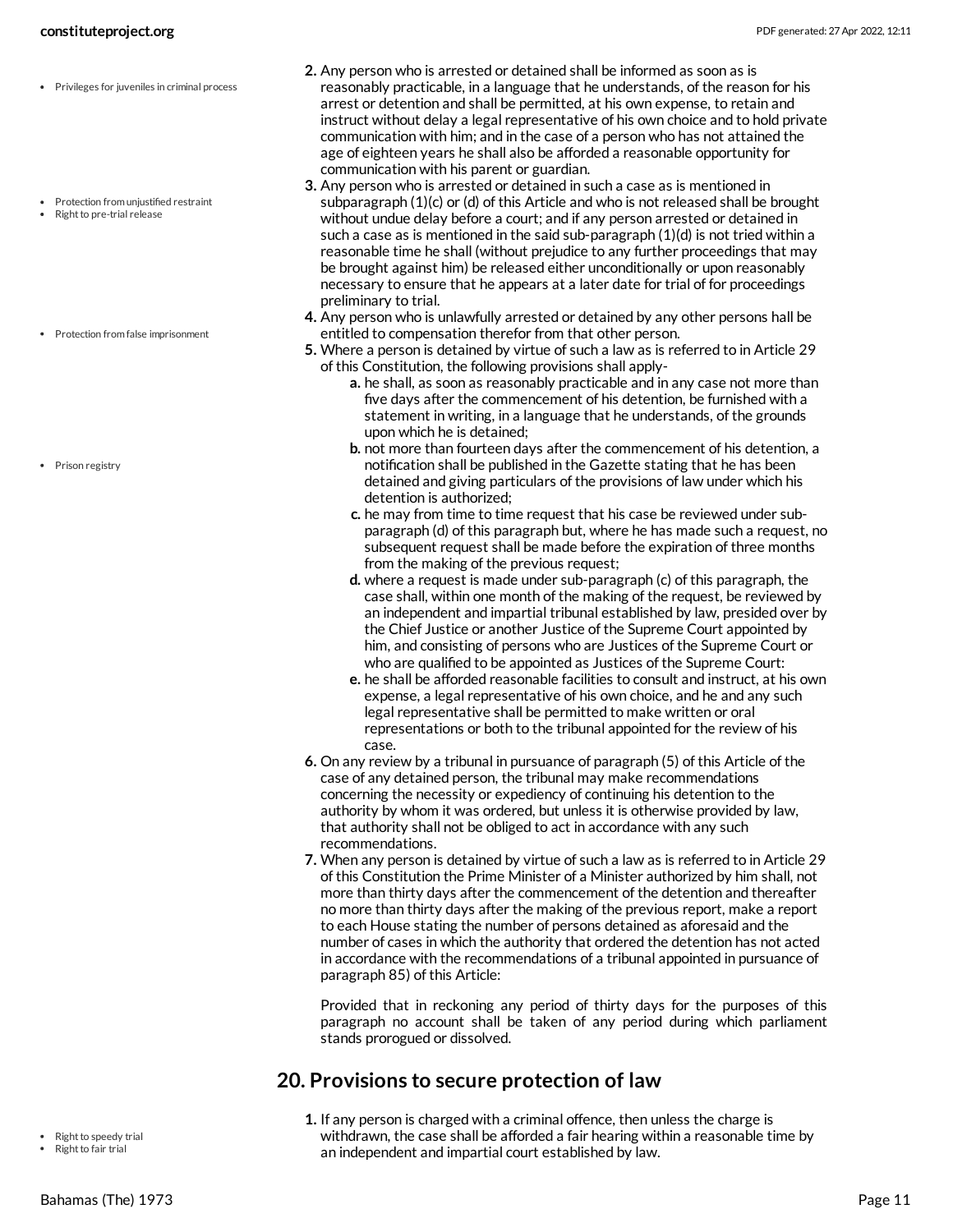- Presumption of innocence in trials
- Right to counsel
- Right to examine evidence/witnesses
- Trial in native language of accused
- Jury trials required

- Protection from ex post facto laws
- Principle of no punishment without law
- Prohibition of double jeopardy
- Protection from self-incrimination
- Right to public trial
- **2.** Every person who is charged with a criminal offence
	- **a.** shall be presumed to be innocent until he is proved or has pleaded guilty; **b.** shall be informed as soon as reasonably practicable, in a language that he
		- understands and in detail, of the nature of the offence charged; **c.** shall be given adequate time and facilities for the preparation of his defence;
		- **d.** shall be permitted to defend himself before the court in person or, at his own expense, by a legal representative of his own choice or by a legal representative at the public expense where so provided by or under a law in force in The Bahamas;
		- **e.** shall be afforded facilities to examine in person or by his legal representative the witnesses called by the prosecution before the court, ad to obtain the attendance and carry out the examination of witnesses to testify on hi behalf before the court on the same condition as those applying to witnesses called by the prosecution;
		- **f.** shall be permitted to have without payment the assistance of an interpreter if he cannot understand the language used at the trial of the charge; and
		- **g.** shall, when charged on information in the Supreme Court, have the right to trial by jury;

and except with his own consent the trial shall not take place in his absence unless he so conduct himself in the court as to render the continuance of the proceedings in his presence impracticable and the court has ordered him to be removed and the trial to proceed in his absence.

- **3.** When a person is tried for any criminal offence, the accused person or any person authorized by him in that behalf shall, if he so requires and subject to payment of such reasonable fee as may be prescribed by law, be given within a reasonable time after judgment a copy for the use of the accused person of any record of the proceedings made by or on behalf of the court.
- **4.** No person shall be held to be guilty of a criminal offence on account of any act or omission that did not, at the time it took place, constitute such an offence that is severer in degree or description than the maximum penalty that might have been imposed for that offence at the time when it was committed.
- **5.** No person who shows that he has been tried by a competent court for a criminal offence and either convicted or acquitted shall again be tried for that offence or for any other criminal offence of which he could have been convicted at the trial for that offence, save upon the order of a superior court in the course of appeal or review proceedings relating to the conviction or acquittal.
- **6.** No person shall be tried for a criminal offence if he shows that he has been pardoned for that offence.
- **7.** No person who is tried for a criminal offence shall be compelled to give evidence at the trial.
- **8.** Any court or other adjudicating authority prescribed by law for the determination of the existence or extent of any civil right of obligation shall be established by law and shall be independent and impartial; and where proceedings for such a determination are institute by any person before such a court or other adjudicating authority, the case shall be given a fair hearing within a reasonable time.
- **9.** All proceeding instituted in any court for the determination of the existence or extent of any civil right or obligation, including the announcement of the decision of the court, shall be held in public,
- **10.** Nothing in paragraph (9) of this Article shall prevent the court from excluding from the proceedings persons other than the parties thereto and their legal representatives to such extent as the court
	- **a.** may be empowered by law so to do and may consider necessary or expedient in circumstances where publicity would prejudice the interests of justice, or in interlocutory proceedings or in the interests of public morality, the welfare of persons under the age of eighteen years of the protection of the private live of persons concerned in the proceedings;
	- **b.** may be empowered or required by law to do so in the interests of defence, public safety of public order; or
	- **c.** may be empowered or required to do so by rules of court and practice existing immediately before 10th July 1973 of by any law made subsequently to the extent that it makes provisions substantially to the same effect as provision contained in any such rules.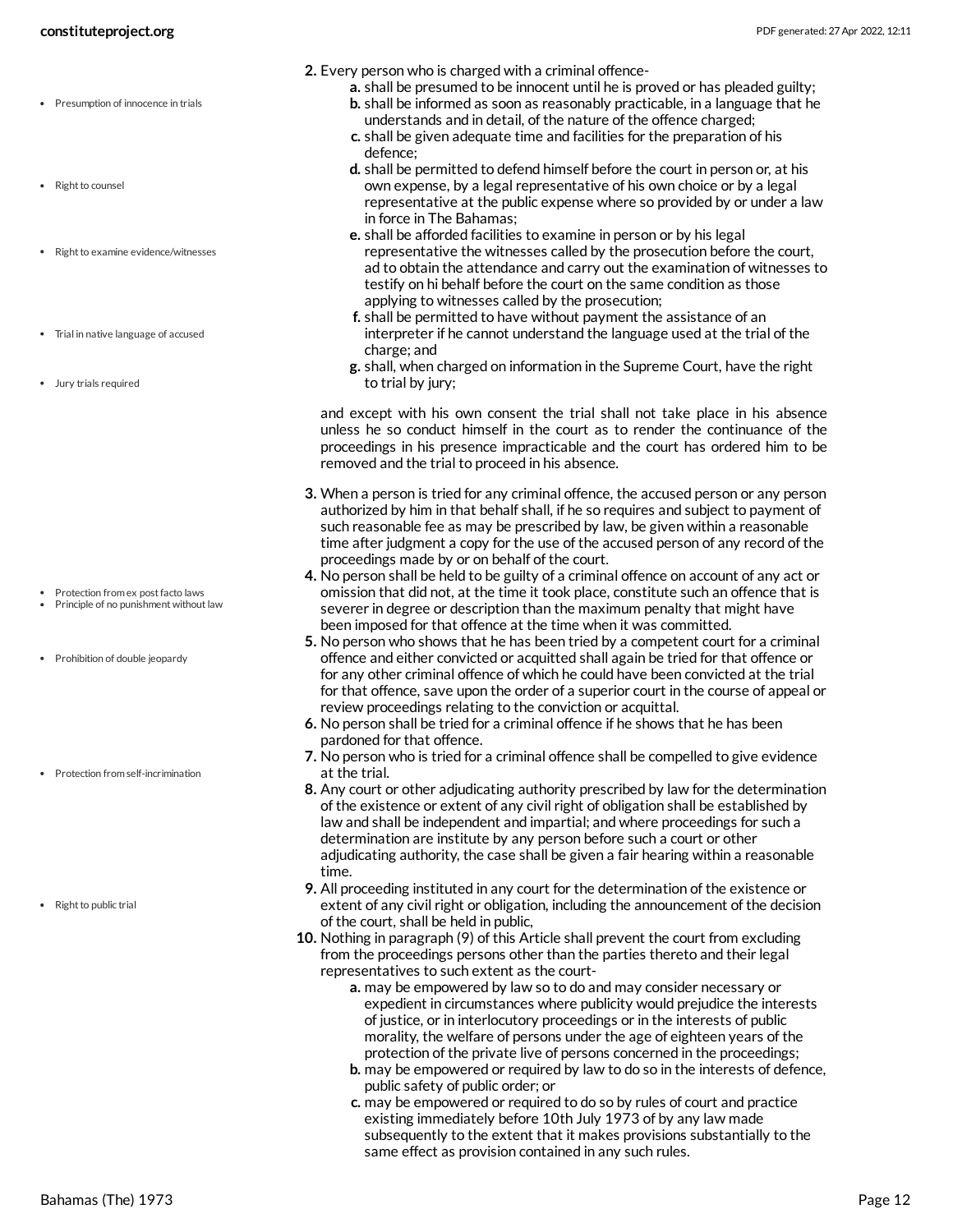- **11.** Nothing contained in or done under the authority of any law shall be held to be inconsistent with or in contravention of
	- **a.** sub-paragraph (2)(a) of this Article to the extent that the law in question imposes upon any person charged with a criminal offence the burden of proving particular facts;
	- **b.** sub-paragraph (2)(e) of this Article to the extent that the law in question imposes conditions that must be satisfied if witnesses called to testify on behalf of an accused person are to be paid their expenses out of public funds;
	- **c.** paragraph (5) of this Article to the extent that the law in question authorizes a court to try a member of a disciplined force for a criminal offence notwithstanding any trial and conviction or acquittal of that member under the disciplinary law of that force, so, however, that any court so trying such a member and convicting him shall in sentencing him to any punishment take into account any punishment awarded him under that disciplinary law.

### <span id="page-12-0"></span>**21. Protection for privacy of home and other property**

- **1.** Except with his consent, no person shall be subjected to the search of his person or his property of the entry by others on his premises.
- **2.** Nothing contained in or done under the authority of any law shall be held to be inconsistent with or in contravention of this Article to the extent that the law in question makes provisions
	- **a.** which is reasonably required
		- **i.** in the interests of defence, public safety, public order, public morality, public health, town and country planning, he development of mineral resources, or the development of utilization of nay other property in such a manner as to promote the public benefit; or
		- **ii.** for the purpose of protecting the rights and freedoms other persons;
	- **b.** to enable an officer or agent of the Government of The Bahamas, a local government authority or a body corporate established by law for public purposes to enter on the premises of any person in order to inspect those premises or anything thereon for the purpose of any tax, rate or due or in order to carry out work connected with any property that is lawfully on those premises and the belongs to that Government, authority or body corporate, as the case may be; or
	- **c.** to authorize, for the purpose of enforcing the judgment or order of a court in any civil proceedings, the search of any person or property by order of a court or the entry upon any premises by such order,

and except so far as that provisions or, as the case may be, the thing done under the authority thereof is shown not to be reasonably justifiable in a democratic society.

### <span id="page-12-1"></span>**22. Protection of freedom of conscience**

- **1.** Except with his consent, no person shall be hindered in the enjoyment of his freedom of conscience, and for the purposes of this Article the said freedom includes freedom of thought and of religion, freedom to change his religion or belief and freedom, either alone or in community with others, and both in public and in private, to manifest and propagate his religion of belief in worship, teaching, practice and observance.
- **2.** Except with his consent (or, if he is a person who has not attained the age of eighteen years, the consent of his guardian) no person attending any place of education shall be required to receive religious instruction or to take part in or attend any religious ceremony or observance of that instruction, ceremony or observance relates to a religion other than his own.
- **3.** No religious body or denomination shall be prevented from or hindered in providing religious instruction for persons of that body of denomination in the course of any education provided by that body or denomination whether or not that body or denomination is in receipt of any government subsidy, grant or other form of financial assistance designed to meet, in whole or in part, the cost of such course of education.

Regulation of evidence collection

- Freedom of opinion/thought/conscience
- Freedom of religion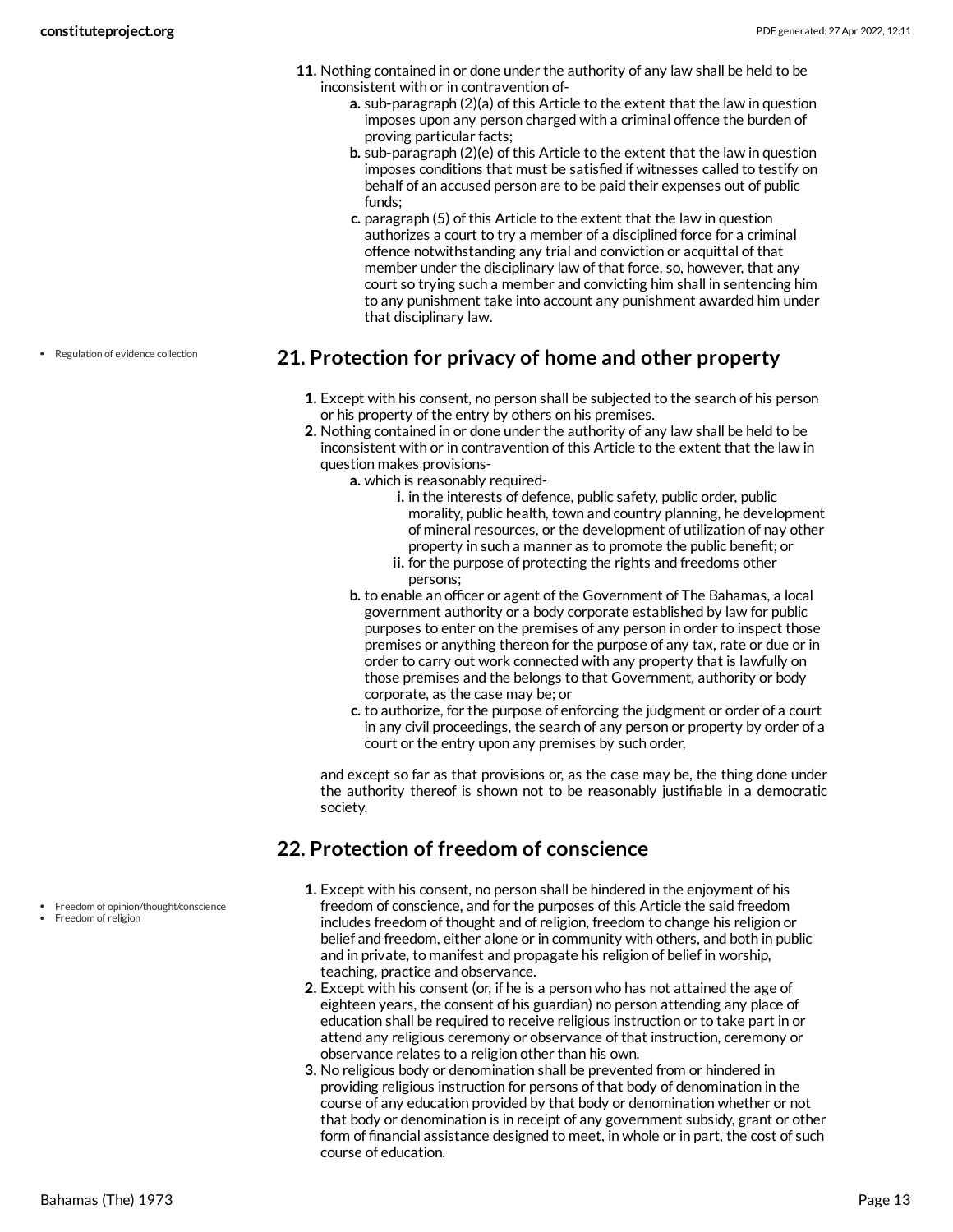• Freedom of expression

- **4.** No person shall be compelled to take any oath which is contrary to his religion or belief of to take any oath in a manner which is contrary to his religion or belief.
- **5.** Nothing contained in or done under the authority of any law shall be held to be inconsistent with or in contravention of this Article to the extent that the law in question makes provision which is reasonably required
	- **a.** in the interest of defence, public safety, public order, public morality or public health; or
	- **b.** for the purpose of protecting the rights and freedoms of other persons, including the right to observe and practice any religion without the unsolicited interference of member of any other religion,

and except so far as that provision or, as the case may be, the thing done under the authority thereof is shown not to be reasonably justifiable in a democratic society.

### <span id="page-13-0"></span>**23. Protection of freedom of expression**

- **1.** Except with his consent, no person shall be hindered in the enjoyment of his freedom of expression, and for the purposes of this Article the said freedom includes freedom to hold opinions, to receive and impart ideas and information without interference, and freedom from interference with his correspondence.
- **2.** Nothing contained in or done under the authority of any law shall be held to be inconsistent with or in contravention of this Article to the extent that the law in question makes provision
	- **a.** which is reasonably required
		- **i.** in the interests of defence, public safety, public order, public morality or public health; or
		- **ii.** for the purposes of protecting the rights, reputations and freedoms of other persons, preventing the disclosure of information received in confidence, maintaining the authority and independence of the courts, or regulating telephony, telegraphy, posts, wireless broadcasting, television, public exhibitions or public entertainment; or

**b.** which imposes restrictions upon persons holding office under the Crown or upon members of a disciplined force,

and except so far as that provision or, as the case may be, the thing done under the authority thereof is shown not to be reasonably justifiable in a democratic society.

### <span id="page-13-1"></span>**24. Protection of freedom of assembly and association**

- **1.** Except with his consent, no person shall be hindered in the enjoyment of his freedom of peaceful assembly and association, that is to say, his right to assemble freely and associate with other persons and in particular to form or belong to political parties, or to form or belong to trade unions or other association for the protection of his interests.
- **2.** Nothing contained in or done under the authority of any law shall be held to be inconsistent with or in contravention of this Article to the extent that the law in question makes provision
	- **a.** which is reasonably required
		- **i.** in the interest of defence, public safety, public order, public morality or public health; or
		- **ii.** for the purpose of protecting the rights and freedoms of other persons; or
	- **b.** which imposes restriction upon person s holding office under the Crown or upon members of a discipline force,

<span id="page-13-2"></span>and except so far as that provision or, as the case may be, the thing done under the authority thereof is shown not to be reasonably justifiable in a democratic society.

Radio Television

- Freedom of assembly Freedom of association
- Right to join trade unions
- Right to form political parties

• Freedom of movement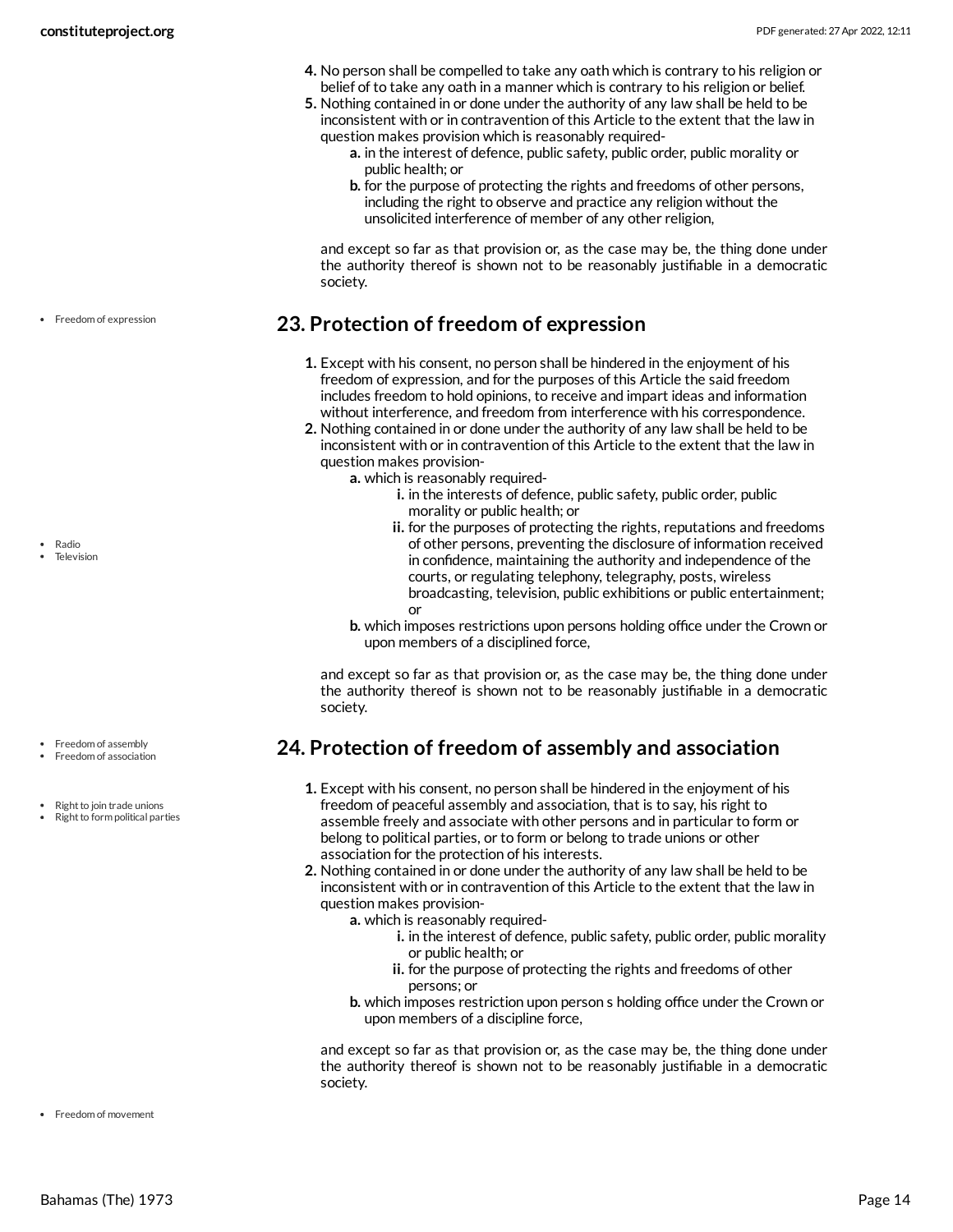### <span id="page-14-0"></span>**25. Protection of freedom of movement**

- **1.** Except with his consent, no person shall be hindered in the enjoyment of his freedom of movement, and for the purposes of this Article the said freedom means the right to move freely throughout The Bahamas, the right to reside in any part thereof, the right to enter The Bahamas, the right to leave The Bahamas and immunity from expulsion therefrom.
- **2.** Nothing contained in or done under the authority of any law shall be held to be inconsistent with or in contravention of this Article to the extent that the law in question makes provision
	- **a.** which is reasonably required
		- **i.** in the interests of defence, public safety, public order, public morality, public health, town and country planning of the prevention of plant or animal diseases; or
		- **ii.** for the purpose of protecting the rights and freedoms of other persons,

and except so far as that provision or, as the case may be, the thing done under the authority thereof is shown not to be reasonably justifiable in a democratic society;

- **b.** for the removal of a person from The Bahamas to be tried outside The Bahamas for a criminal offence or to undergo imprisonment in some other country in respect of a criminal offence of which he has been convicted;
- **c.** for the imposition of restriction upon the movement of residence within The Bahamas of public officers or member of a disciplined force that are reasonably required for the purpose of the proper performance of their functions; or
- **d.** for the imposition of restriction on the right of any person to leave The Bahamas of any person who is not a citizen of The Bahamas or the exclusion or expulsion therefrom of any such person; or
- **e.** for the imposition of restrictions on the right of any person to leave The Bahamas in the public interest, or for securing compliance with any international obligation of the Government of The Bahamas particulars of which have been laid before Parliament.
- **3.** Any restriction on a person's freedom of movement which is involved in his lawful detention shall not be held to be inconsistent with or in contravention of this Article.
- **4.** For the purposes of sub-paragraph (c) of paragraph (2) of this Article "law" in that paragraph includes directions in writing regarding the conduct of public officers generally of any class of public officer issued by the Government of The Bahamas.

### <span id="page-14-1"></span>**26. Protection from discrimination on the grounds of race, etc**

- **1.** Subject to the provision of paragraph (4), (5) and (9) of this Article no law shall make any provision which is discriminatory either of itself or in its effect.
- **2.** Subject to the provisions of paragraphs (6), (9) and (10) of this Article, no person shall be treated in a discriminatory manner by any person acting by virtue of any written law or in the performance of the function of any public office or any public authority.
- **3.** In this Article, the expression "discriminatory" means affording different treatment to different person attributable wholly or mainly to their respective descriptions by race, place of origin political opinions colour or creed whereby person of one such description are subjected to disabilities or restrictions to which person of another such description are not made subject or are accorded privileges or advantages which are not accorded to persons of another such description.
- **4.** Paragraph (1) of this Article shall not apply to any law so far as that law makes provision
	- **a.** for the appropriation of revenues or other funds of The Bahamas or for the imposition of taxation (including the levying of feed for the grant of licenses); or

• International law

General guarantee of equality

- Equality regardless of origin
- Equality regardless of race
- Equality regardless of creed or belief
- Equality regardless of political party Equality regardless of skin color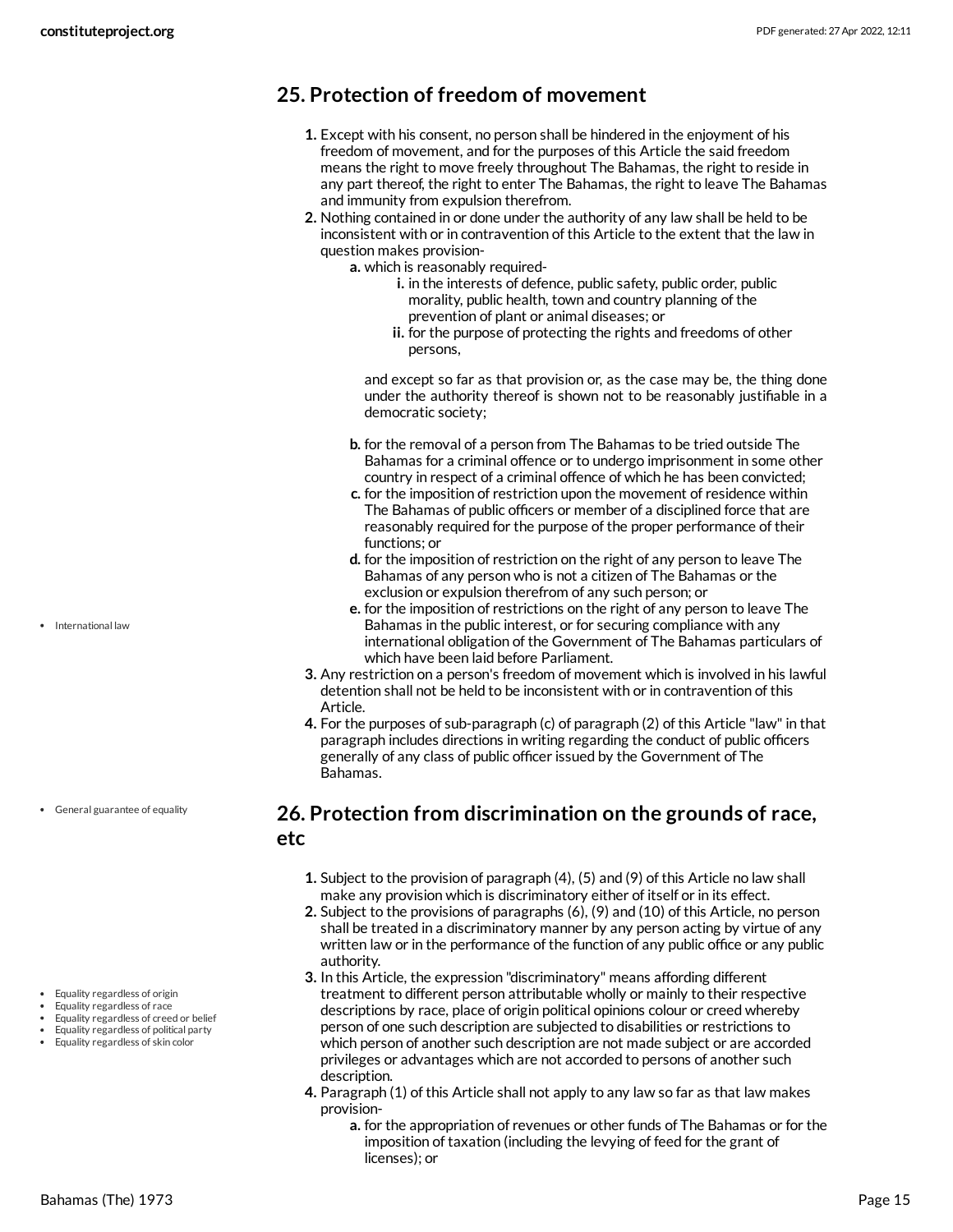- **4. b.** with respect to the entry into or exclusion from, or the employment, engaging in any business or profession, movement of residence within, The Bahamas of persons who are not citizens of The Bahamas; or
	- **c.** with respect to adoption, marriage, divorce, burial, devolution f property on death or other matters of personal law; or
	- **d.** whereby persons of any such description as is mentioned in paragraph (3) for this Article may be subjected to any disability or restriction or may be accorded any privilege or advantage which having regard to its nature and to special circumstances pertaining to those persons or to persons of any other such description, is reasonably justifiable in a democratic society; or
	- **e.** for authorizing the granting of licenses or certificates permitting the conduct of a lottery, the keeping of a gaming house or the carrying on of gambling in any of its forms subject to conditions which impose upon persons who are citizens of The Bahamas disabilities or restriction to which other persons are not made subject.
- **5.** Nothing contained in any law shall be held to be inconsistent whit or in contravention of paragraph (1) of this Article to the extent that it makes provision with respect to standards or qualifications (not being a standard or qualification specifically relating to race, place of origin, political opinions, colour or creed) in order to be eligible for service as a public officer or as a member of a disciplined force of for the service of a local government authority or a body corporate established by law for public purposes.
- **6.** Paragraph (2) of this Article shall not apply to anything which is expressly of by necessary implication authorized to be done by any such provision of law as is referred to in paragraphs (4) or (5) of this Article.
- **7.** Subject to the provisions of subparagraph (4)(e) and of paragraph (9) of this Article no person shall be treated in a discriminatory manner in respect of access to any of the following places to which the general public have access, namely, shops, hotels, restaurants, eating-houses, licensed premises, places of entertainment or places of resort.
- **8.** Subject to the provisions of this Article no person shall be treated in a discriminatory manner
	- **a.** in respect of any conveyance or lease or agreement for, or in consideration of , or collateral to, a conveyance or lease of any freehold or leasehold hereditament which have been offered for sale or lease to the general public;
	- **b.** in respect of any covenant or provision in any conveyance or lease or agreement for , or in consideration of, or collateral to, a conveyance or lease restricting by discriminatory provision the transfer, ownership, use or occupation of any freehold or leasehold hereditament which have been offered for sale or lease to the general public.
- **9.** Nothing contained in or done under the authority of any law shall be held to be inconsistent with or in contravention of this Article to the extent that the law in question makes provision whereby persons of any such description as is mentioned in paragraph (3) of this Article may be subjected to any restriction on the rights and freedoms guaranteed by Articles 21,22,23,24 and 25 of this Constitution, being such a restriction as is authorized by Article 21(2)(a), 22(5), 23(2), 24(2) or 25(2)(a) or (e), as the case may be.
- **10.** Nothing in paragraph (2) of this Article shall affect any discretion relating to the institution, conduct or discontinuance of civil or criminal proceedings in any court that is vested in any person by or under this Constitution or any other law.

### <span id="page-15-0"></span>**27. Protection from deprivation of property**

- **1.** No property of any description shall be compulsorily taken possession of, and no interest in or right over property of any description shall be compulsorily acquired, except where the following conditions are satisfied, that is to say
	- **a.** the taking of possession or acquisition is necessary in the interests of defence, public safety, public order, public morality, public health, town and country planning or the development or utilization of any property in such manner as to promote the public benefit or the economic well-being of the community; and
	- **b.** the necessity thereof is such as to afford reasonable justification for the causing of any hardship that may result to any person having an interest in or right over the property; and

• Protection from expropriation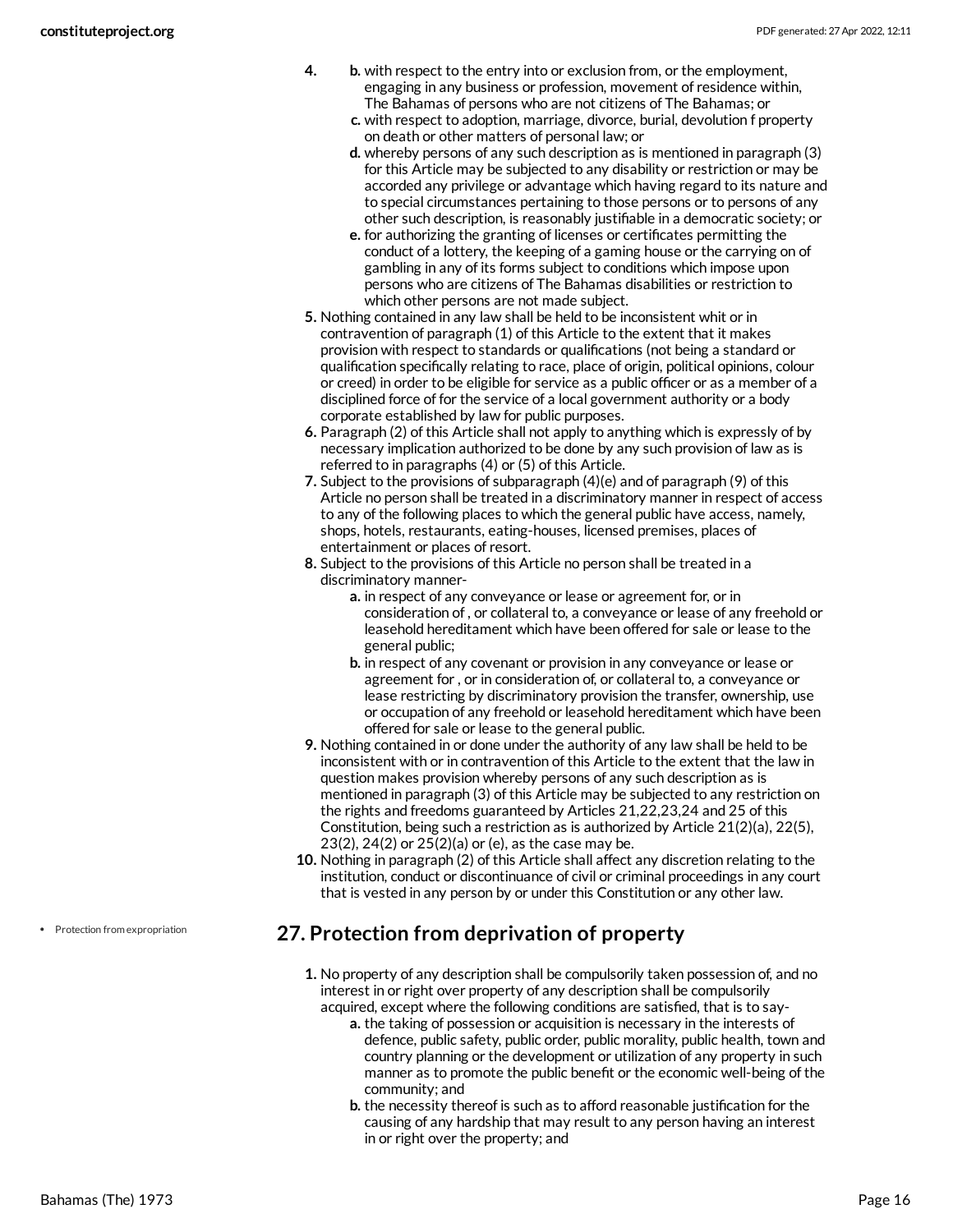- **1. c.** provision is made by a law applicable to that taking of possession or acquisition
	- **i.** for the making of prompt and adequate compensation in the circumstances; and
	- **ii.** securing to any person having an interest in or right over the property a right of access to the Supreme Court, whether direct or on appeal from any other authority, for the determination of his interest or right, the legality of the taking of possession or acquisition of the property, interest or right, and the amount of any compensation to which he is entitled, and for the purpose of obtaining prompt payment of that compensation; and
	- **d.** any party to proceedings in the Supreme Court relating to such a claim is given by law the same rights of appeal as are accorded generally to parties to civil proceedings in that Court sitting as a court of original jurisdiction.
- **2.** Nothing in this Article shall be construed as affecting the making or operation of any law so far as it provides for the taking of possession or acquisition of property
	- **a.** in satisfaction of any tax, rate or due;
	- **b.** by way of penalty for breach of the law, whether under civil process or after conviction of a criminal offence under the law of The Bahamas;
	- **c.** as an incident of a lease, tenancy, mortgage, charge, bill of sale,pledge or contract;
	- **d.** upon the attempted removal of the property in question out of or into The Bahamas in contravention of any law;
	- **e.** by way of the taking of a sample for the purposes of any law;
	- **f.** where the property consist of an animal upon its being found trespassing or straying;
	- **g.** in the execution of judgments or orders of courts;
	- **h.** by reason of its being in a dilapidated or dangerous state of injurious to the health of human being, animals or plants;
	- **i.** in consequence of any law making provision for the validation of titles to land of (without prejudice to the generality of the foregoing words) the confirmation of such titles, or for the extinguishment of adverse claims, or with respect to prescription or the limitation of actions,
	- **j.** for so long only as may be necessary for the purposes of any examination, investigation, trial or inquiry or, in the case of land, the carrying out thereon
		- **i.** of work or reclamation, drainage, soil conservation or the conservation of other natural resources; or
		- **ii.** of agricultural development or improvement that the owner or occupier of the land has been required, and has without reasonable and lawful excuse, refused or failed to carry out; or
	- **k.** to the extent that the law in question makes provision for the vesting or taking of possession or acquisition or administration of
		- **i.** enemy property;
		- **ii.** property of a deceased person, a person of unsound mind of a person who has not attained the age of twenty-one years, for the purpose of its administration for the benefit of the persons entitled to the beneficial interest therein;
		- **iii.** property of a person adjudged insolvent or a defunct company that has been struck off the Register of Companies, of a body corporate in liquidation, for the purpose of its administration for the benefit of the creditors of that insolvent person or body corporate and, subject thereto, for the benefit of other person entitled to the beneficial interest in the property; or
		- **iv.** property subject to a trust, for the purpose of vesting the property in person appointed as trustees under the instrument creating the trust or by a court or, by order of a court, for the purpose of giving effect to the trust.
- **3.** Nothing contained in or done under the authority of any law shall be held to be inconsistent with or in contravention of this Article to the extent that the law in question makes provision for the orderly marketing or production or growth or extraction of any agricultural or fish product or mineral or water or any article or thing prepared for market or manufactured therefor of for the reasonable restriction of the use of any property in the interest of safeguarding the interests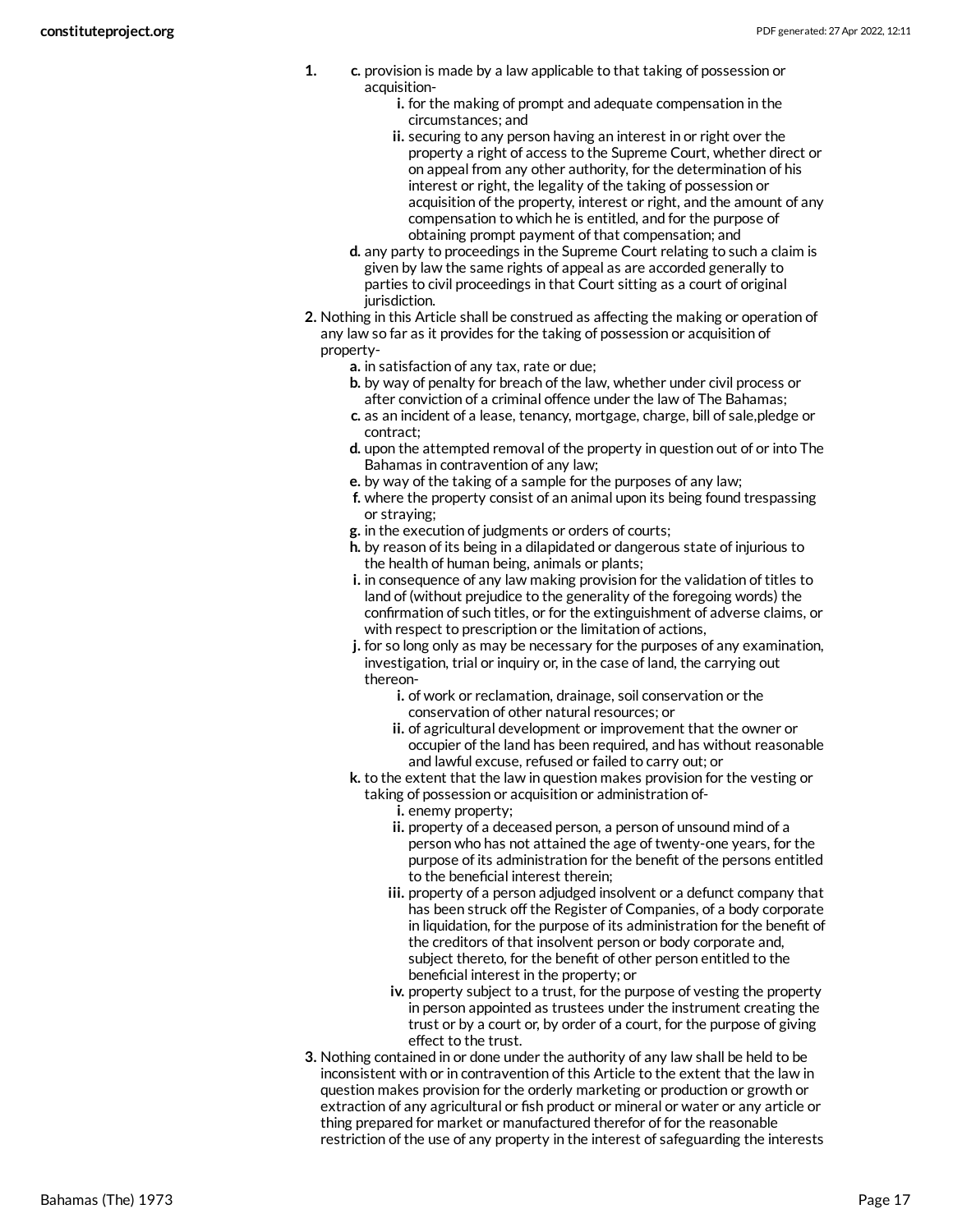- **3.** of others or the protection of tenants, licensees or others having rights in or over such property.
- **4.** Nothing contained in or done under that authority of any law shall be held to be inconsistent with or in contravention of this Article to the extent that the law in question makes provision for the compulsory taking possession in the public interest of any property, or the compulsory acquisition in the public interest or right is held by a body corporate established directly by law for public purpose in which no monies have been invested other than monies provided by Parliament or by any Legislature established for the former Colony of the Bahamas Islands.

### <span id="page-17-0"></span>**28. Enforcement of fundamental rights**

- **1.** If any person alleges that any of the provisions of Articles 16 to 27 (inclusive) of this Constitution has been, is being of is likely to be contravened in relation to him then, without prejudice to any other action with respect to the same matter which is lawfully available, that person may apply to the Supreme Court for redress.
- **2.** The Supreme Court shall have original jurisdiction
	- **a.** to hear and determine any application made by any person in pursuance of paragraph (1) of this Article; and
	- **b.** to determine any question arising in the case of any parson which is referred to it in pursuance of paragraph (3) of this Article,

and may make such orders, issue such writs and give such directions as it may consider appropriate for the purpose of enforcing or securing the enforcement of any of the provisions of the said Articles 16 to 27 (inclusive) to the protection of which the person concerned is entitled:

Provided that the Supreme Court shall not exercise its power under this paragraph if it is satisfied that adequate means of redress are or have been available to the person concerned under any other law.

- **3.** If, in any proceedings in any court established for The Bahamas other than the Supreme Court or the Court of Appeal, any question arises as to the contravention of any of the provisions of the said Articles 16 to 27 (inclusive), the court in which the question to the Supreme Court.
- **4.** No law shall make provision with respect to rights of appeal from any determination of the Supreme Court in pursuance of this Article that is less favorable to any party thereto than the rights of appeal from determinations of the Supreme Court that are accorded generally to parties to civil proceedings in that Court sitting as a court or original jurisdiction.
- **5.** Parliament may make laws to confer upon the Supreme Court such additional or supplementary powers as may appear to be necessary or desirable for enabling the Court more effectively to exercise the jurisdiction conferred upon it by paragraph (2) of this Article and may make provision with respect to the practice and procedure of the Court while exercising that jurisdiction.

### <span id="page-17-1"></span>**29. Provisions for time of war or emergency**

- **1.** This Article applies to any period when
	- **a.** The Bahamas is at war; or
	- **b.** there is in force a proclamation (in this section referred to as a "proclamation of emergency") made by the Governor-General and published in the Gazette declaring that a state of public emergency exists for the purposes of this section.
- **2.** Nothing contained in or done under that authority of any law shall be held to be inconsistent with or in contravention of Article 19, any provision of Article 20 other than paragraph (4) thereof, or any provision of Article 21 to 26 (inclusive) of this Constitution to the extent that the law in Question makes in relation to any period to which this Article applies provision, or authorizes the doing during any such period of anything, which is reasonably justifiable in the circumstances of any situation or existing during that period for the purpose of dealing with that situation.
- **3.** Where any proclamation of emergency has been made, copies thereof shall as soon as practicable be laid before both Houses of Parliament, and if for any cause

• Right to appeal judicial decisions

• Emergency provisions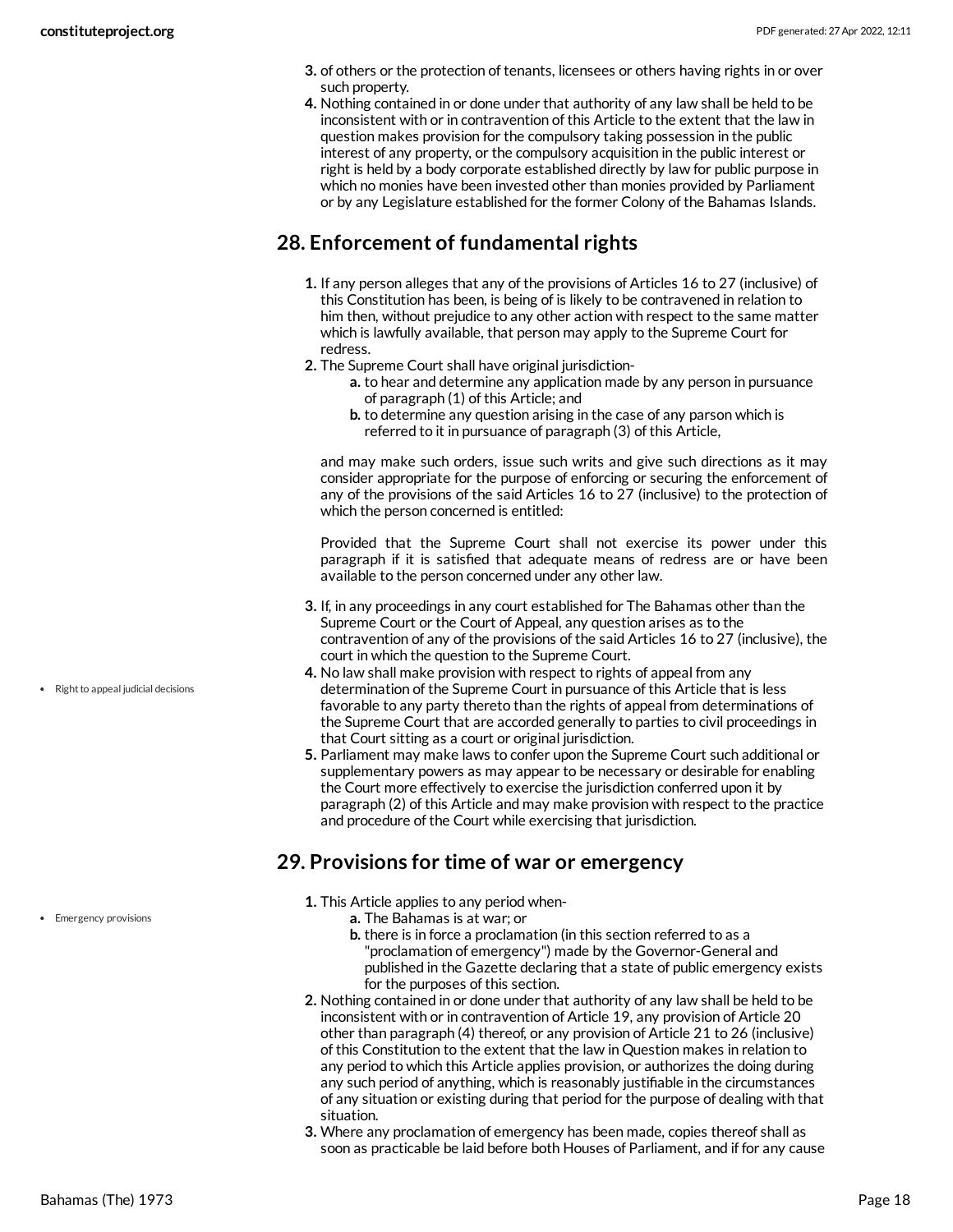**3.** those Houses are not due to meet within five days the Governor-General shall, by proclamation published in the Gazette, summon them to meet within five days and they shall accordingly meet and sit upon the day appointed by the proclamation and shall continue to sit and act as if they had stood adjourned or prorogued to that day:

provided that if the proclamation of emergency is made during the period between a dissolution of Parliament and the next ensuing general election-

- **a.** the Houses to be summoned as aforesaid shall be the Houses referred to in Article 66 of this Constitution unless the Governor-General is satisfied that it will be practicable to hold that election within seven days of the making of the proclamation of emergency; and
- **b.** if the Governor-General is so satisfied, he shall (instead of summoning the House so referred to meet within five days of the making of the proclamation ) summon the Houses of the new Parliament to meet as soon as practicable after the holding of that election.
- **4.** A proclamation of emergency shall, unless it is sooner revoked by the Governor-General, cease to be in force at the expiration of a period of fourteen days beginning on the date on which it was made or such longer period as may be provided under paragraph (5) of this Article, but without prejudice to the making of another proclamation of emergency at or before the end of that period.
- **5.** If at any time while a proclamation of emergency is in force (including any time while it is in force by virtue of the provisions of this paragraph) a resolution is passed by each House of Parliament approving its continuance in force for a further period, not exceeding six months, beginning on the date on which it would otherwise expire, the proclamation shall, if not sooner revoked, continue in force for that further period.

### <span id="page-18-0"></span>**30. Saving of existing law**

- **1.** Subject to paragraph (3) of this Article, nothing contained in or done under the authority of any written law shall be held to be inconsistent with or in contravention of any provision of Articles 16 to 27 (inclusive) of this Constitution to the extent that the law in question
	- **a.** is a law (in this Article referred to as "an existing law") that was enacted or made before 10th July 1973 and has continued to be part of the law of The Bahamas at all times since that day;
	- **b.** repeals and re-enacts an existing law without alteration; or
	- **c.** alters an existing law and does not thereby render that law inconsistent with any provision of the said Articles 16 to 27 (inclusive) in a manner in which, or to an extent to which, it was not previously so inconsistent.
- **2.** In sub-paragraph (1)(c) of this Article the reference to altering an existing law includes references to repealing it and re-enacting it with modifications or making different provisions in lieu thereof, and to modifying it; and in paragraph 81) of this Article "written law" includes any instrument having the force of law and in this paragraph and the said paragraph (1) references to the repeal and reenactment of an existing law shall be construed accordingly.
- **3.** This Article does not apply to any regulation or other instrument having legislative effect made, or to any executive act done, after 9th July 1973 under the authority of any such law as is mentioned in paragraph (1) of this Article.

### <span id="page-18-1"></span>**31. Interpretation**

- **1.** In this Chapter-
	- "contravention", in relation to any requirement, includes a failure to comply with that requirement; and cognate expressions shall be construed accordingly;
	- "court" means any court of law having jurisdiction in The Bahamas other than a court established by a disciplinary law, and includes the Judicial Committee of Her Majesty's Privy Council or any court substituted therefore by any law made under Article 105 of this Constitution and-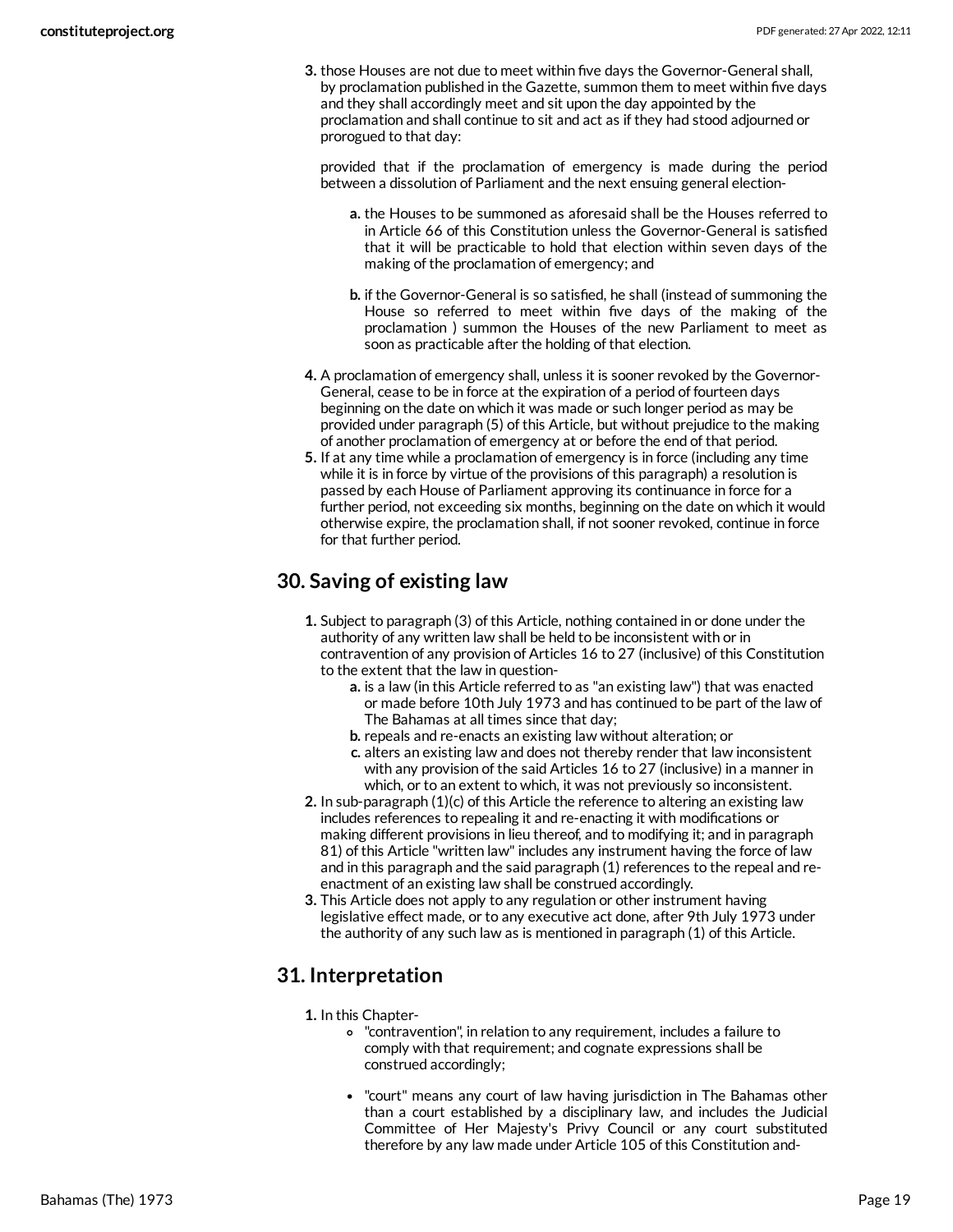- **1. a.** In Article 16, Article 18, Article 19, paragraphs (2), (3), (5), (8), (9) and (10) of Article 26 and paragraph (3) of Article 28 of this Constitution includes, in relation to an offence against a disciplinary law, a court established by such a law; and
	- **b.** In Article 18, Article 19 and paragraph (3) of Article 28 of this Constitution includes, in relation to an offence against a disciplinary law, any person or authority empowered to exercise jurisdiction in respect of that offence;
	- "disciplinary law" means a law regulating the discipline of any disciplined force;
	- "disciplined force" means
		- **a.** a naval, military or air force;
		- **b.** the Police Service of The Bahamas; or
		- **c.** the Prison Service of The Bahamas; or
		- **d.** any other force or service specified by Act of Parliament to be a disciplined force for the purposes of this Chapter;
	- "legal representative" means a person entitled to practice in The Bahamas as Counsel and Attorney of the Supreme Court;
	- "member" in relation to a disciplined force includes any person who, under the law regulating the discipline of that force, is subject to that discipline.
- **2.** Any reference in Articles 16, 19, 25 and 27 of this Constitution to a criminal offence shall be construed as including an offence against disciplinary law, and any such reference in paragraphs (2) to (7) (inclusive) of Article 20 of this Constitution shall, in relation to proceedings before a court constituted by or under disciplinary law, be construed in the same manner.
- **3.** In relation to any person who is a member of a disciplined force raise under a law of any country other than The Bahamas and lawfully present in The Bahamas, nothing contained in or done under the authority of the disciplinary law of that force shall be held to be inconsistent, with or in contravention of any of the provisions of this Chapter.

## <span id="page-19-0"></span>**CHAPTER IV. THE GOVERNOR GENERAL**

Head of government removal

### <span id="page-19-1"></span>**32. Establishment of office of Governor General**

There shall be a Governor-General of The Bahamas who shall be appointed by Her Majesty and shall hold office during Her Majesty's pleasure and who shall be Her Majesty's representative in The Bahamas.

### <span id="page-19-2"></span>**33. Acting Governor General**

- **1.** Whenever the office of Governor-General is vacant of the holder of the office is absent from The Bahamas or is for any other reason unable to perform the functions of his office, those functions shall be performed
	- **a.** by any person for the time being designated by her Majesty in that behalf who is in The Bahamas and able to perform those functions; or
	- **b.** at any time when there is no person in The Bahamas so designated and able to perform those functions, by the holder of the office of Chief Justice; or
	- **c.** at any time referred to in sub-paragraph (b) of this paragraph when the office of Chief Justice is vacant or the holder thereof is absent from The

• Head of state replacement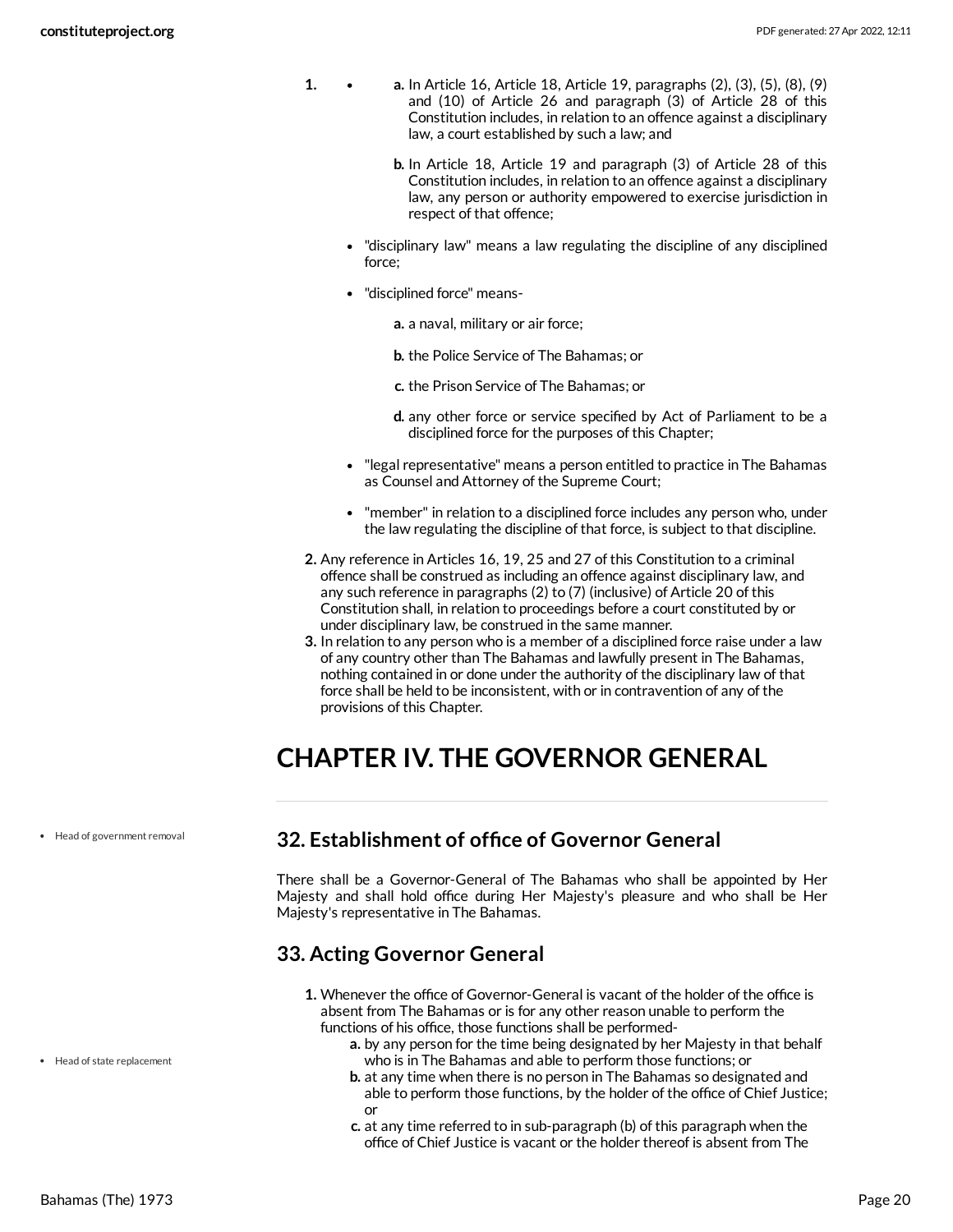- **1. c.** Bahamas or is for any other reason unable to perform those functions, by the President of the Senate.
- **2.** The holder of the office of Governor-General or any person designated under subparagraph (1)(a) of this Article or by sub-paragraph (1)(b) of this Article shall not, for the purposes of this Article, be regarded as absent from The Bahamas or as unable to perform the function of the office of Governor-General at any time when there is a subsisting appointment of a deputy under Article 34 of this Constitution.

### <span id="page-20-0"></span>**34. Deputy to Governor-General**

- **1.** Whenever the Governor-General
	- **a.** has occasion to be absent from The Bahamas for a period which he has reason to believe will be of short duration; or
	- **b.** is suffering from an illness that he has reason to believe will be of short duration,

he may, acting in accordance with the advice of the Prime Minister, by instrument under the Public Seal, appoint any person in The Bahamas to be his deputy during such absence or illness and in that capacity to perform on his behalf such of the function of the office of Governor-General as may be specified in that instrument.

**2.** The power and authority of the Governor-General shall nor be abridged, altered or in any way affected by the appointment of a deputy under this Article, and in the exercise of any function that is exercisable by the Governor-General acting in accordance with his own deliberate judgment or after consultation with any person or authority a deputy shall conform to and observe any instructions that the Governor-General, acting in like manner, may address to him;

Provided that the question whether or not a deputy has conformed to or observed any such instruction shall not be inquired into in any court.

**3.** A person appointed as a deputy under this Article shall hold that appointment for such period as may be specified in the instrument by which he is appointed, and his appointment may be revoked at any time by the Governor-General acting in accordance with the advice of the Prime Minister.

### <span id="page-20-1"></span>**35. Personal staff of Governor General**

- **1.** Parliament may prescribe the offices that are to constitute the personal staff of the Governor-General, the salaries and allowances that are to be paid in respect of the expenditure attaching to the office of Governor-General.
- **2.** Any salaries or other sums prescribed under paragraph (1) of this Article are hereby charged on and shall be paid out of the Consolidated Fund.
- **3.** Subject to the provisions of paragraph (4) of this Article, power to make appointments to the offices for the time being prescribed under paragraph (1) of this Article as offices that are to constitute the personal staff of the Governor-General, and to remove and to exercise disciplinary control over persons holding or acting in any such office, is hereby vested in the Governor-General acting in accordance with his own deliberate judgment.
- **4.** The Governor-General, acting in accordance with his own deliberate judgment, may appoint to any of the offices prescribed under paragraph (1) of this Article such public officers as he may select from a list submitted by the Public Service Commission, but
	- **a.** the provisions of paragraph (3) of this Article shall apply in relation to an officer so appointed as respects his service on the personal staff of the Governor-General but not as respects his service as a public officer;
	- **b.** an officer so appointed shall not during, continuance on the personal staff of the Governor-General, perform the functions of any public office; and
	- **c.** an officer so appointed may at any time be appointed by the Governor-General, if the Public Service Commission so recommend, to assume or resume the function of a public office and he shall thereupon vacate his office on the personal staff of the Governor-General, but the Governor-General may , in his own deliberate judgment, decline to release the officer for that appointment.

Deputy executive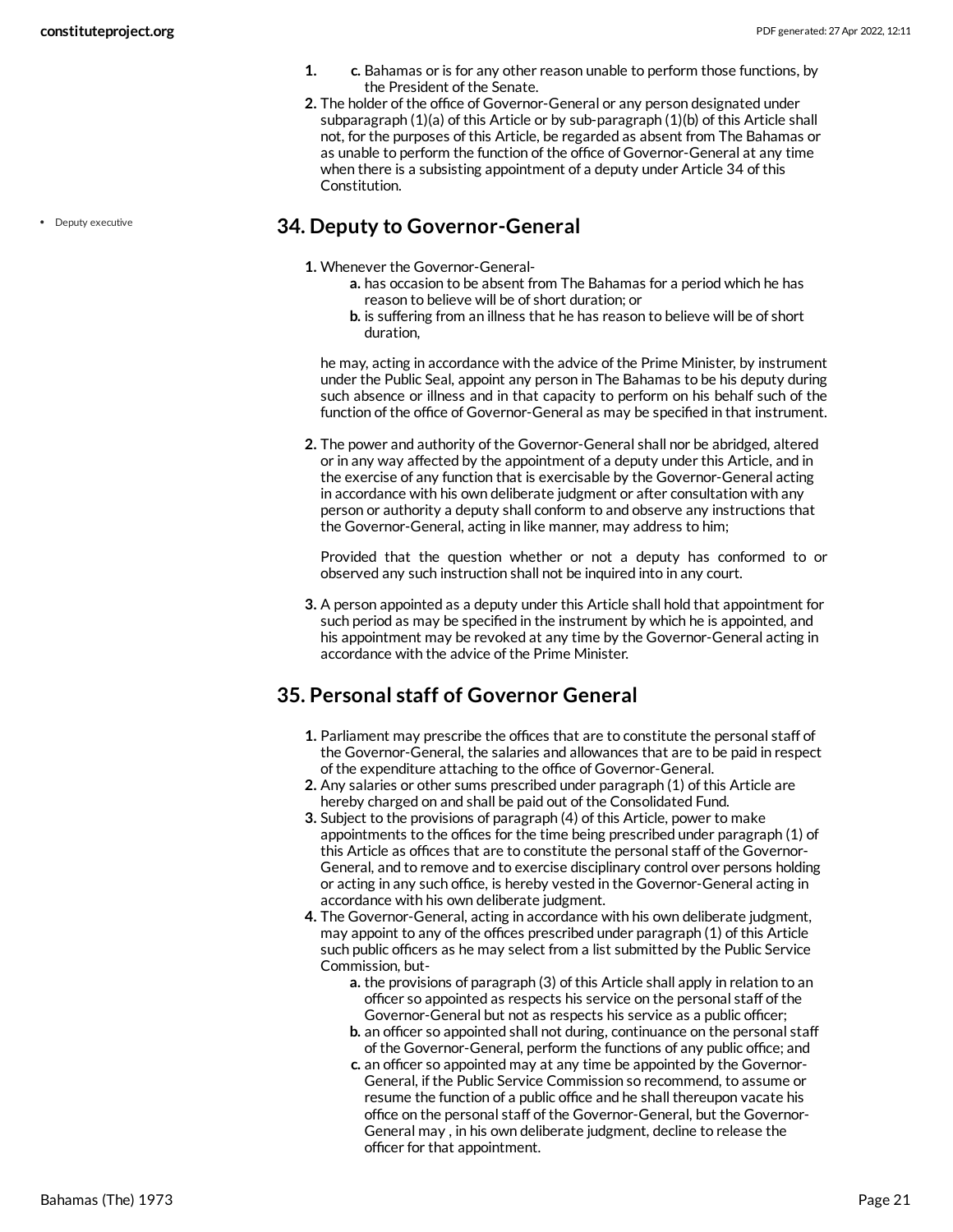**5.** All offices prescribed under paragraph (1) of this Article as offices that are to constitute the personal staff of the Governor-General shall, for the purposes of Chapter VIII, be deemed to be public offices.

### <span id="page-21-0"></span>**36. Public Seal**

The Governor-General shall keep and use the Public Seal for sealing all things that shall pass the Public Seal.

#### Oaths to abide by constitution

### <span id="page-21-1"></span>**37. Oaths to be taken by Governor General**

A person appointed to the office of Governor-General or assuming the functions of that office under Article 33 of this Constitution shall, before entering upon the duties of that office, take and subscribe the oath of allegiance and an oath for the due execution of the office of Governor-General in such form as is prescribed by any law in force in The Bahamas, such oaths being administered by the Chief Justice of such other Justice of the Supreme Court as may be designated by the Chief Justice.

## <span id="page-21-2"></span>**CHAPTER V. PARLIAMENT**

### <span id="page-21-3"></span>**Part 1. Composition of Parliament**

• Structure of legislative chamber(s)

Second chamber selection

Size of second chamber

#### <span id="page-21-7"></span>**38. Establishment of Parliament**

There shall be a Parliament of The Bahamas which shall consist of Her majesty, a Senate and a House of Assembly.

### <span id="page-21-6"></span><span id="page-21-4"></span>**Part 2. The Senate**

#### **39. Composition of Senate**

- **1.** The Senate shall consist of sixteen members (in this Constitution referred to as "Senators") who shall be appointed by the Governor-General by instrument under the Public Seal in accordance with the provisions of this Article.
- **2.** Nine Senators shall be appointed by the Governor-General acting in accordance with the advice of the Prime Minister.
- **3.** Four Senators shall be appointed by the Governor-General acting in accordance with the advice of the Leader of the Opposition.
- **4.** Three Senators shall be appointed by the Governor-General acting in accordance with the advice of the Prime Minister after consultation with the Leader of the Opposition.
- **5.** Whenever any person vacates his seat as a Senator for any reason other than a dissolution of Parliament, the Governor-General shall as soon as practicable appoint a person to fill the vacancy under the same provisions of this Article as those under which the person whose seat has became vacant was appointed.

#### **40. Purpose of appointment of certain Senators**

In the exercise of the functions conferred upon him by Article 39(4) of this Constitution, the purpose of the Prime Minister shall be to secure that the political balance of the Senate reflects that of the House of Assembly at the time.

#### <span id="page-21-5"></span>**41. Qualification for appointment as Senator**

Subject to the provisions of Article 42 of this Constitution, a person shall be qualified to be appointed as a Senator if, and shall not be qualified to be so appointed unless, he is a citizen of The Bahamas, of the age of thirty years or upwards and has ordinarily resided

Attorney general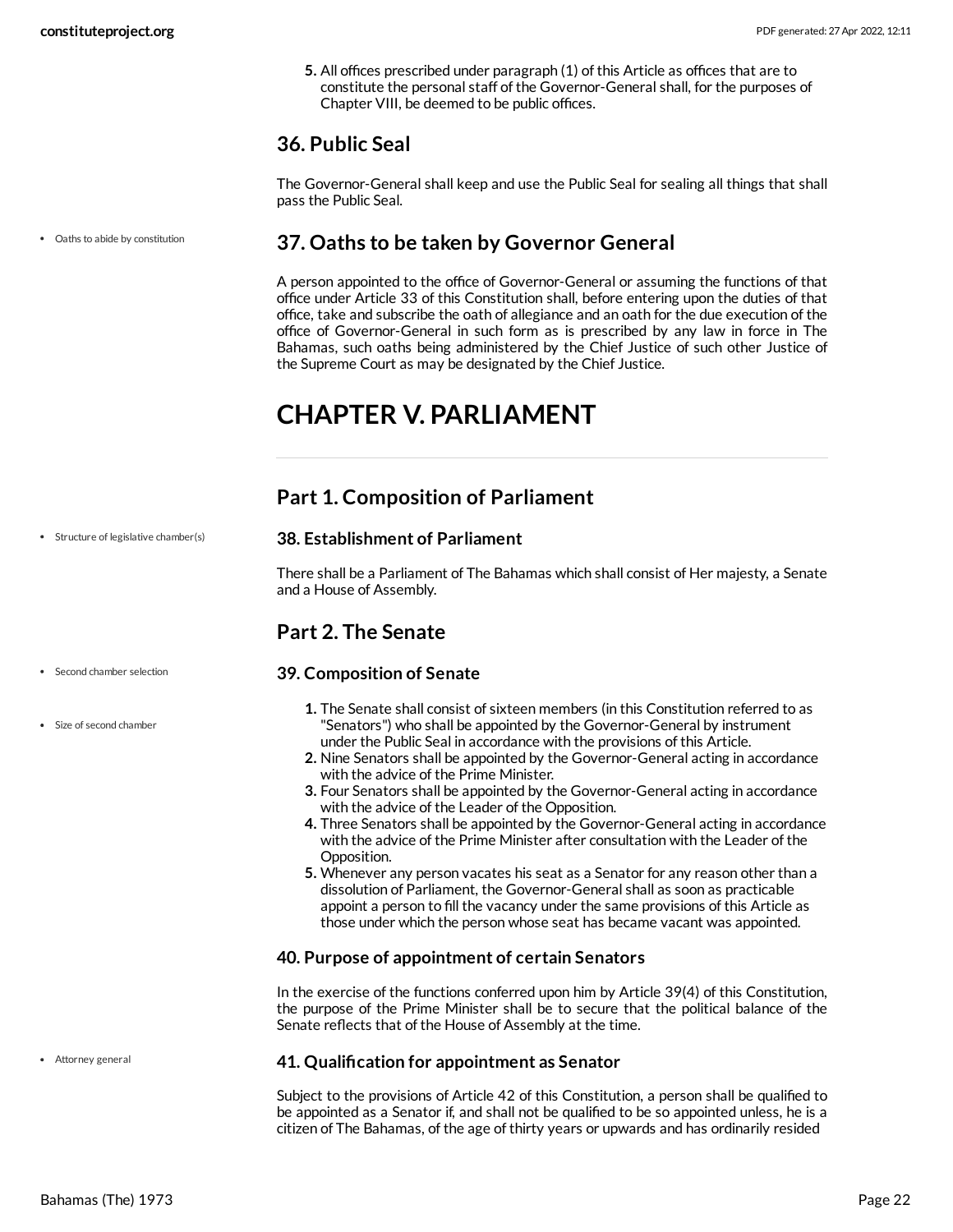Eligibility for second chamber

in The Bahamas for a period of nor less tan one year immediately before the date of his appointment.

#### <span id="page-22-0"></span>**42. Disqualifications for appointment as Senator**

- **1.** No person shall be qualified to be appointed as a Senator who
	- **a.** is a citizen of a country other than The Bahamas having become such a citizen voluntarily;
	- **b.** is, by virtue of his own act, under any acknowledgment of allegiance, obedience or adherence to a foreign power or state;
	- **c.** is disqualified for membership of the Senate by any law in force in The Bahamas enacted in pursuance of paragraph (2) of this Article;
	- **d.** is a member of the House of Assembly;
	- **e.** has been adjudged or otherwise declared bankrupt under any law in force in The Bahamas and has not been discharged;
	- **f.** is a person certified to be insane or otherwise adjudged to be of unsound mind under any law in force in The Bahamas;
	- **g.** is under sentence of death imposed on him by a court in The Bahamas, or is serving a sentence of imprisonment (by whatever name called) exceeding twelve months imposed on him by such a court or substituted by competent authority for some other sentence imposed on him by such a court, or is under such a sentence of imprisonment the execution of which has been suspended;
	- **h.** is disqualified for membership of the House of Assembly by virtue of any law in force in The Bahamas by reason of his having been convicted of any offence relating to elections; or
	- **i.** is interested in any government contract and has not disclosed to the Governor-General the nature of such contract and of his interest therein.
- **2.** Parliament may by law provide that, subject to such exceptions and limitations (if any) as may be prescribed therein, a person shall be disqualified for membership
	- of the Senate by virtue of
		- **a.** his holding or acting in any office or appointment specified (either individually or by reference to a class of office or appointment) by such law;
		- **b.** his belonging to any armed force of The Bahamas or to any class of person so specified that is comprised in any such force; or
		- **c.** his belonging to any police force of The Bahamas or to any class of person so specified that is comprised in any such force.
- **3.** For the purposes of sub paragraph (1)(g) of this Article
	- **a.** two or more sentences of imprisonment that are required to be served consecutively shall be regarded as separate sentences if none of those sentences exceeds twelve months, but if any one of such sentence exceeds that term they shall be regarded as one sentence; and
	- **b.** no account shall be taken of a sentence of imprisonment imposed as an alternative to or in default of the payment of a fine.

#### **43. Tenure of office of Senators**

- **1.** The seat of a Senator shall became vacant
	- **a.** upon the next dissolution of Parliament after he has been appointed; **b.** if he resigns by writing under his hand addressed to the President of the
		- Senate, or, if the office of President is vacant of the President is absent from The Bahamas, to the Vice-President;
		- **c.** if, with his consent, he is nominated as a candidate for election to the House of Assembly;
		- **d.** if he is absent from The Bahamas for a period exceeding forty days at any time when the Senate is sitting, without the leave of the President given in accordance with the provisions of paragraph (2) of this Article;
		- **e.** if he ceases to be a citizen of The Bahamas;
		- **f.** subject to the provisions of paragraph (3) of this Article, if any circumstances arise that, if he were not a Senator, would cause him to be disqualified for appointment as such by virtue of sub-paragraph (a), (b), (c), (e), (f), (g) or (h) of Article 42(1) of this Constitution or of any law enacted in pursuance of Article 42(2) of this Constitution;
		- **g.** in the case of a Senator who was appointed as such in accordance with the advice of the Prime Minister or in accordance with the advice of the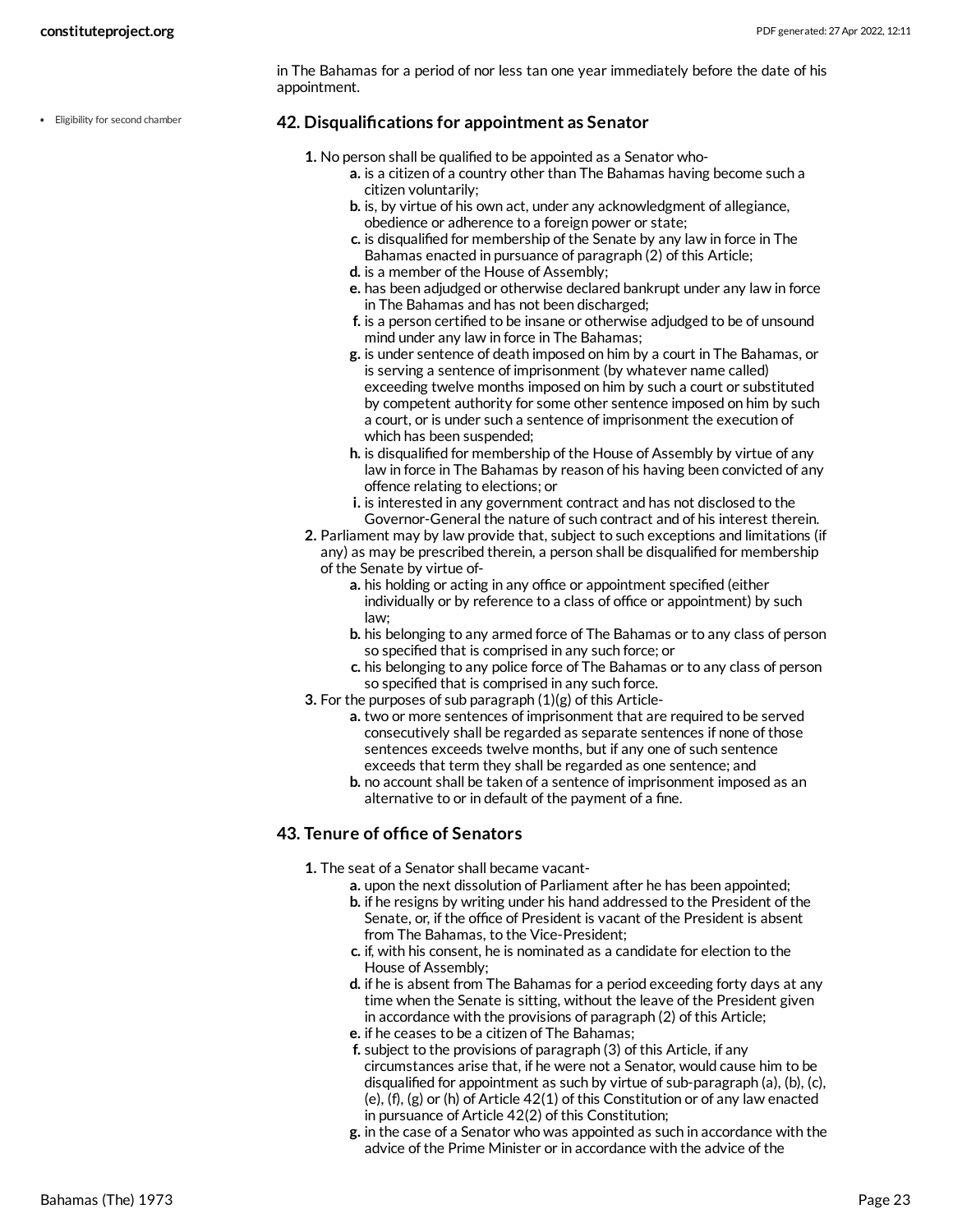- **1. g.** Leader of the Opposition or on the advice of the Prime Minister after consultation with the Leader of the Opposition, if the Governor-General, acting in accordance with the advice of the Prime Minister or in accordance with the advice of the Leader of the Opposition or on the advice of the Prime Minister after consultation with the Leader of the Opposition, as the case may be, by instrument under the Public Seal, declares the seat of that Senator to be vacant; or
	- **h.** if he becomes interested in any government contract:

#### Provided that-

- **i.** if in the circumstances it appears to the Senate to be just so to do, the Senate may exempt any Senator from vacating his seat under the provisions of this subparagraph, if that Senator, before becoming interested in such contract as aforesaid or as soon as practicable after becoming so interested, discloses to the Senate the nature of such contract and his interest therein;
- **ii.** if proceedings are taken under a law made under Article 45 of this Constitution to determine whether a Senator has vacated his seat under the provisions of this subparagraph he shall be declared by the court not to have vacated his seat if he establishes to the satisfaction of the court that he, acting reasonably, was not aware that he was or had become interested in such contract; and
- **iii.** no proceedings under the preceding sub-paragraph shall be instituted by any person other than a Senator or Member of the House of Assembly.
- **2.** The President of the Senate may grant leave to any Senator to be absent from The Bahamas for any period not exceeding six months at any one time.
- **3.** If the circumstances such as are referred to in sub-paragraph (1)(f) of this Article arise because a Senator is under sentence of death or imprisonment, adjudged to be of unsound mind, declared bankrupt or convicted or reported guilty of a corrupt or illegal practice at elections and if it is open to the Senator to appeal against the decision (either with the leave of a court of other authority or without such leave), he shall forthwith cease to perform his functions as a senator but, subject to paragraph (4) of this Article, he shall not vacate his seat until the expiration of a period of thirty days thereafter:

Provided that the President of the Senate may, at the request of the said Senator, from time to time extend that period for further periods of thirty days to enable the Senator to pursue an appeal against the decision, so, however, that extensions of time exceeding in the aggregate one hundred and fifty days shall not be given without the approval signified by resolution, of the Senate.

- **4.** If, on the determination of any appeal, such circumstances continue to exist and no further appeal is open to the Senator, or if, by reason of the expiration of any period for entering an appeal or notice thereof or the refusal of leave to appeal of for any other reason, it ceases to be open to the Senator to appeal, he shall forthwith vacate his seat.
- **5.** If at any time before the Senator vacates his seat such circumstances as aforesaid cease to exist, his seat shall not become vacant on the expiration of the period referred to in paragraph (3) of this Article and he may resume the performance of his functions as a Senator.

#### **44. President and Vice President**

- **1.** When the Senate first meets after this Constitution comes into operation or after any general election and before it proceeds to the dispatch of any other business, the Senate shall, in accordance with such procedure as may be prescribed by the rules of procedure of the Senate, elect a Senator to be President of the Senate; and, if the office of President falls vacant at any time, the Senate shall, as soon as practicable, proceed in like manner to fill the vacant office.
- **2.** When the Senate first meets after this Constitution comes into operation or after any general election and before it proceeds to the dispatch of any other business except the election of the President it shall elect a Senator to be Vice-President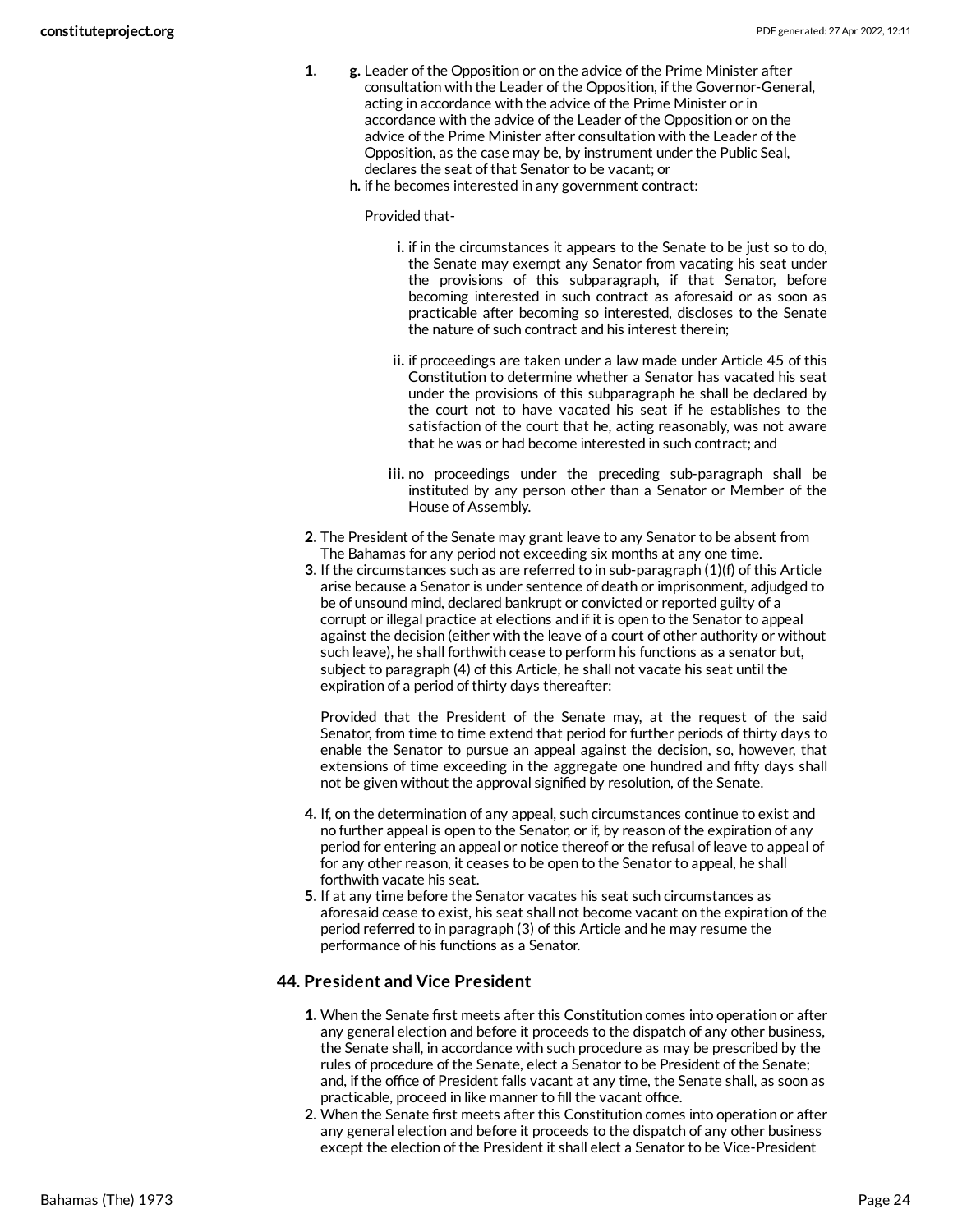- **2.** of the Senate; and if the office of Vice-President falls vacant at any time, the Senate shall, as soon as practicable, elect a Senator to that office.
- **3.** The Senate shall not elect a Senator who is a Minister or Parliamentary
- Secretary to be the President or Vice-President of the Senate.
- **4.** A person shall vacate the office of President or Vice-President of the Senate**a.** if he ceases to be a Senator;
	- **b.** if he is appointed to be a Minister or Parliamentary Secretary;
	- **c.** if he announces the resignation of his office to the Senate or if, by writing under his hand addressed, in the case of the President, to the President (or, if the office of President is vacant of the President is absent from The Bahamas, to the Clerk), he resigns that office; or
	- **d.** in the case of the Vice-President, if he is elected to be President.
- **5.** If, by virtue of Article 43(3) of this Constitution, the President or Vice-President is required to cease to perform his functions as a Senator he shall also cease to perform his functions as President or Vice-President, as the case may be, and those functions shall, until he vacates his seat in the Senate or resumes the performance of the functions of his office, be performed
	- **a.** in the case of the President, by the Vice-President or, if the office of Vice-President is vacant or the Vice-President is required to cease to perform his functions as a Senator by virtue of Article 43(3) of this Constitution, by such Senator (not being a Minister or Parliamentary Secretary) as the Senate may elected for the purpose;
	- **b.** in the case of the Vice-President, by such Senator (not being a Minister or Parliamentary Secretary) as the Senate may elect for the purpose.
- **6.** If the President or Vice-President resumes the performance of his functions as a Senator in accordance with the provisions of Article 43(5) of this Constitution, he shall also resume the performance of his functions as President or Vice-President, as the case may be.

#### **45. Determination of questions as to membership**

- **1.** The Supreme Court shall have jurisdiction to hear and determine any question whether
	- **a.** any person has been validly appointed as a Senator; or
	- **b.** any Senator has vacated his seat or is required under Article 43(3) of this Constitution to cease to perform his functions as a Senator.
- **2.** Subject to the following provisions of this Article and to the provisions of Article 43(1) of this Constitution, Parliament may by law make provision with respect
	- to
		- **a.** the institution of proceedings for the determination of any question referred to in paragraph (1) of this Article; and
		- **b.** the powers, practice and procedure of the Supreme Court in relation to any such proceedings.
- **3.** Proceedings for the determination of any question referred to in paragraph (1) of this Article shall not be instituted except with the leave of a Justice of the Supreme Court.
- **4.** No appeal shall lie from the decision of a Justice of the Supreme Court granting or refusing leave to institute proceedings in accordance with paragraph (3) of this Article.

### <span id="page-24-0"></span>**Part 3. House of Assembly**

#### <span id="page-24-2"></span>**46. Composition of House of Assembly**

- **1.** The House of Assembly shall consist of thirty-eight members or such greater number of members as may be specified by an Order made by the Governor-General in accordance with the provisions of Article 70 of this Constitution.
- <span id="page-24-1"></span>**2.** The members of the House shall be known as "Members of Parliament" and shall be persons who, being qualified for election as Members of Parliament in accordance with the provisions of this Constitution, have been so elected in the manner provided by any law in force in The Bahamas.

Size of first chamber

Eligibility for head of government

Attorney general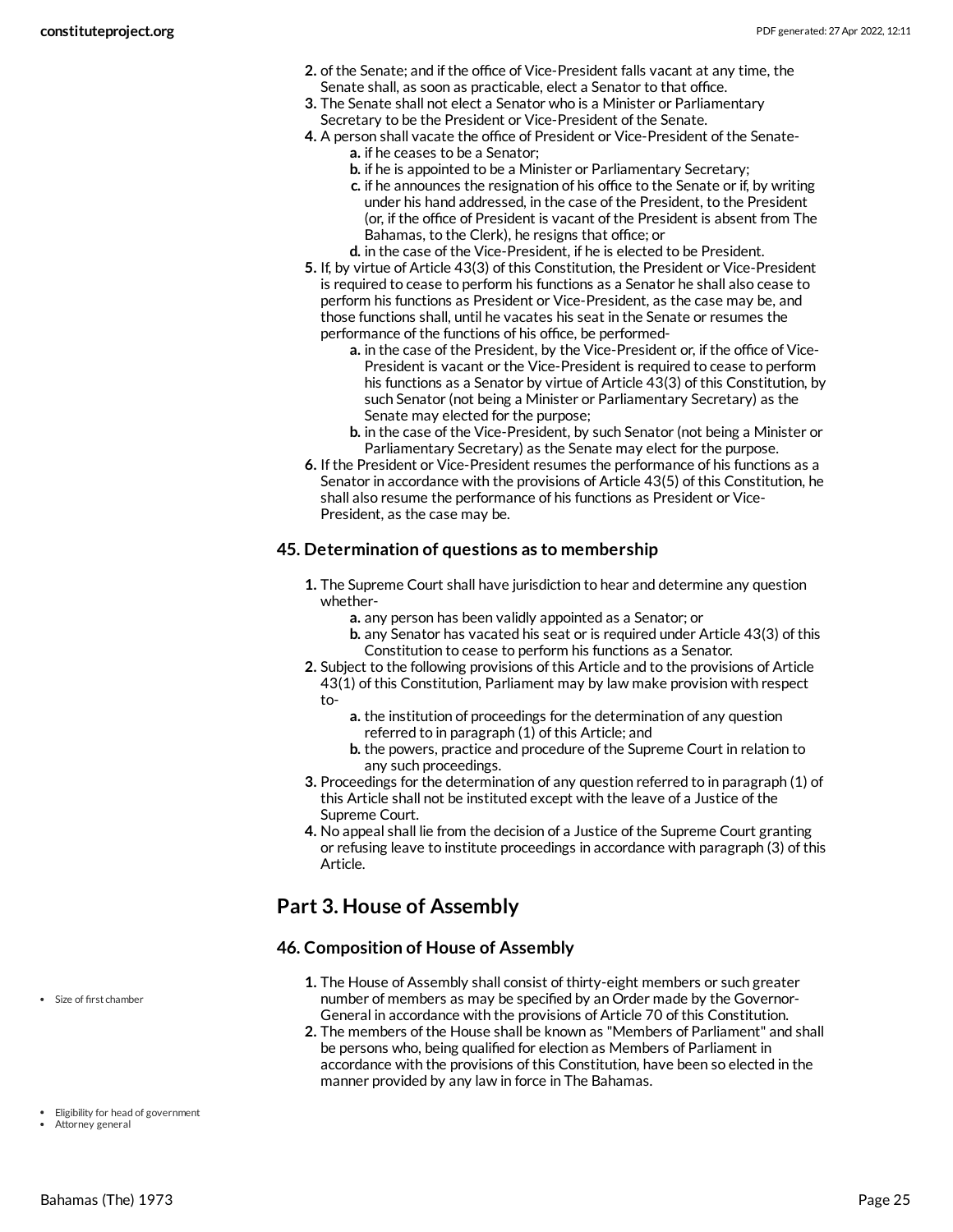#### **47. Qualifications for membership of House of Assembly**

Subject to the provisions of Article 48 of this Constitution a person shall be qualified to be elected as a member of the House of Assembly if, and shall not be qualified to be so elected unless, he-

- **a.** is a citizen of The Bahamas of the age of twenty-one years or upwards; and
- **b.** has ordinarily resided in The Bahamas for a period of not less than one year immediately before the date of his nomination for election.

Eligibility for head of government

#### <span id="page-25-1"></span>**48. Disqualifications for election as members of House of Assembly**

- **1.** No person shall be qualified to be elected as a member of the House of Assembly who
	- **a.** is a citizen of a country other than The Bahamas having become such a citizen voluntarily;
	- **b.** is, by virtue of his own act, under any acknowledgment of allegiance, obedience or adherence to a foreign power or state;
	- **c.** is disqualified for membership of the House of Assembly by any law enacted in pursuance of paragraph (2) of this Article;
	- **d.** has been adjudged or otherwise declared bankrupt under any law in force in The Bahamas and has not been discharged;
	- **e.** is a person certified to be insane or otherwise adjudged to be of unsound mind under any law in force in The Bahamas;
	- **f.** is under sentence of death imposed on him by a court in The Bahamas, or is serving a sentence of imprisonment (by whatever name called) exceeding twelve months imposed on him by such a court or substituted by competent authority for some other sentence imposed on him by such a court, or is under such a sentence of imprisonment the execution of which has been suspended;
	- **g.** is disqualified for membership of the House of Assembly by any law in force in The Bahamas by reason of his holding, or acting in, any office the function of which involve
		- **i.** any responsibility for, or in connection with, the conduct of any election; or
		- **ii.** any responsibility for the compilation or revision of any electoral register;
	- **h.** is disqualified for membership of the House of Assembly by virtue of any law in force in The Bahamas by reason of his having been convicted of any offence relating to elections;
	- **i.** is a Senator; or
	- **j.** is interested in any government contract and has not disclosed the nature of such contract and of his interest therein by publishing a notice in the Gazette within one month before the day of election.
- **2.** Parliament may by law provide that, subject to such exceptions and limitations (if any) as may be prescribed therein, a person shall be disqualified for member ship of the House of Assembly by virtue of
	- **a.** his holding or acting in any office or appointment specified (either individually or by reference to a class of office or appointment) by such law;
	- **b.** his belonging to any armed force of The Bahamas or to any class or person so specified that is comprised in any such force; or
	- **c.** his belonging to any police force or to any class of person that is comprised in any such force.
- <span id="page-25-0"></span>**3.** For the purposes of sub-paragraph (1)(f) of this Article
	- **a.** two or more sentences of imprisonment that are required to be served consecutively shall be regarded as separate sentences if none of those sentence exceeds twelve months, but if any one of such sentences exceeds that term they shall be regarded as one sentence; and
	- **b.** no account shall be taken of a sentence of imprisonment imposed as an alternative to or in default of the payment of a fine.

Outside professions of legislators

Removal of individual legislators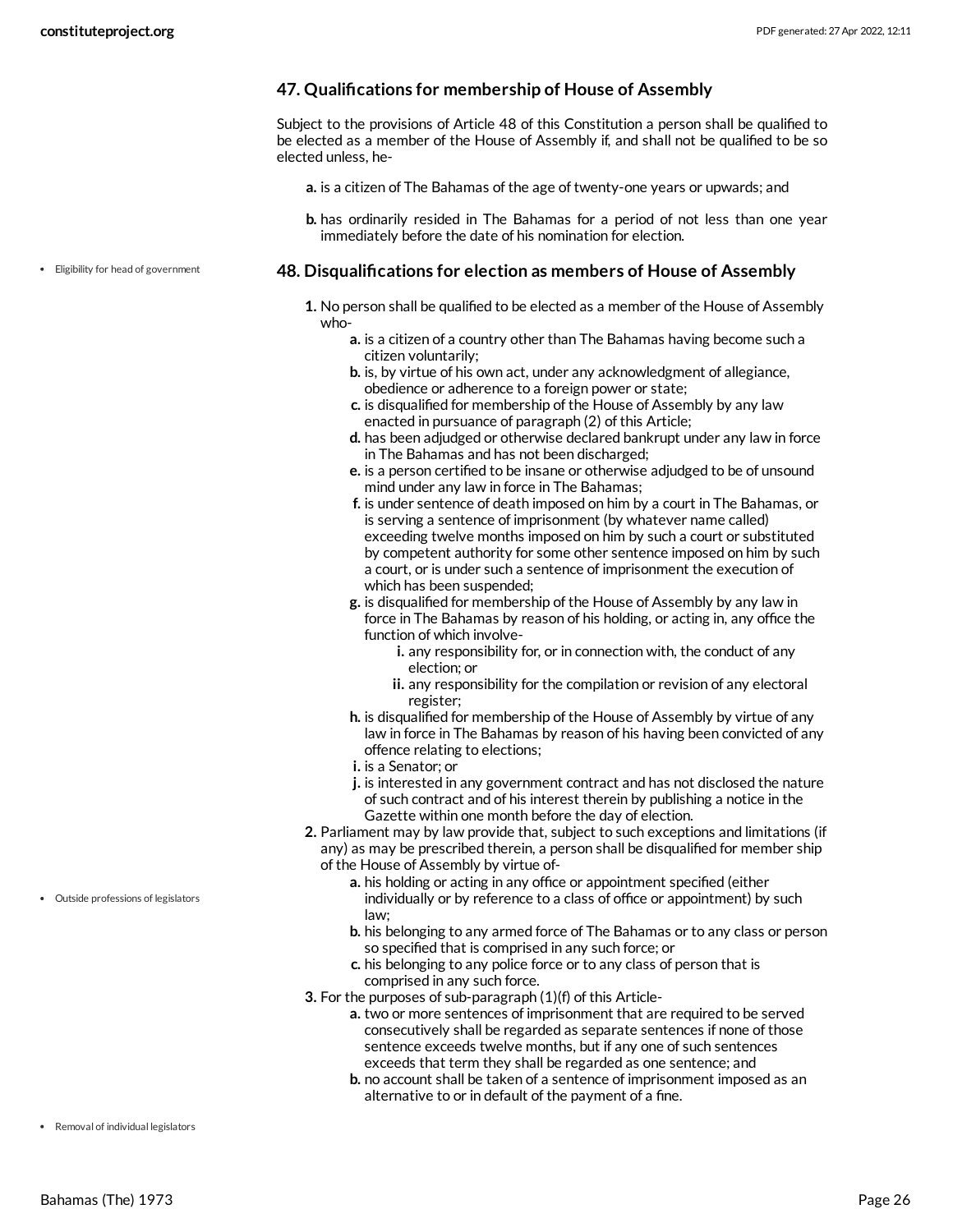#### **49. Tenure of office of members of House of Assembly**

- **1.** Every member of the House of Assembly shall vacate his seat in the House
	- **a.** upon a dissolution of Parliament;
		- **b.** if he resigns it by writing under his hand addressed to the Speaker or, if the office of Speaker is vacant or the Speaker is absent from The Bahamas, to the Deputy Speaker;
		- **c.** if he is absent from the sitting of the House for such period and in such circumstances as may be prescribed in the rules of procedure of the House;
		- **d.** if he ceases to be a citizen of The Bahamas;
		- **e.** subject to the provisions of paragraph (2) of this Article, if any circumstances arise that, if he were not a member of the House, would cause him to be disqualified for election as such by virtue of subparagraph (a), (b), (c), (d), (e), (f), (g), or (h) of Article 48(1) of this Constitution; or
		- **f.** if he becomes interested in any government contract:

Provided that-

- **i.** if in the circumstances it appears to the House or Assembly may exempt any member of the House from vacating his seat under the provisions of this sub-paragraph, if that member, before becoming interested in such contract as aforesaid or as soon as practicable after becoming so interested, discloses to the House the nature of such contract and his interest therein;
- **ii.** if proceedings are taken under a law made under Article 51 of his Constitution to determine whether a member of the House has vacated his seat under the provisions of this sub-paragraph he shall be declared by the court not to have vacated his seat if he establishes to the satisfaction of the court that he, acting reasonably, was not aware that he was or had become interested in such contract; and
- **iii.** no proceedings under the preceding sub-paragraph shall be instituted by any person other than a Senator or member of the House of Assembly.
- **2.** If circumstances such as are referred to in sub-paragraph (1)(e) of this Article arise because any member of the House is under sentence of death or imprisonment, declared bankrupt, adjudged to be of unsound mind or convicted of a offence relating to election and it is open to the member to appeal against the decision (either with the leave of a court or other authority or without such leave), he shall forthwith cease to perform his function as a member of the House but, subject to paragraph (3) of this Article, he shall not vacate his seat until the expiration of a period of thirty days thereafter:

Provided that the Speaker may, at the request of the member, from time to time extend that period for further periods of thirty days to enable the member to pursue an appeal against the decision, so, however, that extensions of time exceeding in the aggregate one hundred any fifty days shall not be given without the approval, signified by resolution, of the House of Assembly.

- **3.** If, on the determination any appeal, such circumstances continue to exist and no further appeal is open to the member, or if, by reason of the expiration of any period for entering an appeal or notice thereof or the refusal of leave to appeal or of any other reason, it ceases to be open to the member to appeal, he shall forthwith vacate his seat.
- **4.** If at any time before the ember vacates his seat such circumstances as aforesaid cease to exist, his seat shall not become vacant on the expiration of the period referred to in paragraph 82) of this Article and he may resume the performance of his function as a member of the House.

#### <span id="page-26-0"></span>**50. Speaker and Deputy Speaker**

**1.** When the House of Assembly first meets after any general election and before it proceeds to the dispatch of any other business, the House shall, in accordance

Attendance by legislators

Leader of first chamber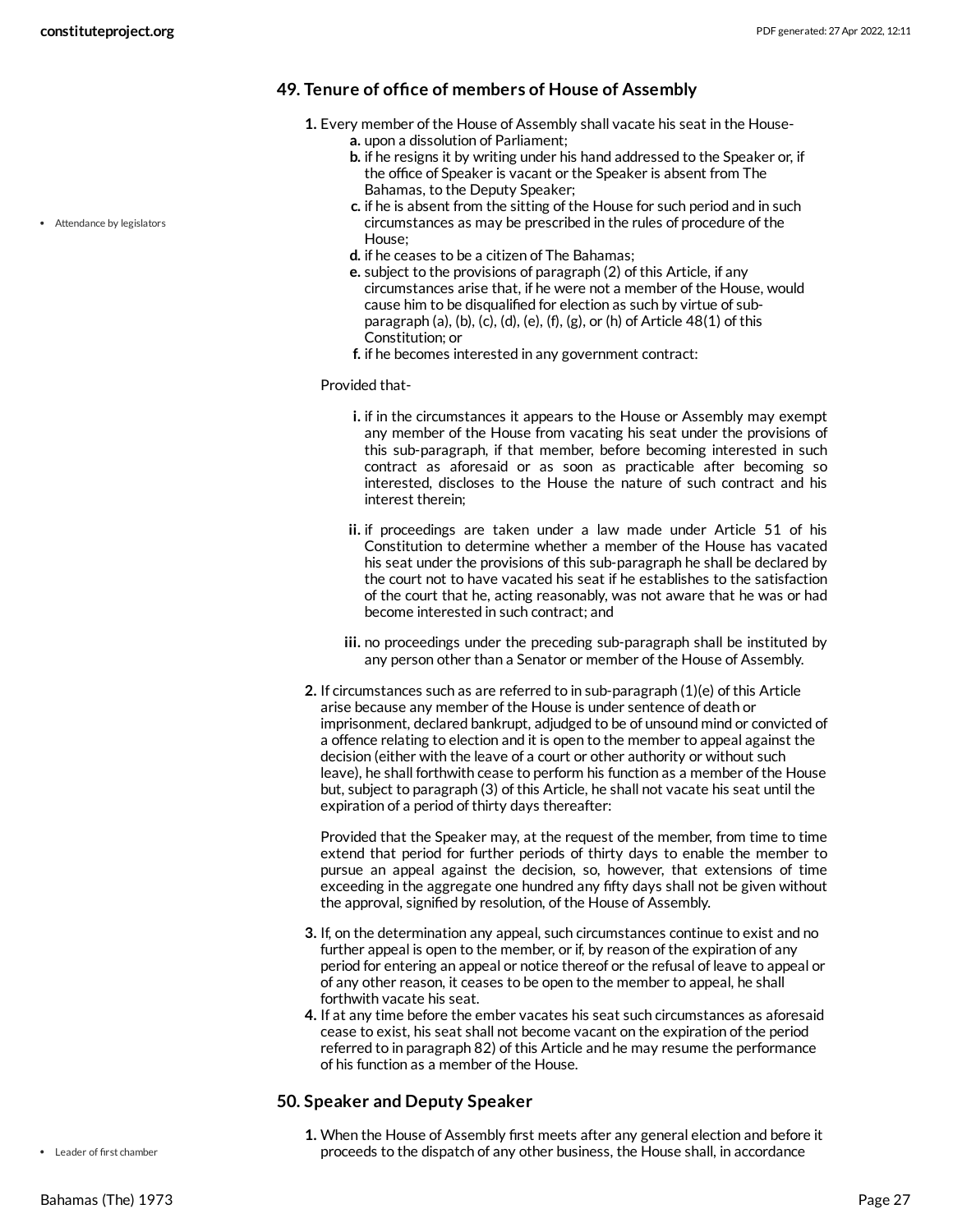- **1.** with such procedure as may be prescribed by the rules of procedure of the House, elect from among the members who are not Ministers or Parliamentary Secretaries one member to be the Speaker of the Assembly and another member to be Deputy Speaker; and, if the office of Speaker or Deputy Speaker falls vacant at any time before the next dissolution of the House of Assembly, the House shall, as soon as practicable, proceed in like manner to fill the vacant office.
- **2.** A person shall vacate the office of Speaker or Deputy Speaker**a.** if he ceases to be a member of the House of Assembly:

Provided that the Speaker shall to vacate his office by reason only that he has ceased to be a member on a dissolution of Parliament, until the House of Assembly first meets after that dissolution;

- **b.** if he is appointed to be a Minister or Parliamentary Secretary;
- **c.** if he announces the resignation f his office to the House of Assembly or if, by writing under his hand addressed, in the case of the Speaker, to the Clerk of the House and, in the case of the Deputy Speaker, to the Speaker (or if the office of Speaker is vacant or the Speaker is absent from The Bahamas, to the Clerk), he resigns that office; or
- **d.** in the case of the Deputy Speaker, if he is elected to be Speaker.
- **3.** If by reason of Article 49(2) of this Constitution the Speaker or Deputy Speaker is required to cease to perform his functions as a member of the House of Assembly, he shall also cease to perform his function as Speaker or Deputy Speaker and those functions shall, until he vacates his seat in the House or resumes the performance of the functions to his office, be performed
	- **a.** in the case of the Speaker, by the Deputy Speaker or, if the office of Deputy Speaker is vacant or the Deputy Speaker is required to cease to perform his functions as a member of the House of Assembly by virtue of Article 49(2) of this Constitution, by such member (not being a Minister or Parliamentary Secretary) as the House may elect for the purpose;
	- **b.** in the case of the Deputy Speaker, by such member (not being a Minister or Parliamentary Secretary) as the House may elect for the purpose.
- **4.** If the Speaker or Deputy Speaker resumes the performance of his functions as a member of the House in accordance with the provisions of Article 49(4) of this Constitution, he shall also resume the performance of his functions as Speaker or Deputy Speaker, as the case may be.

#### <span id="page-27-0"></span>**51. Determination of questions as to membership**

- **1.** An Election Court, consisting of two Justices to the Supreme Court appointed by the Chief Justice or, if for any reason two such Justices are not available, one such Justice and the Chief Magistrate or a Stipendiary and Circuit Magistrate appointed by the Chief Justice, shall have jurisdiction to hear and determine any question whether
	- **a.** any person has been validly elected as a member of the House of Assembly; or
	- **b.** any member of the House of Assembly has vacated his seat or is required, under the provisions of Article 49(2) of this Constitution, to cease to perform his functions as a member.
- **2.** Subject to the following provisions of this Article and to the provisions of Article 49(1) of this Constitution, Parliament may make or provide for the making or provision, with respect to
	- **a.** the institution of proceedings for the determination of any question referred to in paragraph (1) of this Article; and
	- **b.** the powers, practice and procedure of an Election Court in relation to any such proceedings.
- **3.** The determination by an Election Court of any question referred to in paragraph (1) of this Article shall be final.
- **4.** Proceedings for the determination of any question referred to in paragraph (1) of this Article shall not be instituted except with the leave of a Justice of the Supreme Court.
- **5.** An appeal shall lie to the Court of Appeal on a point of law from the decision of a Justice of the Supreme Court granting or refusing leave to institute proceedings in accordance with this Article , but, subject as aforesaid, that decision shall be final.

Removal of individual legislators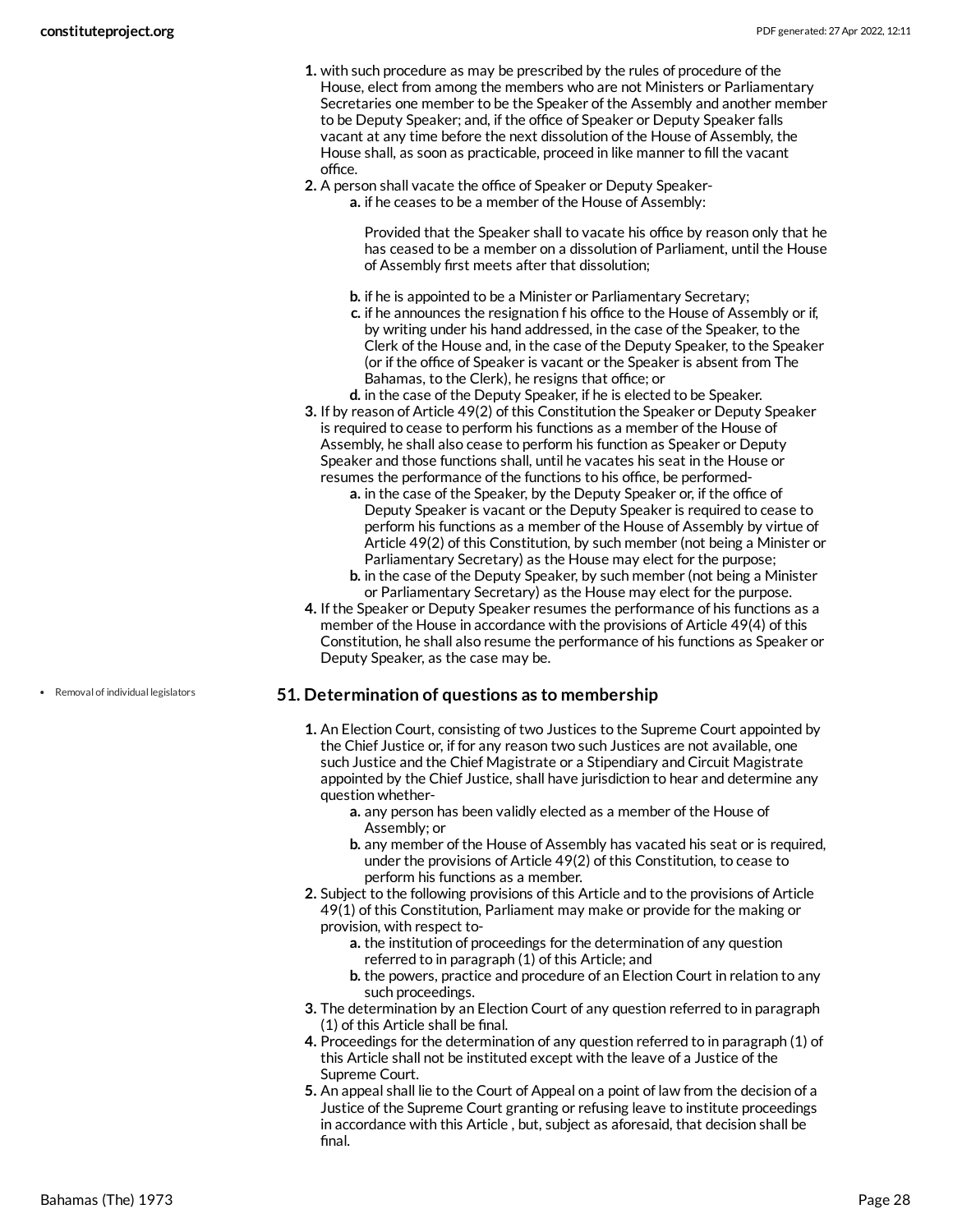### <span id="page-28-0"></span>**Part 4. Powers and Procedure of Parliament**

#### <span id="page-28-2"></span>**52. Powers to make laws**

- **1.** Subject to the provisions of this Constitution, Parliament may make laws for the peace, order and good government of The Bahamas.
	- **2.** Subject to the provisions of Articles 60, 61 and 62 of this Constitution, the power of Parliament to make laws shall be exercised by Bills passed by both Houses, either without amendment or with such amendments only as are agreed to by both Houses, and assented to by the Governor General in accordance with Article 63 of this Constitution.

#### <span id="page-28-3"></span>**53. Privileges of Parliament**

- **1.** Without prejudice to the generality of Article 52(1) of this Constitution and subject to the provisions of paragraph (2) of this Article, Parliament may by law determine the privileges, immunities and powers of the Senate and the House of Assembly and the members thereof.
- **2.** No process issued by any court in the exercise of its civil jurisdiction shall be served or executed within the precincts of the Senate of the House of Assembly while it is sitting, or through the President or the Speaker, the Clerk or any other officer of either House.

#### <span id="page-28-1"></span>**54. Alteration of this Constitution**

- **1.** Subject to the provisions of this Article, Parliament may, by an Act of Parliament passed by both Houses, alter any of the provisions of this Constitution or (in so far as it forms part of the law of the Bahamas) any of the provisions of The Bahamas Independence Act, 1973.
- **2.** In so far as it alters
	- **a.** Articles 32, 33, 34, 35, 41, 42, 43, 47, 48, 49, 79, 107, 108, 109, 110, 111, 112, 113, 114, 115, 116, 117, 118, 119, 120, 121, 122, 123, 124, 125, 126, 128, 129, 130, 131, 132, 133, 134, 135, or 136 of this Constitution; or
	- **b.** Articles 127 or 137 of this Constitution in their application to any of the provisions specified in sub-paragraph (a) of this paragraph Bill for an Act of Parliament under this Article shall not be passed by Parliament unless:
		- **i.** at the final voting thereon in each House it is supported by the votes of not less than two-thirds of all the members of each House, and
		- **ii.** the Bill, after its passage through both Hose, has been submitted to the electors qualified to vote for the election of members of the House of Assembly and, on a vote in such manner as Parliament may prescribe the majority of the electors voting have approved the Bill.
- **3.** In so far as it alters
	- **a.** this Article; (b) Articles 2, 3, 4, 5, 6, 7, 8, 9, 10, 11, 12, 13, 14, 15, 16, 17, 18, 19, 20, 21, 22, 23, 24, 25, 26, 27, 28, 29, 30, 31, 38, 39, 40, 45, 46, 51, 52, 60, 61, 62, 65, 66, 67, 68, 69, 70, 71, 72, 93, 94, 95, 96, 97, 98, 99, 100, 101, 102, 103, 104, or 105 of this Constitution; or
	- **c.** Articles 106, 127 or 137 of this Constitution in their application to any of the provisions specified in sub-paragraphs (a) or (b) of this paragraph; or
	- **d.** any of the provision of the Bahamas Independence Act 1973, a Bill for an Act of Parliament under this Article shall not be passed by Parliament unless:
		- **i.** at the final voting thereon in each House it is supported by the votes of nor less than three-quarters of all the members of each House, and
		- **ii.** the Bill, after its passage through both Houses has been submitted to the electors qualified to vote for the elections of members of the House of Assembly and, on a vote taken in such manner as Parliament may prescribe the majority of the electors voting have approved the Bill.
- **4.** In this Article-

#### • Head of government immunity

- Division of labor between chambers
- Immunity of legislators

• Head of government immunity

Constitution amendment procedure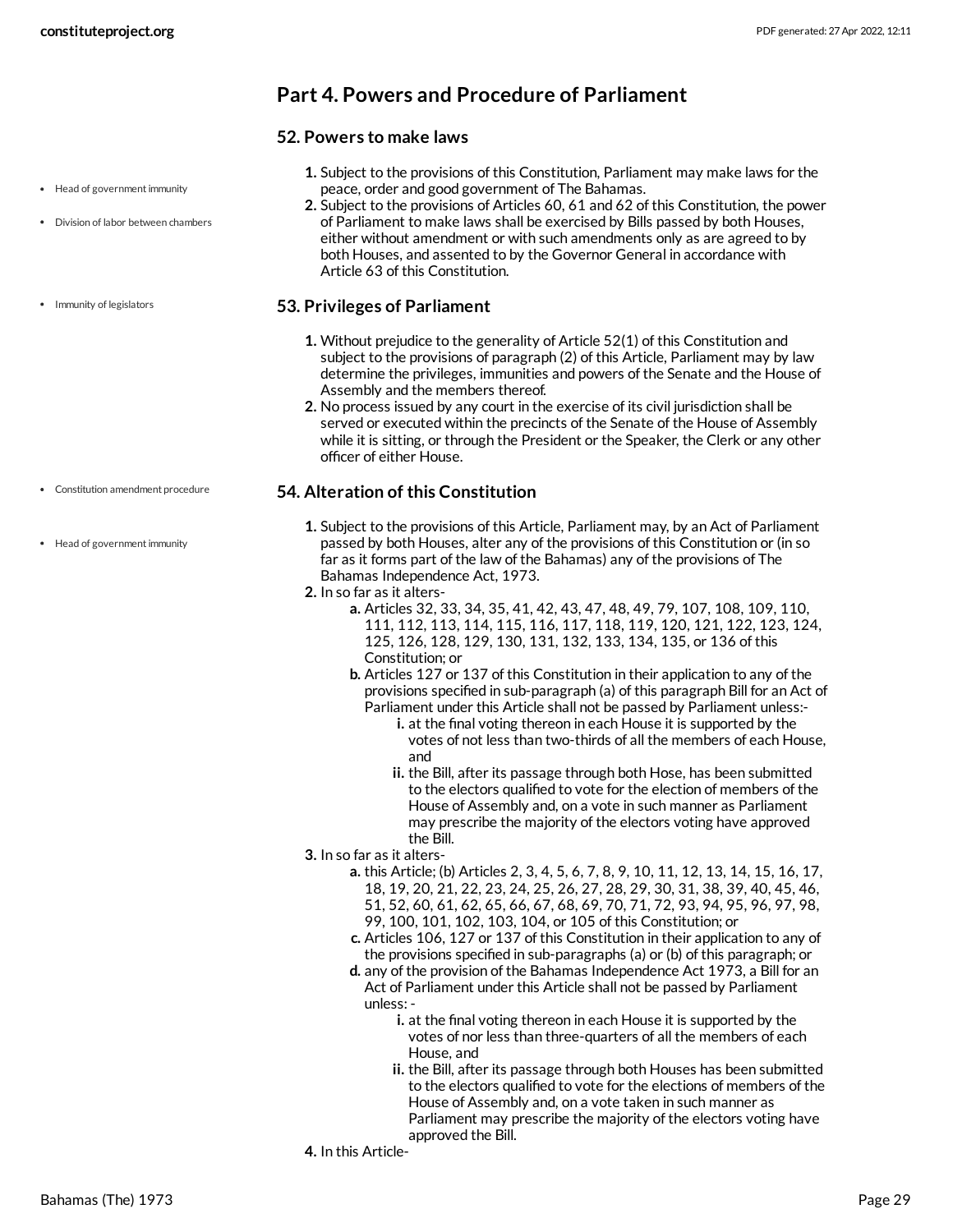- **4. a.** references to any of the provisions of this Constitution or the Bahamas Independence Act 1973 include references to any law that amends or replaces that provision; and
	- **b.** references to the alteration of any of the provisions of this Constitution or The Bahamas Independence Act 1973 include references to he amendment, modification or re-enactment with of without amendment or modification, of that provision, the suspension or repeal of that provision and the making of a different provision in lieu of that provision,
- **5.** No Act of Parliament shall be construed as altering this Constitution unless it is stated in the Act that it is an Act for that purpose.

#### **55. Regulation of procedure in Parliament**

- **1.** Subject to the provisions of this Constitution, each House may regulate its own procedure and for this purpose may make rules of procedure.
- **2.** Each House may act notwithstanding any vacancy in its membership, and the presence or participation of any person not entitled to be present at or to participate in the proceedings of the House shall to invalidate those proceedings.

#### <span id="page-29-1"></span>**56. Presiding in the Senate and House of Assembly**

- **1.** The President of the Senate or, in his absence, the Vice-President or, if they are both absent, a Senator (not being a Minister or Parliamentary Secretary) elected by the Senate for that sitting shall preside at each sitting of the Senate.
- **2.** The Speaker or, in his absence, the Deputy Speaker or, if they are both absent, a member (not being a Minister or Parliamentary Secretary) elected by the House for that sitting shall preside at each sitting of the House of Assembly.
- **3.** References in this Article to circumstances in which the President, Vice-President, Speaker or Deputy Speaker is absent include references to circumstances in which the office of President, Vice-President, Speaker or Deputy Speaker is vacant.

#### <span id="page-29-2"></span>**57. Quorum**

- **1.** If at any time during a sitting of either House objection is taken by a member that there is not a quorum present and, after such interval as may be prescribed by the rules of procedure of that House the person presiding ascertain that there is still not a quorum present, he shall thereupon adjourn the Hose.
- **2.** For the purpose of this Article
	- **a.** a quorum of the Senate shall consist of six Senator including the person presiding; and
	- **b.** a quorum of the House of Assembly shall consist of ten members including the person presiding, or of such greater number of members as may be specified by an Order made by the Governor-General in accordance with the provisions of Article 70 of this Constitution.

#### **58. Voting**

- **1.** Save as is otherwise provided in this Constitution, all questions proposed for decision in either House shall be determined by a majority of the votes of the members thereof present and voting.
- **2.** The person presiding in either House shall not vote
	- **a.** unless on any question the votes are equally divided, in which case he shall have and exercise a casting vote; or
	- **b.** except in the case of the final vote on a Bill for an Act of Parliament under Article 54 of this Constitution in which case he shall have an original vote.

#### Division of labor between chambers

- Initiation of general legislation
- <span id="page-29-0"></span>**59. Introduction of Bills, etc**
	- **1.** Subject to the provisions of this Constitution and of the rules of procedure of the Senate or the House of Assembly, as the case may be, any member of either House may introduce any Bill or propose any motion for debate in, or may present any petition to, that House, and the same shall be debated and dispose of according to the rules of procedure of that House.

Leader of second chamber

Quorum for legislative sessions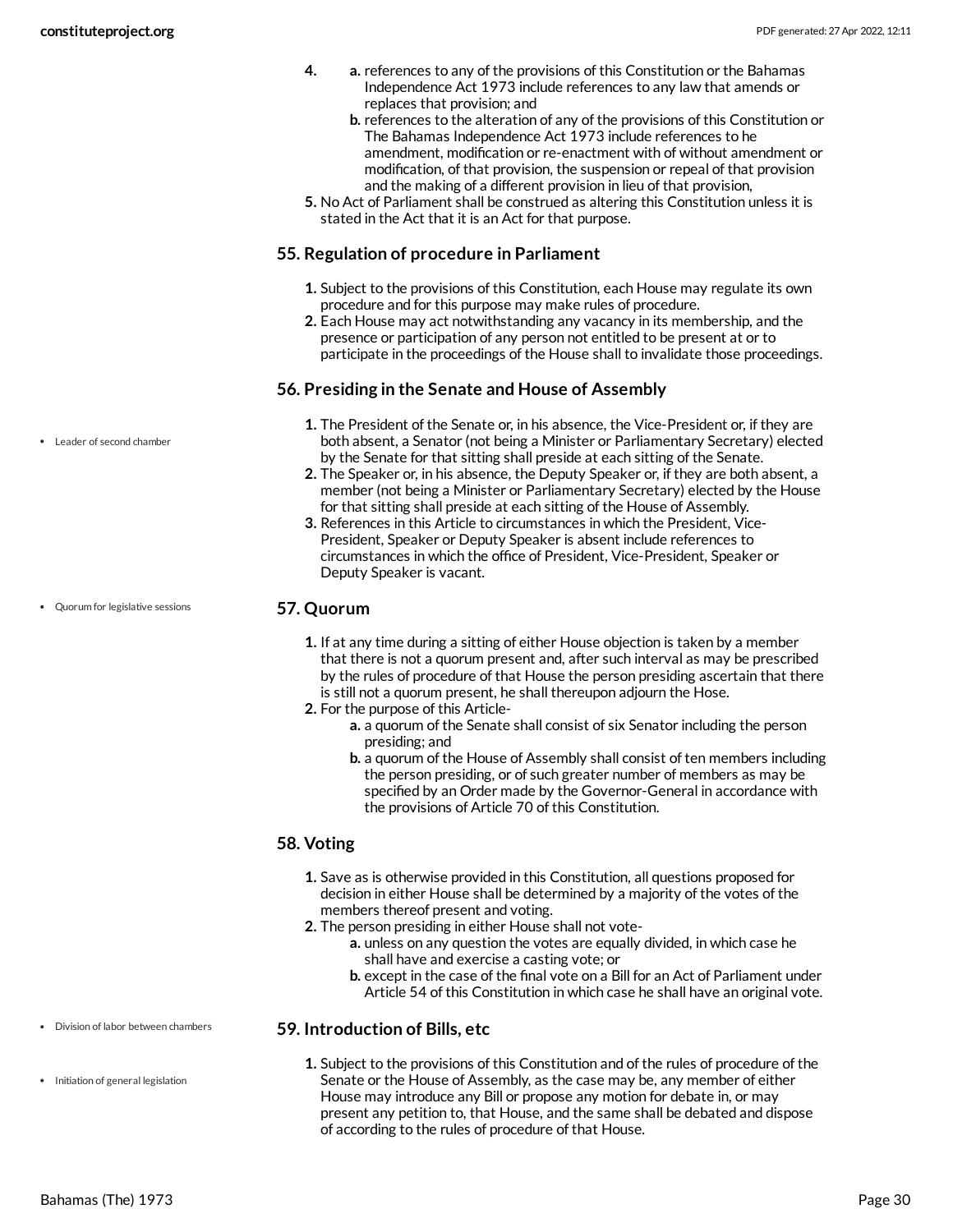• Finance bills

- Second chamber reserved policy areas
- First chamber reserved policy areas
- **2.** A bill other than a Money Bill may be introduced in either House, but a Money Bill shall not be introduced in the Senate.
- **3.** Except on the recommendation of the Cabinet signified by a Minister, the House of Assembly shall not
	- **a.** proceed upon any Bill (including any amendment to a Bill) which, in the opinion of the person presiding, makes provision for imposing or increasing any tax, for imposing any charge on the Consolidated Fund or any other public fund or altering any such charge otherwise than by reducing it or for compounding or remitting any debt due to The Bahamas; or
	- **b.** proceed upon any motion (including any amendment to a motion) the effect of which, in the opinion of the person presiding, is that provision shall be make for any of the purposes aforesaid.
- **4.** The Senate shall not
	- **a.** proceed upon any Bill, other than a Bill sent from the House of Assembly, or any amendment to a Bill which, in the opinion of the Person presiding, makes provisions for imposing or increasing any tax, for imposing any charge on the Consolidated Fund or any other public fund or altering any such charge otherwise than by reducing it or for compounding or remitting any debt due to The Bahamas; or
	- **b.** proceed upon any motion (including any amendment to a motion) the effect of which, in the opinion of the person presiding, is that provision shall be made for any of the purposes aforesaid.

#### <span id="page-30-0"></span>**60. Restriction on powers of Senate as to Money Bills**

- **1.** Subject to the provisions of this Constitution, if a Money Bill, having been passed by the House of Assembly and sent to the Senate at least one month before the end of the session, is not passed by the Senate without amendment within one month after it is sent to that House, the Bill shall, unless the House of Assembly otherwise resolves, be present to the Governor-General for his assent notwithstanding that the Senate has not consented to the Bill.
- **2.** There shall be endorsed on every Money Bill when it is sent to the Senate the certificate of the Speaker signed by him that it is a Money Bill; and there shall be endorsed on any Money Bill that is presented to the Governor-General for assent in pursuance of paragraph (1) of this Article the certificate of the Speaker signed by him that it is a Money Bill and that the provisions of that paragraph have been complied with.

#### **61. Restriction on powers of Senate as to Bills other than Money Bills**

**1.** If any Bill other than a Money Bill is passed by the House of Assembly in two successive sessions (whether or not Parliament is dissolved between those sessions) and, having been sent to the Senate in each of those sessions at least one month before the end of the session, is rejected by the Senate in each of those sessions, that Bill shall, on its rejection for the second time by the Senate, unless the House of Assembly otherwise resolves, be presented to the Governor-General for assent notwithstanding that the Senate has not consented to the Bill:

Provided that the foregoing provisions of this paragraph shall not have effect unless at least nine months have elapsed between the date on which the Bill is passed by the House of Assembly in the first session and the date on which it is passed by the House of Assembly in the second session.

- **2.** For the purposes of this Article a Bill that is sent to the Senate from the House of Assembly in any session shall be deemed to be the same Bill as a former Bill sent to the Senate in the preceding session if, when it is sent tot the Senate, it is identical with the former Bill or contains only such alterations as are certified by the Speaker to be necessary owing to the time that has elapse since the date of the former Bill or to represent any amendments which have been made by the Senate in the former Bill in the preceding session.
- **3.** The House of Assembly may, if it thinks fit, on the passage through the House of a Bill that is deemed to be the same Bill as a former Bill sent to the Senate in the preceding session, suggest any amendments without inserting the amendments in the Bill, and any such amendments shall be considered by the Senate, and, if agreed to by the Senate, shall be treated as amendments made by the Senate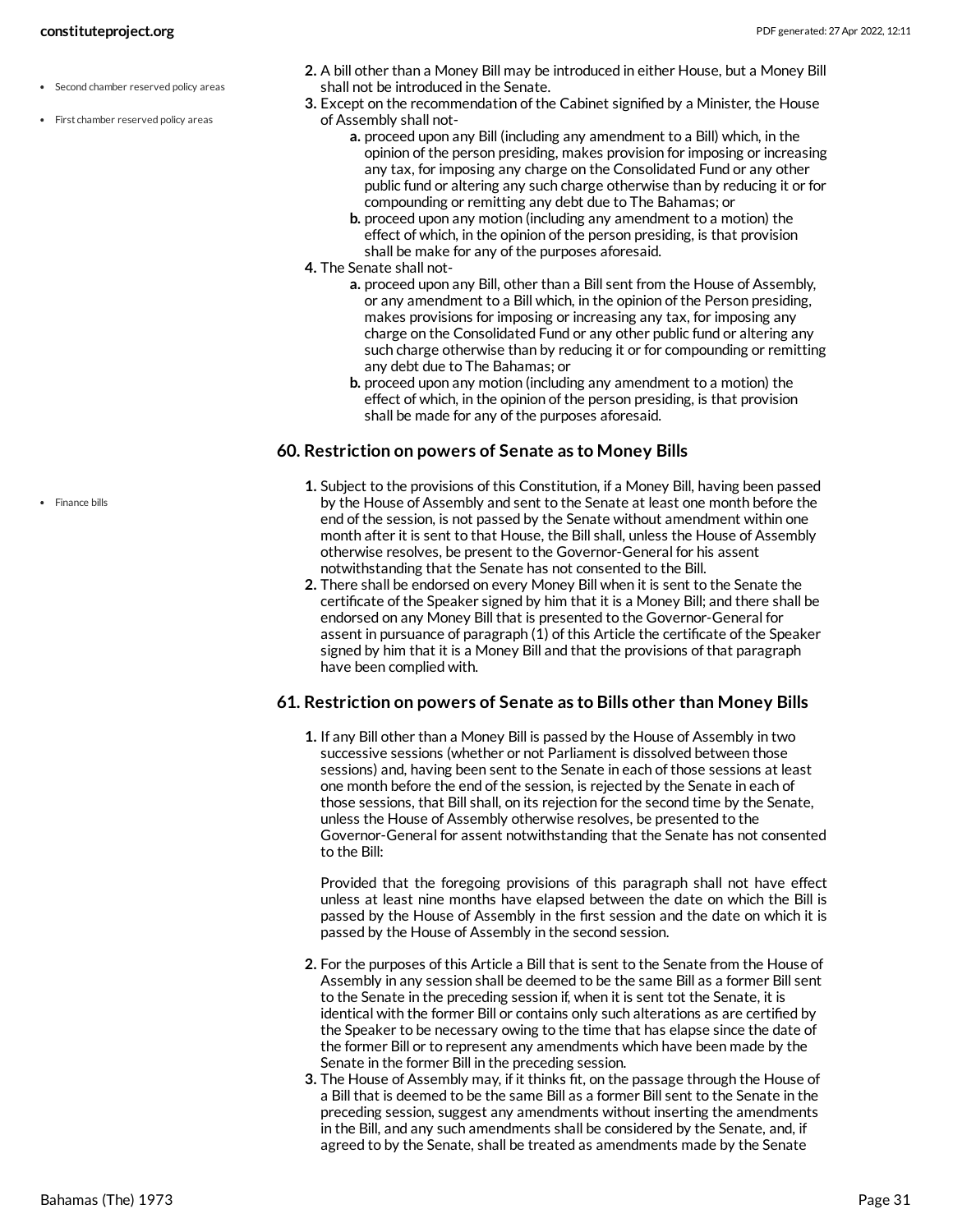- **3.** and agreed to by the House of Assembly; but the exercise of this power by the House of Assembly shall not affect the operation of this Article in the event of the rejection of the Bill in the Senate.
- **4.** There shall be inserted in any Bill that is presented to the Governor-General for assent in pursuance of this Article any amendments that are certified by the Speaker to have been made in the Bill by the Senate in the second session and agreed to by the Assembly.
- **5.** There shall be endorsed on any Bill that is presented to the Governor-General for assent in pursuance of this Article the certificate of the Speaker signed by him that the provisions of this Article have been complied with.
- **6.** The prisons of this Article shall not apply to a Bill which is required by Article 54 of this Constitution to be passed by both Hoses.

#### **62. Provisions relating to Articles 59, 60 and 61**

- **1.** In Articles 59,60 and 61 of this Constitution "Money Bill" means a public Bill which, in the opinion of the Speaker, contains only provisions dealing with all or any of the following matters, namely, the imposition, repeal, remission, alteration or regulation of taxation; the imposition, for the payment of debt or other financial purposes, of charges on the Consolidated Fund or any other public funds or on monies provided by Parliament or the variation or repeal of any such charges; the grant of money to the Crow or to any authority or person, or the variation or revocation of any such grant, the appropriation, receipt, custody, investment, issue or audit of accounts of public money; the raising or guarantee of any loan or the repayment thereof, of the establishment, alteration, administration or abolition of any sinking fund provided in connection with any such loan; or subordinate matters incidental to any of the matters aforesaid; and in this paragraph the expressions "taxation", "debt", "public fund", "public money", and "loan" do not include any taxation imposed, debt incurred, fund or money provided or loan raised by any local authority or body for local purposes.
- **2.** For the purposes of Article 61 of this Constitution, a Bill shall be deemed to be rejected by the Senate if
	- **a.** it is not passed by the Senate without amendment; or
	- **b.** it is passed by the Senate with any amendment which is not agreed to by the House of Assembly.
- **3.** Whenever the office of Speaker is vacant or the Speaker is for any reason unable to perform any functions conferred upon him by paragraph (1) of this Article or by Articles 60 or 61 of this Constitution, that function may be performed by the Deputy Speaker.
- **4.** Any certificate of the Speaker or Deputy Speaker given under Article 60 or 61 of this Constitution shall be conclusive for all purposes and shall not be questioned in any court.

#### <span id="page-31-0"></span>**63. Assent to Bills**

- **1.** A Bill shall not become law until the Governor-General has assented thereto in Her Majesty's behalf and has signed it in token of such assent.
- **2.** Subject to the provisions of Articles 60 and 61 of this Constitution, a Bill shall be presented to the Governor-General for assent if, and shall not be so presented unless, it has been passed by both Houses either without amendment or without amendment or with such amendments only as are agreed to by both Houses.
- **3.** Any Bill to which Article 54(2) or (3) of this Constitution applies shall be presented to the Governor-General endorsed with certificates of the requisite majorities in accordance with whichever of those paragraphs applies to the Bill, and with a certificate of the Parliamentary Registrar that it has been approved by the majority of the electors voting on the Bill.
- **4.** When a Bill is presented to the Governor-General for assent he shall signify that he assents of that he withholds assent.

#### <span id="page-31-1"></span>**64. Oaths of allegiance**

No member of either House shall take part in the proceedings thereof unless he has taken the oath of allegiance in such manner as is prescribed by any law in force in The Bahamas:

Approval or veto of general legislation

Oaths to abide by constitution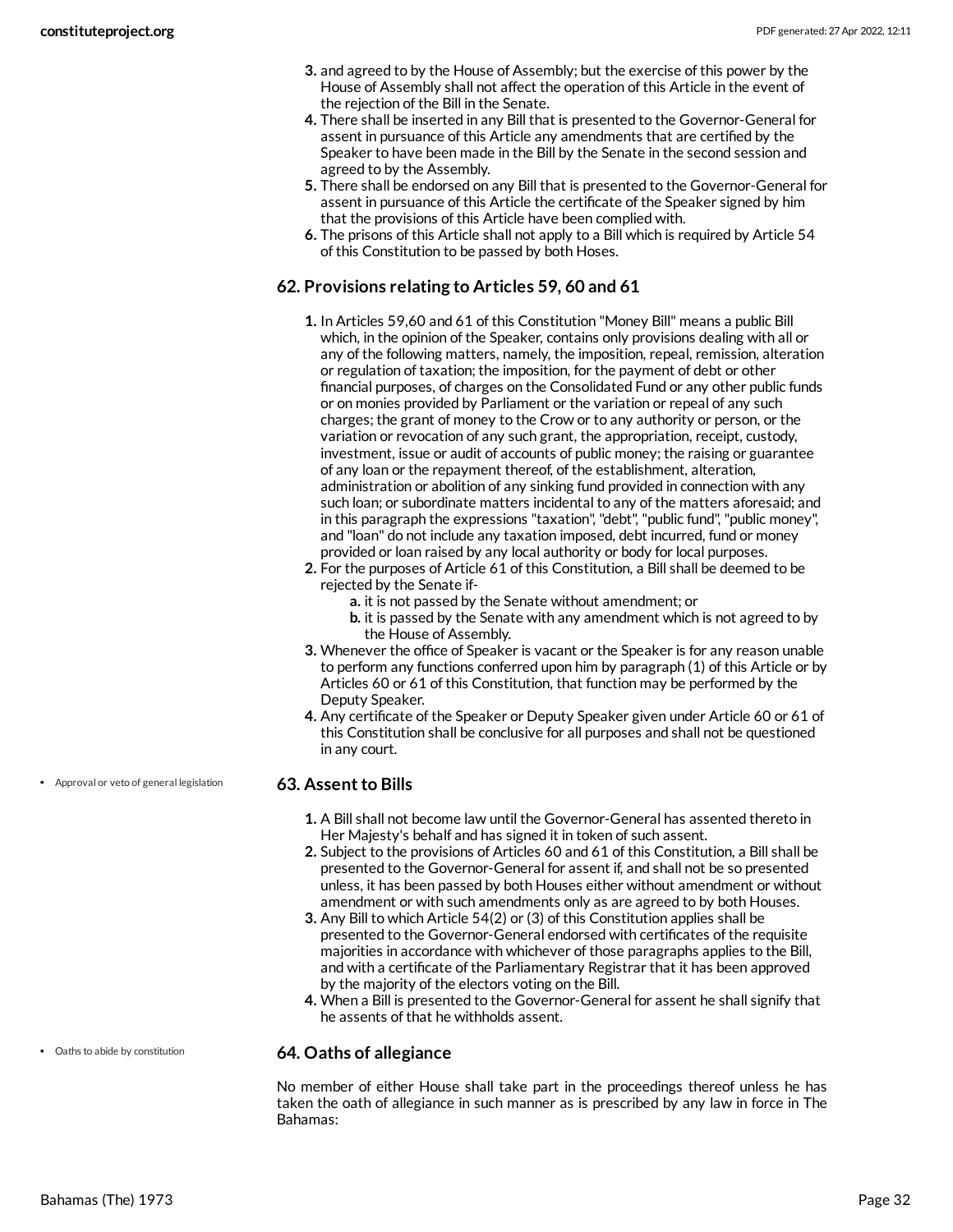Provided that the election of a President of the Senate or the election of a Speaker of the House of Assembly may take place before the members of the Senate or the House of Assembly, as the case may be, have taken such oath.

### <span id="page-32-0"></span>**Part 5. Summoning, Prorogation and Dissolution**

#### **65. Sessions of Parliament**

- **1.** Each session of Parliament shall be held at such place and commence at such time as the Governor-General may by proclamation appoint.
- **2.** The time appointed for the commencement of any session of Parliament shall be such that a period of twelve months does not intervene between the end of one session and the first sitting of Parliament in the next session.

#### <span id="page-32-1"></span>**66. Prorogation and dissolution of Parliament**

- **1.** The Governor-General, acting in accordance with the advice of the Prime Minister, may at any time by proclamation prorogue Parliament.
- **2.** The Governor-General, acting in accordance with the advice of the Prime
- Minister, may at any time by proclamation dissolve Parliament:

Provided that if the office of Prime Minister is vacant and the Governor-General considers that there is no prospect of his being able within a reasonable time to appoint to that office a person who can command the confidence of a majority of the members of the House of Assembly, he shall dissolve Parliament.

- **3.** Subject to the provisions of paragraph (4) of this Article, Parliament, unless sooner dissolved, shall continue for five years from the date of its first sitting after any dissolution and shall then stand dissolved.
- **4.** At any time when The Bahamas is at war, Parliament may extend the period of five years specified in paragraph (3) of this Article for not more than twelve months at a time:

Provided that the life of Parliament shall not be extended under this paragraph for more than two years.

**5.** If, between a dissolution of Parliament and the next ensuing general election of members to the House of Assembly, an emergency arises of such a nature that, in the opinion of the Prime Minister, it is necessary for the two Houses or either of them to be summoned before that general election can be held, the Governor-General, acting in accordance with the advice of the Prime Minister, may summon the thereupon be deemed (except for the purposes of Article 67 of this Constitution) not to have been dissolved but shall be deemed (except as aforesaid) to be dissolved on the date on which the polls are held in the next ensuing general election.

#### <span id="page-32-2"></span>**67. General elections bye elections and appointment of Senators**

- **1.** After every dissolution of Parliament the Governor-General shall issue writs for a general election of members of the House of Assembly returnable within ninety days from that dissolution.
- **2.** As soon as may be after every general election the Governor-General shall proceed under Article 39 of this Constitution to the appointment of Senators.
- **3.** Whenever any person vacates his seat as a member of the House of Assembly for any reason other than a dissolution of Parliament, the Governor-General shall issue a writ for the election of a member to fill the vacancy and such election shall be held within sixty days after the occurrence of the vacancy or, where the question whether a vacancy has occurred is determined under Article 51 of this Constitution, after that determination, unless Parliament is sooner dissolved to the date by which Parliament will be dissolved under the provisions of Article 66 of this Constitution is less than four months after the occurrence of the vacancy or, as the case may be, that determination.

Dismissal of the legislature

Extraordinary legislative sessions

**Emergency provisions** 

• Replacement of legislators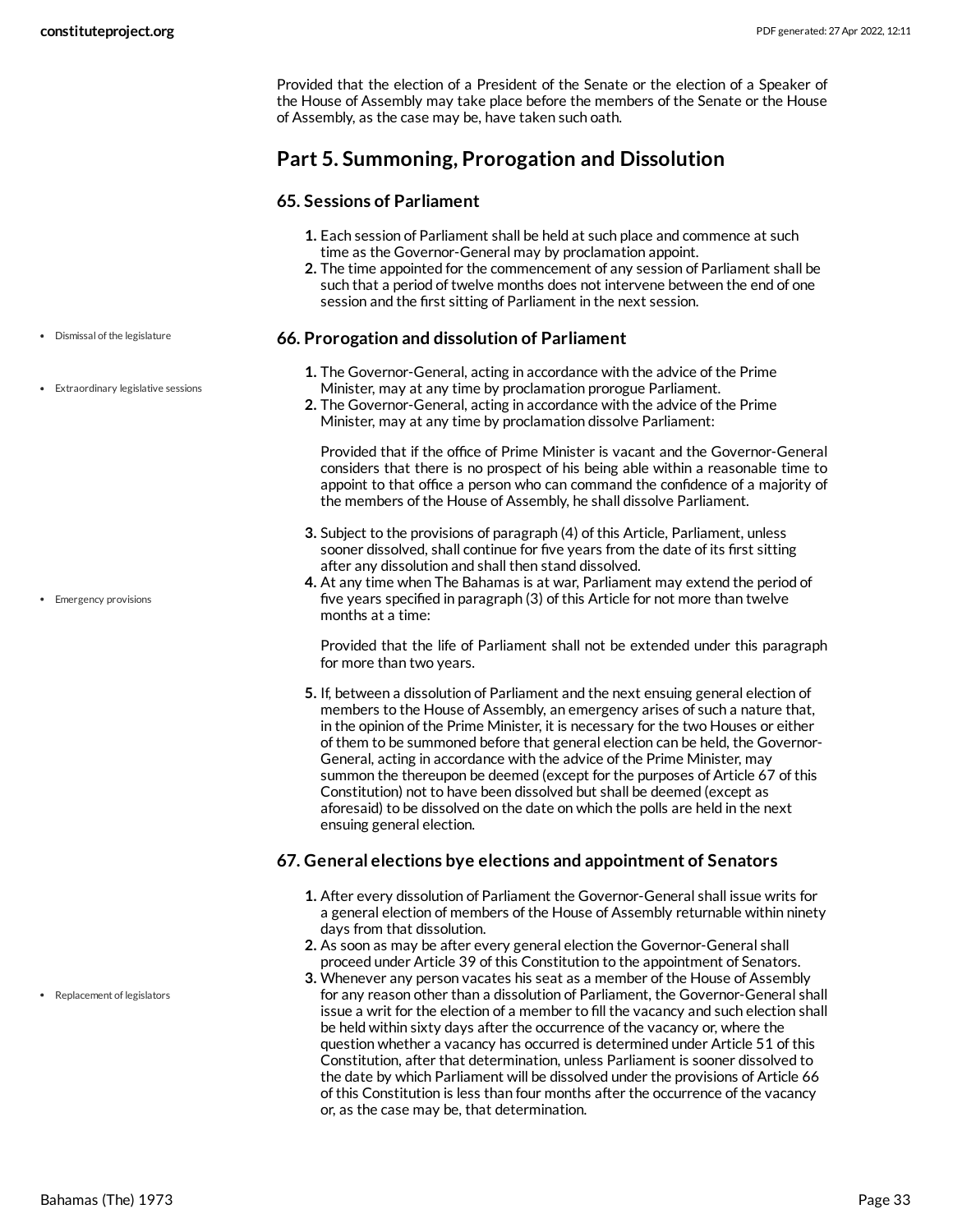First chamber selection

### <span id="page-33-0"></span>**Part 6. Delimitation of Constituencies**

#### <span id="page-33-3"></span>**68. Constituencies**

The Bahamas shall be divided into thirty-eight constituencies or such greater number as may be provided for by an Order made by the Governor-General in accordance with the provisions of Article 70 of this Constitution and each such constituency shall return one member to the House or Assembly.

• Flectoral districts

#### <span id="page-33-2"></span>**69. Constituencies Commission**

- **1.** There shall be a Constituencies Commission for The Bahamas (in this and the next following Article referred to as "the Commission")
- **2.** The Members of the Commission shall be
	- **a.** the Speaker who shall be Chairman;
		- **b.** a Justice of the Supreme Court who shall be Deputy Chairman and shall be appointed by the Governor-General acting on the recommendation of the Chief Justice;
		- **c.** two members of the House of Assembly who shall be appointed by the Governor-General acting in accordance with the advice of the Prime Minister; and
		- **d.** one member of the House of Assembly who shall be appointed by the Governor-General acting in accordance with the advice of the Leader of the Opposition.
- **3.** The office of a member of the Commission shall become vacant
	- **a.** if he ceases to be the Speaker, a Justice of the Supreme Court or a member of the House of Assembly, as the case may be; or
	- **b.** in the case of a member appointed under sub-paragraph (2)(b), (c) or (d) of this Article, if his appointment is revoked by the Governor-General.
- **4.** If the office of a member of the Commission, appointed under sub-paragraph (2) (b), (c) or (d) of this Article is vacant or any such member is for any reason unable to perform the functions of his office, the Governor-General may appoint a person qualified for appointment under the said sub-paragraph (b), (c) or (d), as the case may be, to act in the office of that member and any person so appointed may continue so to act until his appointment is revoked.
- **5.** In revoking the appointment of a member of the Commission under subparagraph (3)(b) of this Article, and in making or revoking an appointment to act in the office of a member of the Commission under paragraph (4) of this Article, the Governor-General shall act in the same manner as he would act if he were making an appointment to the office of that member under paragraph (2) of this Article.
- **6.** Any decision of the Commission shall require the concurrence of not less than three members of the Commission.
- **7.** Subject to the provisions of paragraph (6) of this Article, the Commission may act notwithstanding a vacancy in its membership, and no proceedings of the Commission shall be invalidated by reason only that some person not entitled to do so has taken part in them.

#### <span id="page-33-1"></span>**70. Procedure for review of constituencies**

- **1.** The Commission shall in accordance with the provisions of this Article, at intervals of not more than five years, review the number and boundaries of the constituencies into which The Bahamas is divided and shall submit to the Governor-General a single report either
	- **a.** stating that in the opinion of the Commission, no change is required; or **b.** recommending certain changes,

and the Governor-General shall cause such report to be laid before the House of Assembly forthwith.

**2.** In carrying out a review for the purposes of this Article, the Commission shall be guided by the general consideration that the number of voters entitled to vote for the purposes of electing every member of the House of Assembly shall, so far as is reasonably practicable, be the same and the need to take account of special

Constitution amendment procedure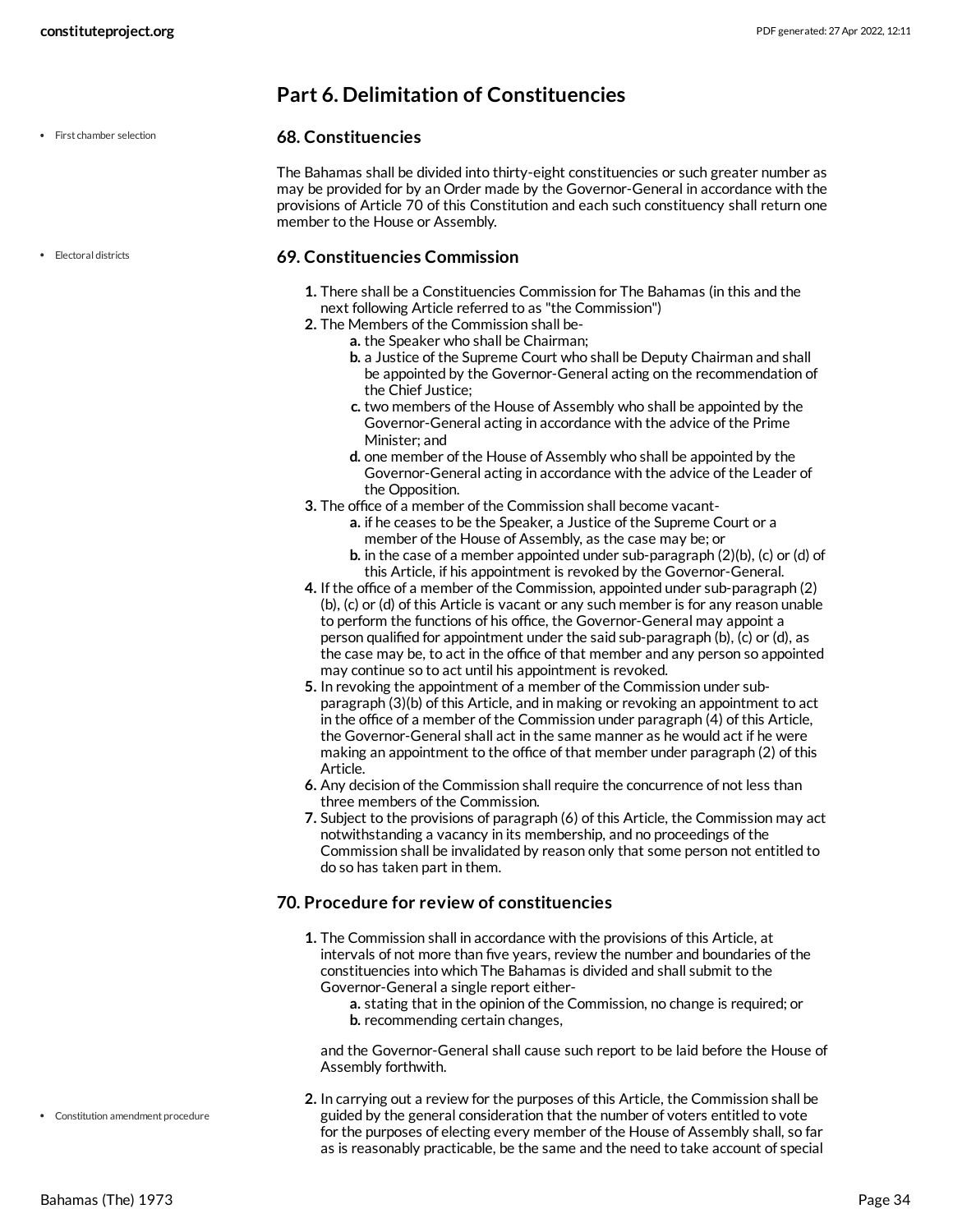- **2.** consideration such as the needs of sparsely populated areas, the practicably of elected members maintaining contact with electors in such areas, size, physical features, natural boundaries and geographical isolation.
- **3.** When the Commission intends to proceed under paragraph (1) of this Article, it shall, by notice in writing, inform the Prime Minister, who shall cause a copy of the notice to be published in the Gazette.
- **4.** As soon as may be after the Commission has submitted a report recommending changes in the boundaries of any constituencies, the Prime Minister shall lay before the House of Assembly for its approval a draft of an Order by the Governor-General for giving effect, whether with or without modifications, to the recommendations contained in the report, and that draft may make provision for any matters (including variation of the quorum specified in Article 57 of this Constitution) which appear to the Prime Minister to be incidental to or consequential upon the other provisions of the draft.
- **5.** Where any draft Order laid under this Article would give effect to any such recommendations with modifications, the Prime Minister shall lay before the House of Assembly together with the draft a statement of the reasons for the modifications.
- **6.** If the motion for the approval of any draft Order laid under this Article is rejected by the House of Assembly, or is withdrawn by leave of the House, an amended draft shall be laid without undue delay by the Prime Minister before the House of Assembly.
- **7.** If any draft Order laid under this Article is approved by resolution of the House of Assembly, the Prime Minister shall submit it tot he Governor-General who shall make an order (which shall be published in the Gazette) in terms of the draft; and that Order shall come into force on such day as may be specified therein and, until revoked by a further Order made by the Governor-General in accordance with the provisions of this Article, shall have the force of law in The Bahamas:

Provided that the coming into force of any such Order shall not affect any election to the House of Assembly until a proclamation is made by the Governor-General appointing the date for the holding of a general election of members of the House of Assembly or affect the constitution of the House of Assembly then in being.

- **8.** Save as provided in the next following paragraph the question of the validity of nay Order by the Governor-General purporting to be made under his Article and reciting that a draft thereof has been approved by resolution of the House of Assembly shall not be inquired into in any court of law.
- **9.** Parliament may by law provide for an appeal to the Supreme Court against a statement or recommendation submitted by the Commission in pursuance of subparagraph (1)(a) or (b) of this Article. 1

## <span id="page-34-0"></span>**CHAPTER VI. THE EXECUTIVE**

Name/structure of executive(s)

Name/structure of executive(s) Establishment of cabinet/ministers

Cabinet removal Powers of cabinet

### <span id="page-34-1"></span>**71. Executive Authority**

- **1.** The executive authority of The Bahamas is vested in Her Majesty.
- **2.** Subject to the provisions of this Constitution, the executive authority of The Bahamas may be exercised on behalf of Her Majesty by the Governor-General, either directly or through officers subordinate to him.
- **3.** Nothing in this Article shall prevent Parliament from conferring functions on persons or authorities other than the Governor-General.

### <span id="page-34-2"></span>**72. The Cabinet**

- **1.** There shall be a Cabinet for The Bahamas which shall have the general direction and control of the government of The Bahamas and shall be collectively responsible thereof to Parliament.
- **2.** The Cabinet shall consist of the Prime Minister and not less than eight other Ministers (of whom one shall be the Attorney-General), as may be appointed in accordance with the provisions of Article 73 of this Constitution.
- Bahamas (The) 1973 Page 35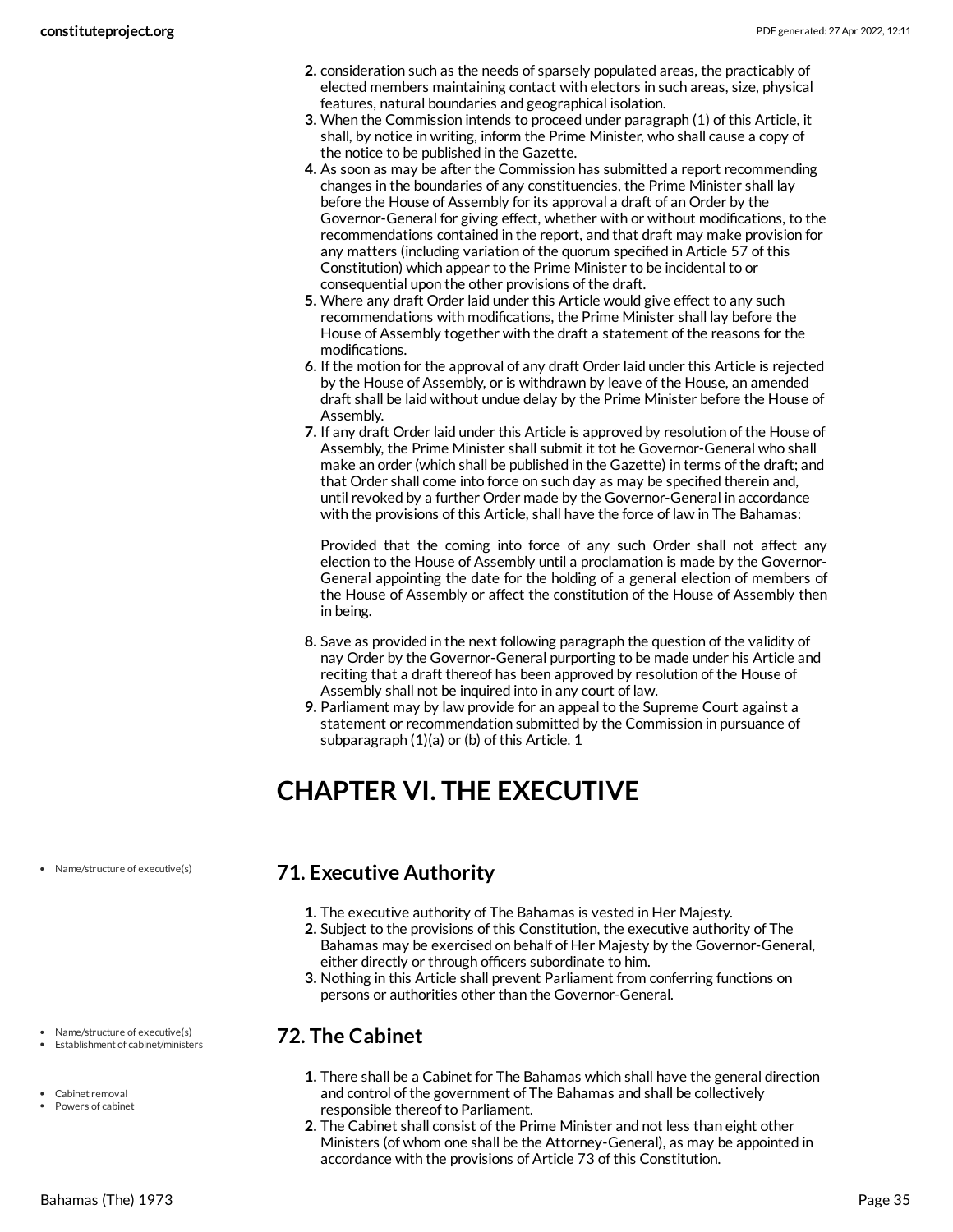Minimum age of head of government Head of government's role in the legislature Head of government replacement Head of government selection

• Attorney general

### <span id="page-35-0"></span>**73. Appointment of Ministers**

- **1.** Whenever there shall be occasion for the appointment of a Prime Minister, the Governor-General shall appoint as Prime Minister
	- **a.** the member of the House of Assembly who is the leader of the party which commands the support of the majority of the members of that House, or
	- **b.** if it appears to him that party does not have an undisputed leader in that House or that no party commands the support of such a majority, the member of the House of Assembly who, in his judgment, is most likely to command the support of the majority of members of that House,

and who is willing to accept the office of Prime Minister.

- **2.** Subject to the provisions of paragraph (3) of this Article, the Ministers other than the Prime Minister shall be such persons as the Governor-General, acting in accordance with the advice of the Prime Minister, shall appoint from among the Senators and the members of the House of Assembly.
- **3.** If the Attorney-General is appointed from among the members of the House of Assembly, not more than three Ministers shall be appointed from among the Senators, and if the Attorney-General is appointed from among the Senators, not more than two other Ministers shall be appointed from among the Senators.
- **4.** If occasion arises for making an appointment to the office of Prime Minister while Parliament is dissolved, a person who was a member of the House of Assembly immediately before the dissolution may, notwithstanding any other provision of this Article, be appointed as Prime Minister.
- **5.** If occasion arises for making an appointment to the office of any other Minister while Parliament is dissolved, a person who, immediately before the dissolution, was a Senator or a member of the House of Assembly may, subject to the provisions of paragraph (3) of this Article, be appointed as a Minister.

### <span id="page-35-1"></span>**74. Tenure of office of Ministers**

- **1.** If the House of Assembly passes a resolution, supported by the votes of a majority of all the members of the House, declaring that it has no confidence in the Prime Minister and the Prime Minister does not within seven days of the passing of such a resolution either resign or advise the Governor-General to dissolve Parliament, the Governor-General shall revoke the appointment of the Prime Minister.
- **2.** The Prime Minister shall also vacate his office
	- **a.** if at any time between the holding of a general election and the first sitting of the House of Assembly thereafter he is informed by the Governor-General that the Governor-General in pursuance of Article 73(1) of this Constitution is about to re-appoint him as Prime Minister or to appoint another person as Prime Minister; or
	- **b.** if for any reason other than a dissolution of Parliament he ceases to be a member of the House of Assembly.
- **3.** A Minister other than the Prime Minister shall vacate his office
	- **a.** when any person is appointed or re-appointed as Prime Minister; **b.** if for any reason other than a dissolution of Parliament he cases to be a member of the House from among the members of which he was appointed; or
	- **c.** if his appointment is revoked by the Governor-General acting in accordance with the advice of the Prime Minister.
- **4.** If at any time the Prime Minister is required under the provisions of paragraphs (2), (3) and (4) of Articles 49 of this Constitution to cease to perform his function as a member of the House of Assembly, he shall cease during such time to perform any of his functions as Prime Minister.
- **5.** If at any time a Minister other than the Prime Minister is required under the provisions of paragraphs (3), (4) and (5) of Article 43 or paragraphs (2), (3) and (4) of Article 49 of this Constitution to cease to perform his functions as a member of the House to which he belongs, he shall cease during such time to perform any of his functions as a Minister.

Cabinet selection

Eligibility for cabinet

Head of government removal

Cabinet removal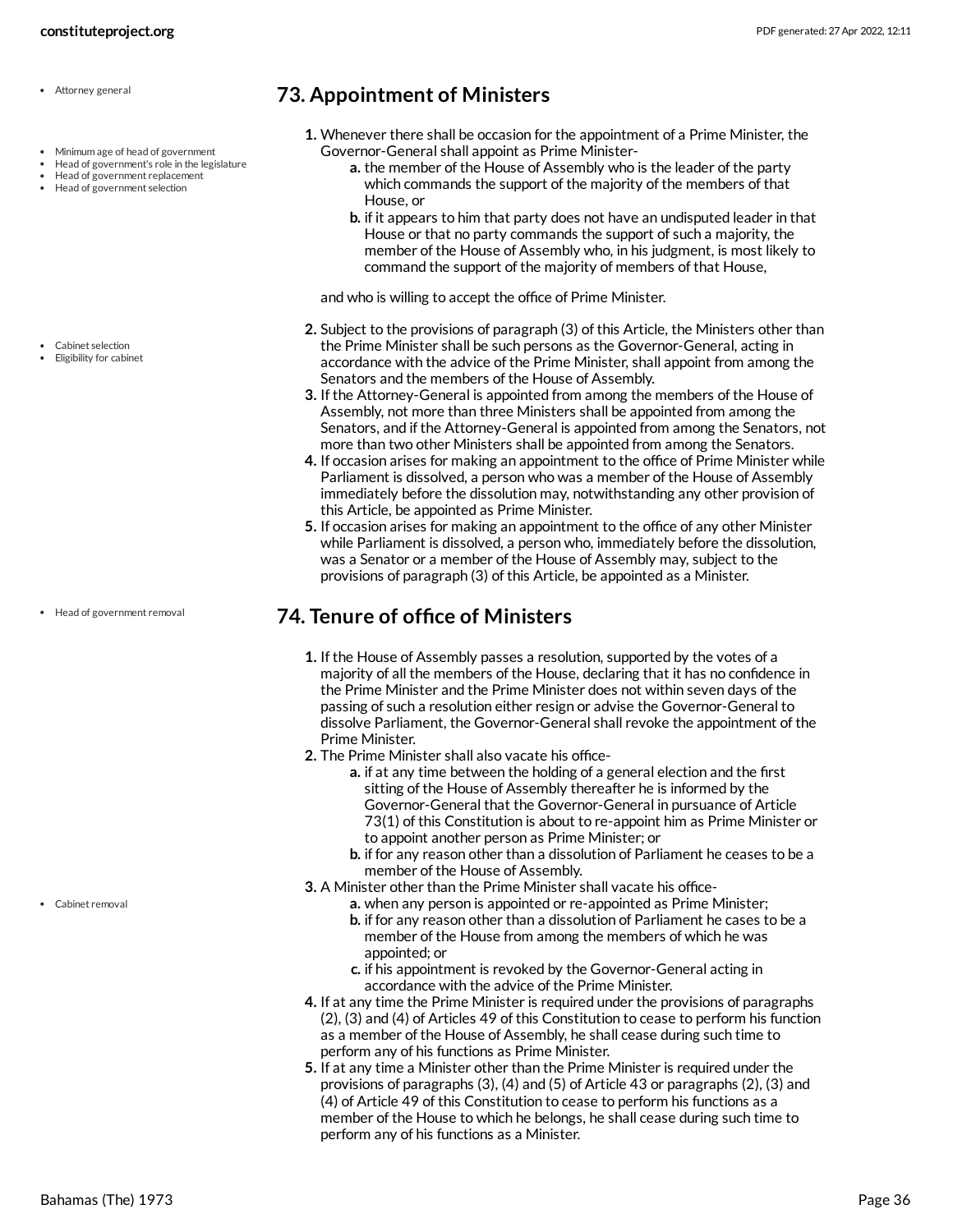### <span id="page-36-0"></span>**75. Performance of functions of Prime Minister during absence, illness or suspension**

- **1.** Whenever the Prime Minister is absent from The Bahamas or is unable by reason of illness or of the provisions of paragraph (4) or Article 74 of this Constitution to perform the functions conferred upon him by this Constitution, the Governor-General may authorize some other member of the Cabinet to perform those functions (other than the function conferred by this Article) and that member may perform those functions until his authority is revoked by the Governor-General.
- **2.** The powers of the Governor-General under this Article shall be exercised by him in accordance with the advice of the Prime Minister:

Provided that if the Governor-General considers that it is impracticable to obtain the advice of the Prime Minister owing to his absence or illness, or if the Prime Minister is unable to tender advice by reason of the provisions of paragraph (4) of Article 74 of this Constitution, the Governor-General may exercise those powers without the advice of the Prime Minister.

### <span id="page-36-1"></span>**76. Temporary Ministers**

**1.** Whenever a Minister other than the Prime Minister is unable, by reason of his illness or absence from The Bahamas or absence from his duties on leave, to perform the functions of his office, the Governor-General may, in writing, authorize another Minister to perform those functions or appoint a person to be a temporary Minister:

Provided that if occasion arises for the making of an appointment between a dissolution of Parliament and the next following general election, the preceding provisions of this Article shall have effect for the purpose as if Parliament had not been dissolved.

- **2.** Subject to the provisions of Article 74 of this Constitution, a temporary Minister shall hold office until he is notified by the Governor-General in writing that the Minister on account of whose inability to perform the function of his office he was appointed is again able to perform those functions of that Minister vacates his office.
- **3.** The Power conferred on the Governor-General by this Article shall be exercised by him in accordance with the advice of the Prime Minister.

### <span id="page-36-2"></span>**77. Allocation of Portfolios to Ministers**

The Governor-General, acting in accordance with the advice of the Prime Minister, may, by directions in writing, charge the Prime Minister or any other Minister with responsibility for any business of the Government of The Bahamas, including the administration of any department of Government:

Provided that a Minister appointed from among members of the House of Assembly shall be charged with responsibility for finance.

### <span id="page-36-3"></span>**78. Functions of Attorney-General**

- **1.** The Attorney-General shall have power in any case in which he considers it desirable so to do
	- **a.** to institute and undertake criminal proceedings against any person before any court in respect of any offence against the law of The Bahamas;
	- **b.** to take over and continue any such criminal proceedings that may have been instituted by any other person or authority; and
	- **c.** to discontinue, at any stage before judgment is delivered, any such criminal proceedings instituted or undertaken by himself or any other person or authority.

Powers of cabinet

Attorney general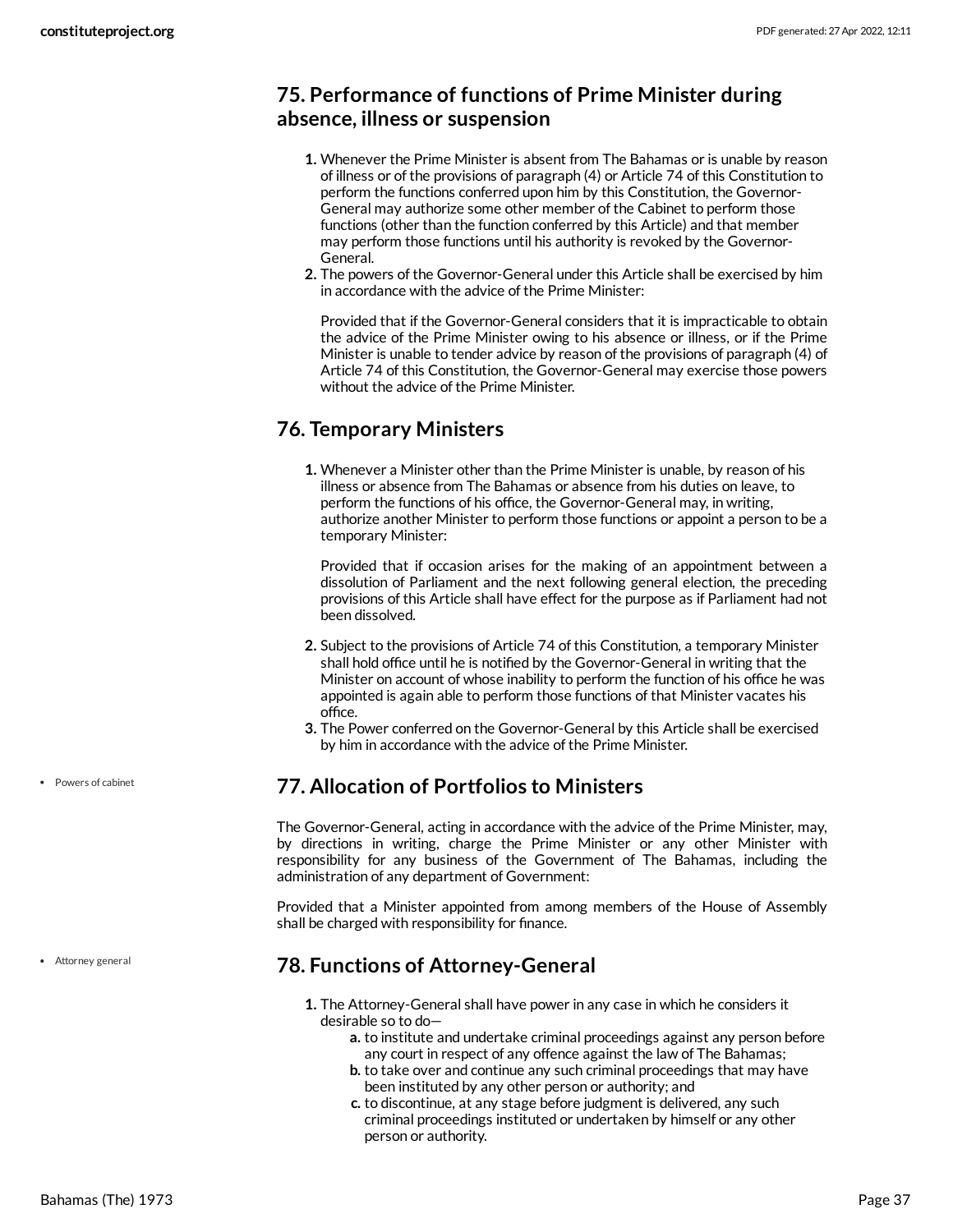- **2.** The powers conferred upon the Attorney-General under paragraph (1) of this Article may be exercised by him in person or through other persons acting under and in accordance with his general or special instructions.
- **3.** The powers conferred upon the Attorney-General by sub-paragraphs (1) (b) and (c) of this Article shall be vested in him to the exclusion of any other person or authority:

Provided that, where any other person or authority has instituted criminal proceedings, nothing in this Article shall prevent the withdrawal of those proceedings by or at the instance of that person or authority at any stage before the person against whom the proceedings have been instituted has been charged before the court.

- **4.** In the exercise of powers conferred upon him by this Article the Attorney-General shall not be subject to the direction or control of any other person or authority.
- **5.** For the purposes of this Article, any appeal from any determination in any criminal proceedings before any court or any case stated or question of law reserved for the purpose of any such proceedings to any other court shall be deemed to be part of those proceedings.

### <span id="page-37-0"></span>**79. Exercise of Governor General's powers**

**1.** The Governor-General shall, in the exercise of his functions, act in accordance with the advice of the Cabinet or a Minister acting under the general authority of the Cabinet, except in cases where by this Constitution or any other law he is required to act in accordance with the recommendation or advice of, of with the concurrence of, or after consultation with, any person or authority other than the Cabinet:

Provided that the Governor-General shall act in accordance with his own deliberate judgment in the performance of the following functions-

- **a.** in the exercise of the power to appoint the Prime Minister conferred upon him by paragraphs (1) or (4) of Article 73 of this Constitution;
- **b.** in the exercise of the powers conferred upon him by Article 75 of this Constitution (which relates to the performance of the functions of the Prime Minister during absence, illness or suspension) in the circumstances described in the proviso to paragraph (2) of that Article;
- **c.** in the exercise of the power to appoint the Leader of the Opposition and to revoke any such appointment conferred upon him by Article 82 of this Constitution;
- **d.** in the exercise of the power conferred on him by Article 83(a) of this Constitution during any vacancy in the office of Leader of the Opposition;
- **e.** in the exercise of the power to dissolve Parliament conferred upon him by the proviso to Article 66(2) of this Constitution;
- **f.** in removing a Justice of the Supreme Court from office under Article 96(5) of this Constitution;
- **g.** in removing a Justice of Appeal from office under Article 102(5) of this Constitution;
- **h.** in the powers relating to appointment, removal and disciplinary control over members of his personal staff, conferred on him by Article 35 of this Constitution.
- **2.** Where the Governor-General is directed to exercise any function on the recommendation of any person or authority, he shall exercise that function in accordance with such recommendation:

Provided that-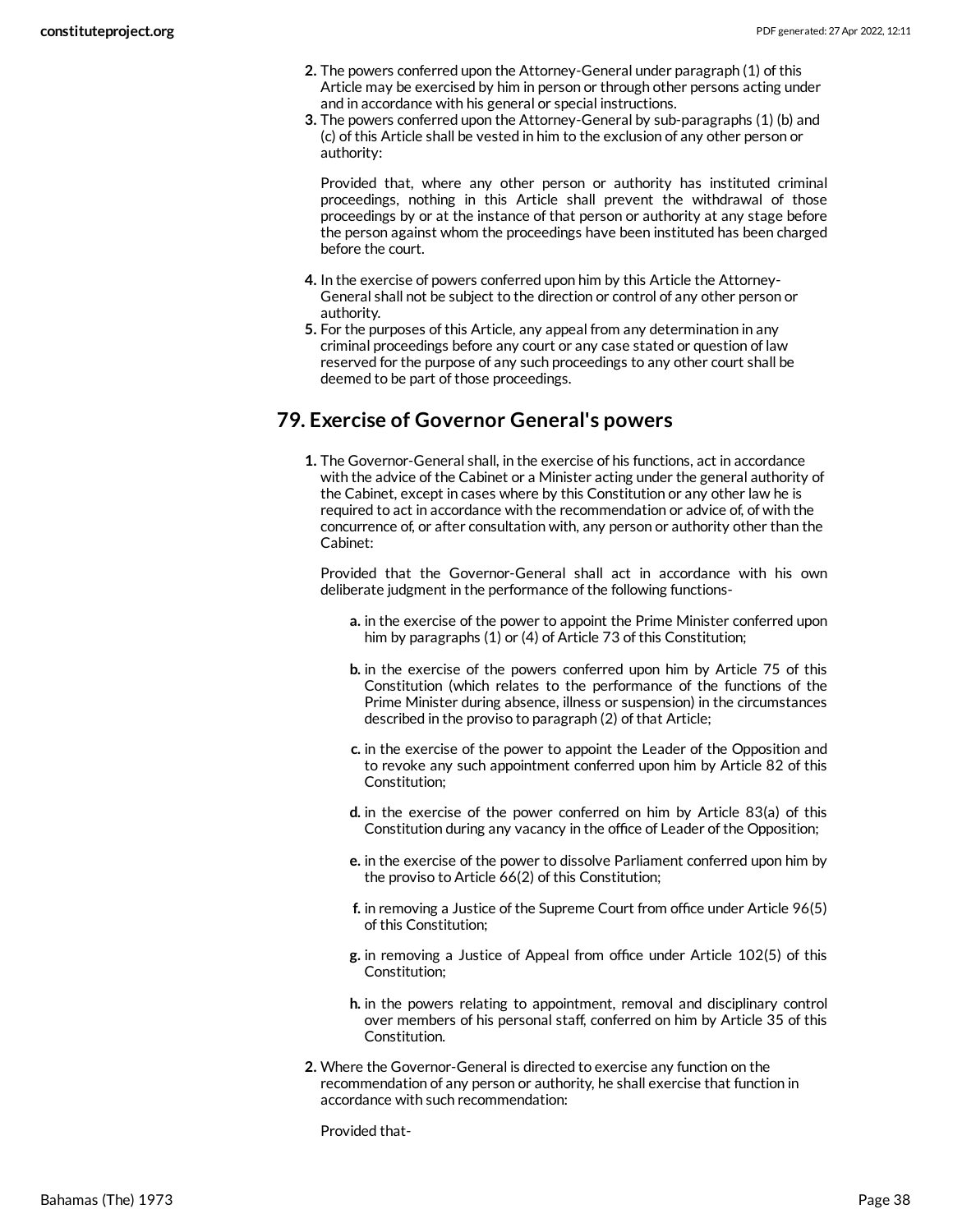- **2. a.** before he acts in accordance therewith, he may, acting in accordance with his own deliberate judgment, once refer that recommendation back for reconsideration by the person or authority concerned; and
	- **b.** if that person or authority, having reconsidered the original recommendation under sub-paragraph (a) of this proviso, substitutes thereof a different recommendation, the provisions of this paragraph shall apply to that different recommendation as they apply to the original recommendation.
- **3.** Where the Governor-General is directed to exercise any function after consultation with any person or authority he shall not be obliged to exercise that function in accordance with the advice or recommendation of that person or authority.
- **4.** Where the Governor-General is directed to exercise any function on the recommendation or advice of, or with the concurrence of, or after consultation with, any person or authority, the question whether he has so exercised that function shall not be inquired into in any court.
- **5.** Where the Governor-General is directed to exercise any function on the recommendation of the Prime Minister after consultation with the Leader of the Opposition, the following steps shall be taken
	- **a.** the Prime Minister shall first consult the Leader of the Opposition and thereafter tender his recommendation to the Governor-General;
	- **b.** the Governor-General shall then inform the Leader of the Opposition of that recommendation and if the Leader of the Opposition concurs therein the Governor-General shall act in accordance with the recommendation;
	- **c.** if the Leader of the Opposition does not concur in the prime Minister and refer the recommendation back to him;
	- **d.** the Prime Minister shall then advice the Governor-General and the Governor-General shall act in accordance with that advice.
- **6.** Any reference in this Constitution to the functions of the Governor-General shall be construed as a reference to his powers and duties in the exercise of the executive authority of the Bahamas and to any other powers and duties conferred or imposed on him as Governor-General by or under this Constitution or any other law.

### <span id="page-38-0"></span>**80. Governor General to be informed concerning matters of Government**

The Prime Minister shall keep the Governor-General fully informed concerning the general conduct of the government of The Bahamas and shall furnish the Governor-General with such information as he may request with respect to any particular matter relating to the government of The Bahamas.

### <span id="page-38-1"></span>**81. Parliamentary Secretaries**

**1.** The Governor-General, acting in accordance with the advice of the Prime Minister, may appoint Parliamentary Secretaries from among the Senators and the members of the House of Assembly to assist Ministers in the performance of their duties.

Provided that, if occasion arises for making an appointment while Parliament is dissolved, a person who was a Senator or a member of the House of Assembly immediately before the dissolution may be appointed as a Parliamentary Secretary.

- **2.** The office of a Parliamentary Secretary shall become vacant
	- **a.** it for any reason of the than a dissolution of Parliament he ceases to be a member of the House from among the members of which he was appointed;
	- **b.** upon the appointment or re-appointment of any person as Prime Minister; or
	- **c.** if the Governor-General, acting in accordance with the advice of the Prime Minister, so directs.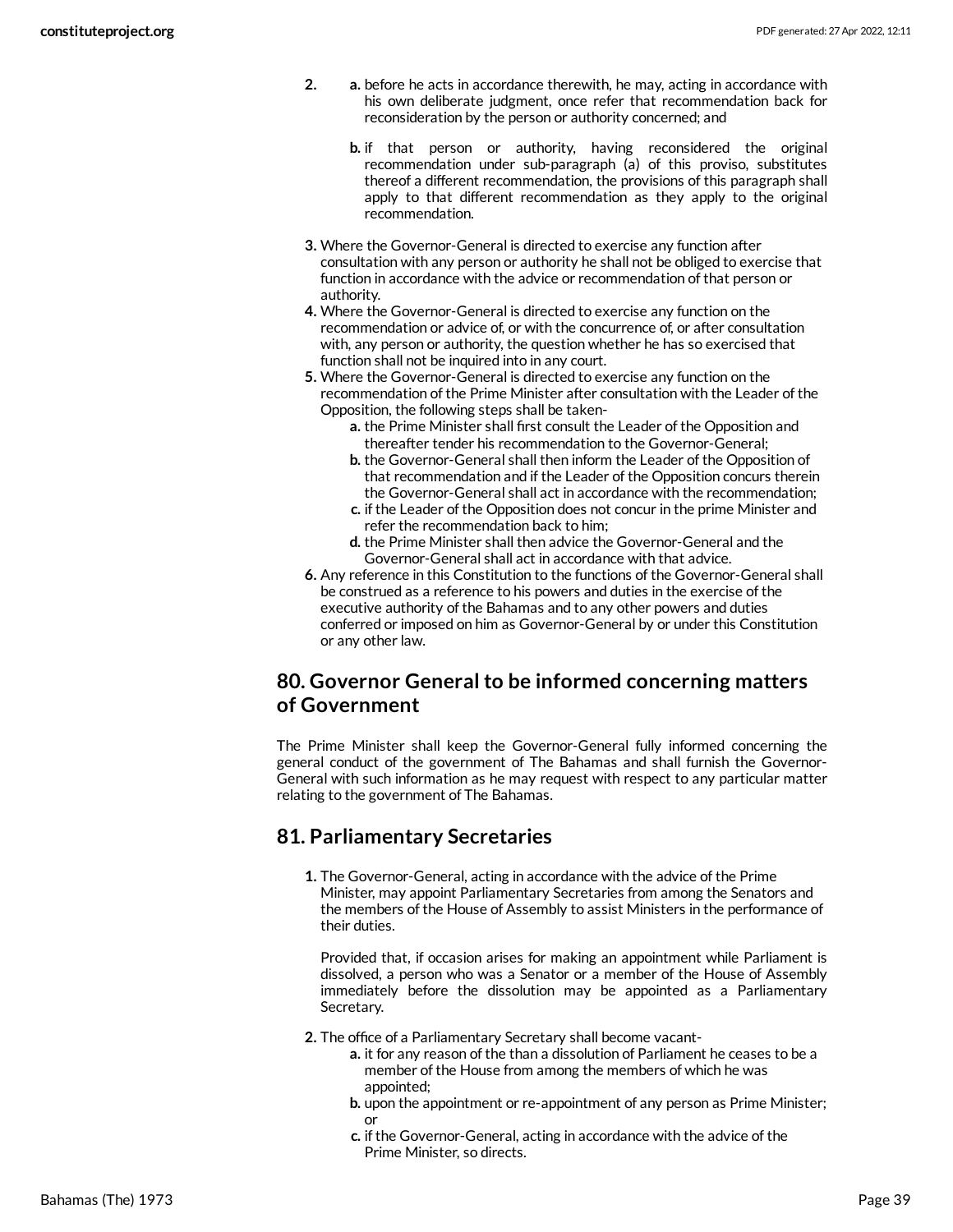### <span id="page-39-0"></span>**82. Leader of the Opposition**

- **1.** There shall be a Leader of the Opposition who shall be appointed by the Governor-General.
- **2.** Whenever there shall be occasion for the appointment of a Leader of the Opposition, the Governor-General shall appoint the member of the House of Assembly who, in his judgment, is best able to command the support of the majority of the members of the House in opposition of the Government; or if there is no such persons, the member of the House who, in his judgment, commands the support of that largest single group of members in opposition to the Government who are prepared to support one leader:

Provided that this paragraph shall have effect in relation to any period between a dissolution of Parliament and the day on which the next election of members the House of Assembly is held as if Parliament had not been dissolved.

- **3.** The Leader of the Opposition shall vacate his office if
	- **a.** after an election of members of the House of Assembly following any dissolution of Parliament he is informed by the Governor-General that the Governor-General is about to appoint another person as Leader of the Opposition;
	- **b.** for any reason other than a dissolution of Parliament he ceases to be a member of the House of Assembly;
	- **c.** under the provisions of paragraphs (2), (3) and (4) of Article 49 of this Constitution he is required to cease to perform his functions as a member of the House of Assembly; or
	- **d.** his appointment is revoked under the provisions of paragraph (4) of this Article.
- **4.** If in the judgment of the Governor-General the Leader of the Opposition is no longer the member of the House of Assembly best able to command the support of the majority of members of the House in opposition to the Government or the member of the House who commands the support of the largest single group of members in opposition to the Government who are prepared to support one leader, the Governor-General shall revoke the appointment of the Leader of the Opposition.
- **5.** Paragraph (4) of this Article shall not have effect while parliament is dissolved.

### <span id="page-39-1"></span>**83. Certain vacancies in office of Leader of the Opposition**

During any period in which there is a vacancy in the office of Leader of the Opposition by reason of the fact that no person is both qualified in accordance with this Constitution for, and willing to accept appointment to, that office, the Governor-General shall-

**a.** act in accordance with his own deliberate judgment in the exercise of any function in respect of which it is provided in this Constitution that the Governor-General shall act on the recommendation of the Prime Minister after consultation with the Leader of the Opposition.

### <span id="page-39-2"></span>**84. Oaths to be taken by Ministers, etc**

A Minister or Parliamentary Secretary shall not enter upon the duties of his office unless he has taken and subscribed the oath of allegiance and such oath for the due execution of his office as may be prescribed by Parliament.

### <span id="page-39-3"></span>**85. Leave of absence for Ministers, etc**

The Governor-General, acting in accordance with the advice of the Prime Minister, may grant leave of absence from his duties to any Minister or Parliamentary Secretary.

Oaths to abide by constitution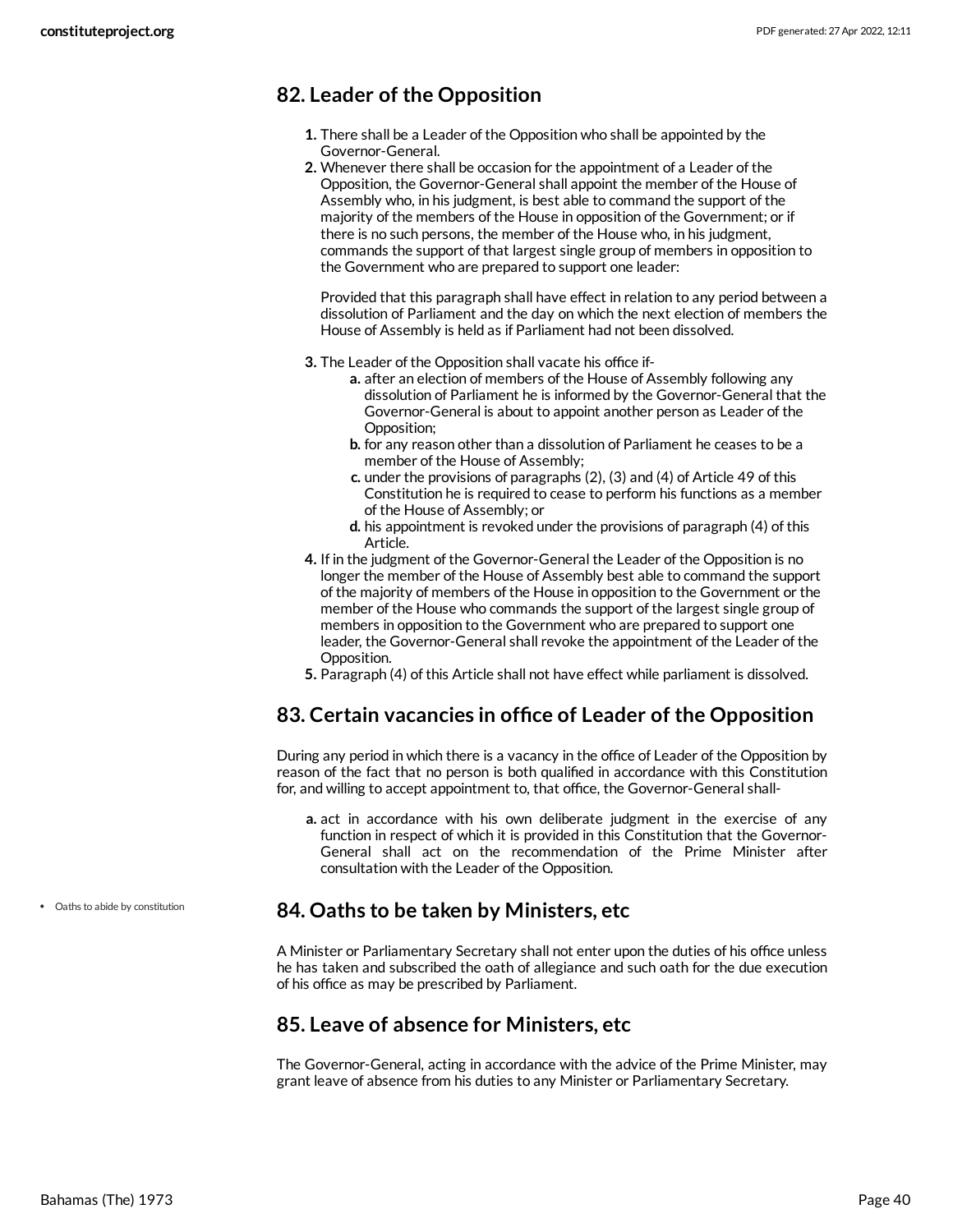### <span id="page-40-0"></span>**86. Summoning of and presiding in Cabinet**

- **1.** The Cabinet shall not be summoned except by that authority of the Prime Minister.
- **2.** The Prime Minister shall, so far as is practicable, attend and preside at all meetings of the Cabinet and in his absence such other Minister shall reside as the Prime Minister shall appoint.

### <span id="page-40-1"></span>**87. Quorum**

- **1.** No business shall be transacted at any meeting of the Cabinet if there are present at the meeting less than a majority of the members for the time being of the Cabinet.
- **2.** Subject to paragraph (1) of this Article, the Cabinet shall not be disqualified for the transaction of business by reason of any vacancy in the membership of the Cabinet (including any vacancy nor filled when the Cabinet is first constituted or is reconstituted at any time) and the validity of the transaction of business in the Cabinet shall to be affect by reason only of the fact that some person who was not entitled so to do took part in those proceedings.

### <span id="page-40-2"></span>**88. Permanent Secretaries**

Where any Minister has been charged with responsibility for any department of Government, he shall exercise general direction and control over that department; and, subject to such direction and control, the department shall be under the supervision of a public officer (in this Constitution referred to as a Permanent Secretary) appointed for the purpose:

Provided that two or more Government departments may be placed under the supervision of one Permanent Secretary.

### <span id="page-40-3"></span>**89. Constitution of offices, etc**

Subject to the provision of this Constitution and of any Act of Parliament, the Governor-General may constitute offices for The Bahamas, make appointments to any such office and terminate any such appointment.

### <span id="page-40-4"></span>**90. Powers of pardon, etc**

- **1.** The Governor-General may in Her Majesty's name and on Her Majesty's behalf
	- **a.** grant to any person convicted of any offence against the law of The Bahamas a pardon, either free or subjected to lawful conditions;
	- **b.** grant to any persons a respite, either indefinite or for a specified period, from the execution of any punishment imposed on that person for such an offence;
	- **c.** substitute a less severe form of punishment for that imposed by any sentence for such an offence; or
	- **d.** remit the whole or any part of any sentence passed for such an offence o any penalty or forfeiture otherwise due to Her Majesty on account of such an offence.
- **2.** The power of the Governor-General under paragraph (1) of this Article shall be exercised by him in accordance with the advice of a Minister designated by him, acting in accordance with the advice of the Prime Minister.

### <span id="page-40-5"></span>**91. Advisory Committee on Prerogative of Mercy**

There shall be an Advisory Committee on the Prerogative of Mercy which shall consist of-

• Power to pardon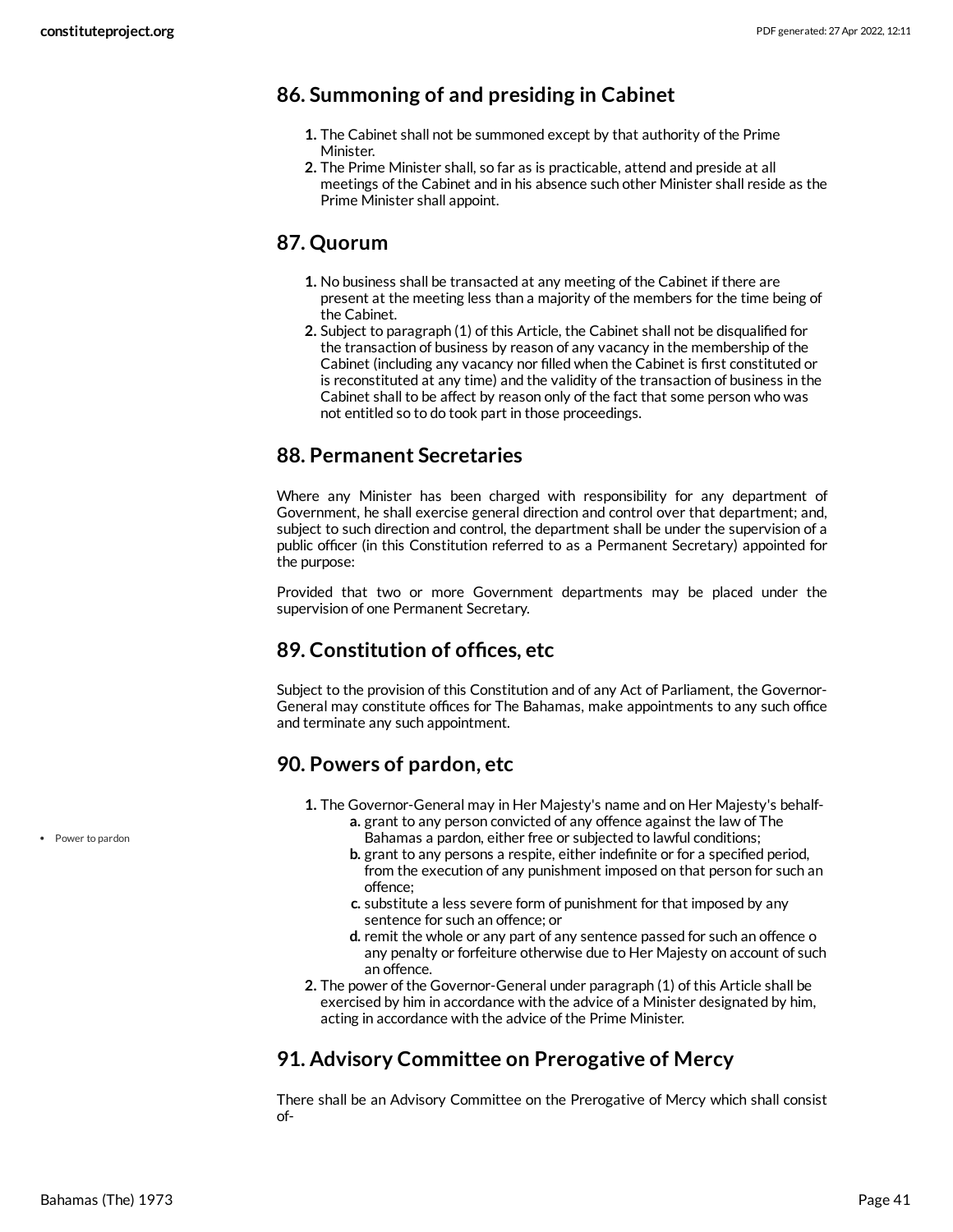- **a.** the Minister referred to in paragraph (2) of Article 90 of this Constitution, who shall be Chairman;
- **b.** the Attorney-General; and
- **c.** not less than three or more than five other members appointed by the Governor-General.

### <span id="page-41-0"></span>**92. Functions of Advisory Committee**

- **1.** Where an offender has been sentenced to death by any court for an offence against the law of The Bahamas, the Minister shall cause a written report of the case from the trial Justice of the Supreme Court, together with such other information derived from the record of the case or elsewhere as the Minister may require, to be taken into consideration at a meeting of the Advisory Committee.
- **2.** The Minister may consult with the Advisory Committee before tendering any advice to the Governor-General under paragraph (2) of Article 90 of this Constitution in any case not falling within paragraph (1) of this Article.
- **3.** The Minister shall not be obliged in any case to act in accordance with the advice of the Advisory Committee.
- **4.** The Advisory Committee may regulate its own procedure.
- **5.** In this Article "the Minister" means the Minister referred to in paragraph (2) of Article 90 of this Constitution.

## <span id="page-41-1"></span>**CHAPTER VII. THE JUDICATURE**

### <span id="page-41-2"></span>**Part 1. The Supreme Court**

#### <span id="page-41-4"></span>**93. Establishment of Supreme Court**

- **1.** There shall be a Supreme Court for The Bahamas which shall have such jurisdiction and powers as may be conferred upon it by this Constitution or any other law.
- **2.** The Justices of the Supreme Court shall be the Chief Justice and such number of other Justices as may be prescribed by Parliament.
- **3.** No office of Justice of the Supreme Court shall be abolished while there is a substantive holder thereof.
- **4.** The Supreme Court shall be a superior court of record and, save as otherwise provided by Parliament, shall have all the powers of such a court.

#### <span id="page-41-3"></span>**94. Appointment of Justices of Supreme Court**

- **1.** The Chief Justice shall be appointed by the Governor-General by instrument under the Public Seal on the recommendation of the Prime Minister after consultation with the Leader of the Opposition.
- **2.** The other Justices of the Supreme Court shall be appointed by the Governor-General by instrument under the Public Seal acting on the advice of the Judicial and Legal Service Commission.
- **3.** The qualifications for appointment as a Justice of the Supreme Court shall be such as may be prescribed by any law for the time being in force:

Provided that a person who has been appointed as a Justice of the Supreme Court may continue in office notwithstanding any subsequent variations in the qualifications so prescribed.

#### **95. Acting Justices**

**1.** If the office of Chief Justice is vacant or if the Chief Justice is for any reason unable to perform the functions of his office, then, until a person has been

Structure of the courts

- Number of supreme court judges
- Supreme court selection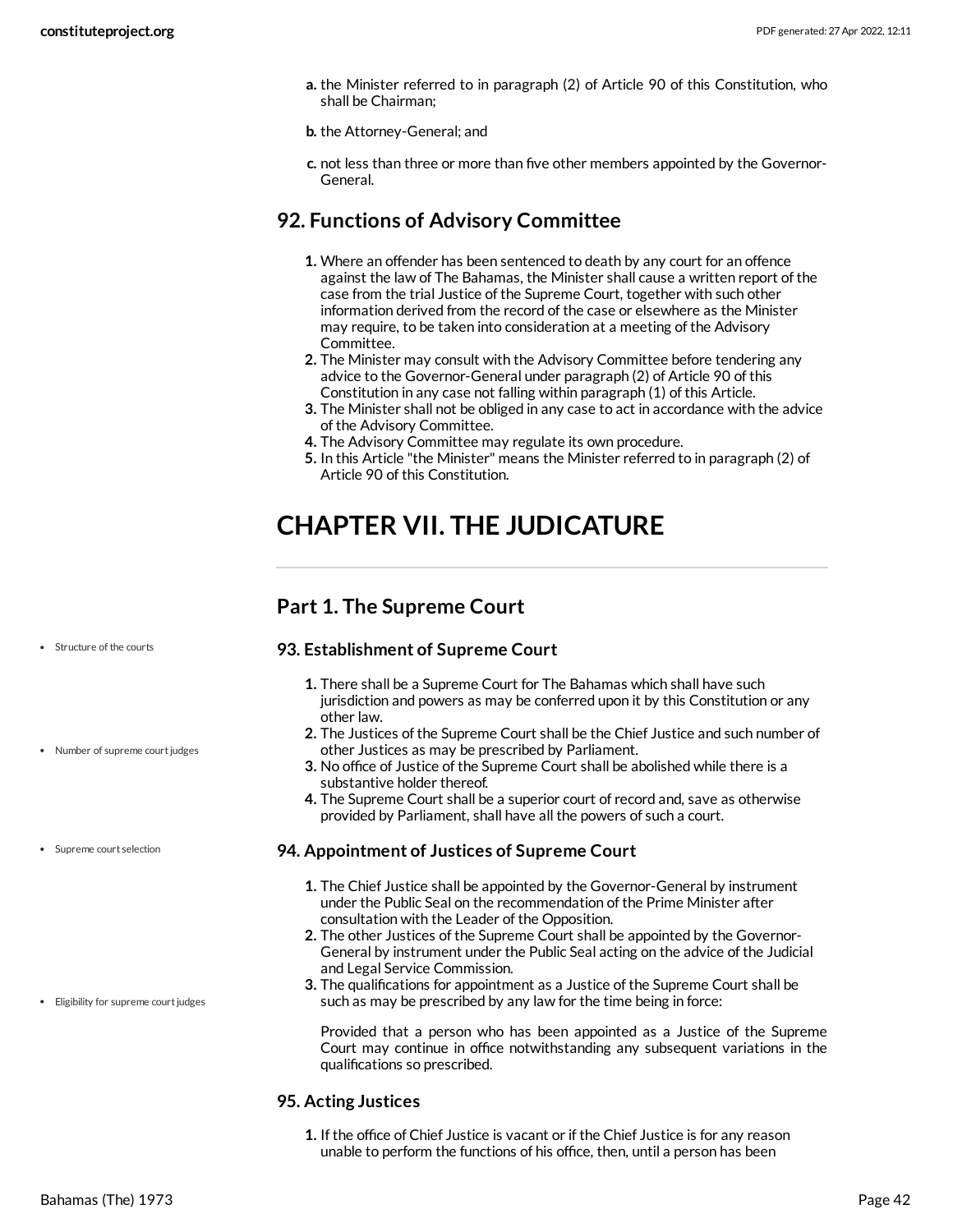- **1.** appointed to that office and assumed those functions, they shall be performed by such other person, qualified under paragraph (3) of Article 94 of this Constitution for appointment as a Justice, as the Governor-General, acting in accordance with the advice of the Prime Minister may appoint for that purpose by instrument under the Public Seal.
- **2.** If the office of a Justice of the Supreme Court is vacant, or if any such Justice is anointed to act as Chief Justice or as a Justice of Appeal, or is for any reason unable to perform the functions of this office, the Governor-General, acting on the advice of the Judicial and Legal Service Commission, may by instrument under the Public Seal appoint a person qualified under paragraph (3) of Article 94 of this Constitution for appointment as a Justice to act as a Justice of the Supreme Court, and any person so appointed shall, subject to the provisions of paragraph (5) of Article 96 of this Constitution, continue to act for the period of his appointment or, if no such period is specified, until his appointment is revoked by the Governor-General acting on the advice of the Judicial and Legal Service Commission.
- **3.** Any person appointed to act as a Justice under the provisions of this Article may, notwithstanding that the period of his appointment has expired or his appointment has been revoked, sit as a Justice for the purpose of delivering judgment or doing any other thing in relation to proceedings which were commenced before him while he was so acting.

#### <span id="page-42-0"></span>**96. Tenure of office of Justices of Supreme Court**

- Mandatory retirement age for judges
- **1.** Subject to the provisions of paragraphs (4) to (7) (inclusive) of this Article, a Justice of the Supreme Court shall hold office until he attains the age of sixty-five years:

Provided that the Governor-General, acting on the recommendation of the Prime Minister after consultation with the Leader of the Opposition, may permit a Justice who attains the age of sixty-five years to continue in office until he has attained such later age, not exceeding sixty-seven years, as may (before the Justice has attained the age of sixty-five years) have been agreed between them.

- **2.** Notwithstanding that he has attained the age at which he is required by or under the provisions of this Article to vacate his office, a person holding the office of Justice of the Supreme Court may, with the permission of the Governor-General, acting in accordance with the advice of the Prime Minister, continue in office for such period after attaining that age as may be necessary to enable him to deliver judgment or to do any other thing in relation to proceedings that were commenced before him before he attained that age.
- **3.** Nothing done by a Justice of the Supreme Court shall be invalid by reason only that he has attained the age at which he is required by this Article to vacate his office.
- **4.** A justice of the Supreme Court may be removed from office only for inability to discharge the functions of his office (whether arising from infirmity of body or mind or nay other cause) or for misbehavior, and shall not be so removed except in accordance with the provisions of paragraph (5) of this Article.
- **5.** A Justice of the Supreme Court shall be removed from office by the Governor-General by instrument under the Public Seal if the question of the removal of that Justice from office has, at the request of the Governor-General, made in pursuance of paragraph (6) of this Article, been referred by Her Majesty to the Judicial Committee of Her Majesty's Privy Council and the Judicial Committee has advised her Majesty that the Justice ought to be removed from office for inability as aforesaid or for misbehavior.
- **6.** If the Prime Minister (in the case of the Chief Justice) or the Chief Justice after consultation with the Prime Minister (in the case of any other Justice) represents to the Governor-General that the question of removing a Justice of the Supreme Court from office for inability as aforesaid of for misbehavior ought to be investigated, then
	- **a.** the Governor-General shall appoint a tribunal, which shall consist of a Chairman and not less than two other members, selected by the Governor-General acting in accordance with the advice of the Prime Minister (in the case of the Chief Justice) or of the Chief Justice (in the case of any other Justice) from among persons who hold or have held high judicial office;
- Supreme/ordinary court judge removal
- Supreme/ordinary court judge removal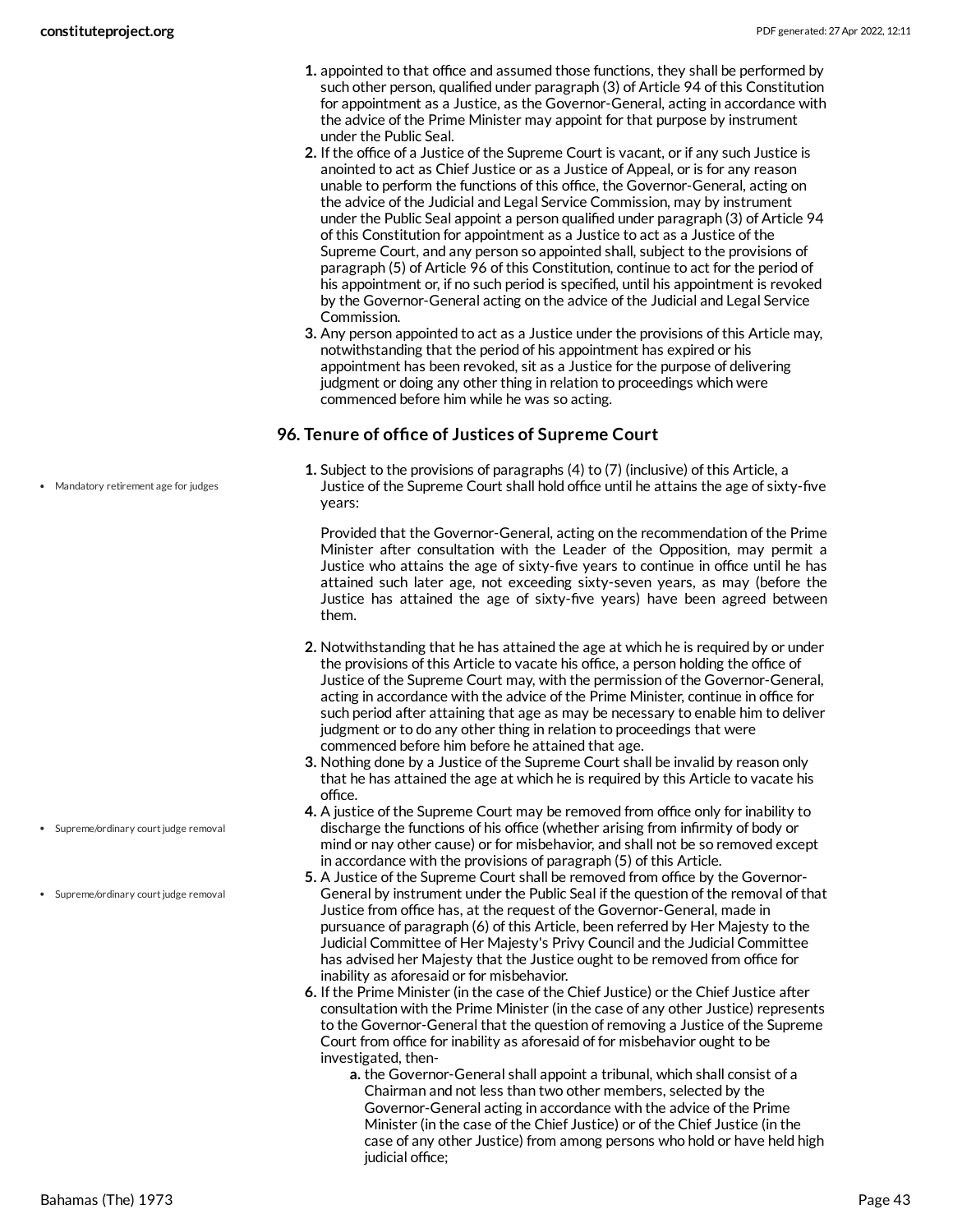- **6. b.** that tribunal shall inquire into the matter and report on the facts thereof to the Governor-General and recommend to the Governor-General whether he should request that the question of the removal of that Justice should be referred by Her Majesty to the Judicial Committee; and
	- **c.** if the tribunal so recommends, the Governor-General shall request that the question should be referred accordingly.
- **7.** The provisions of the Commissions of Inquiry Act [FN: Statute Law of the Bahama Islands, Revised Edition 1965. Cap. 180.] as in force immediately before the appointed day shall, subject to the provisions of this Article, apply as nearly as may be in relation to tribunals appointed under paragraph (6) of this Article or, as the context may require, to the members thereof as they apply in relation to the Commissions or Commissioners appointed under that Act, and for that purpose shall have effect as if they formed part of this Constitution.
- **8.** If the question of removing a Justice of the Supreme Court from office has been referred to a tribunal appointed under paragraph (6) of this Article, the Governor-General, acting in accordance with the advice of the Prime Minister (in the case of the Chief Justice) or of the Chief Justice after the Chief Justice has consulted with the Prime Minister (in the case of any other Justice), may suspend the Justice from performing the function of his office.
- **9.** Any such suspension may at any time be revoked by the Governor-General, acting in accordance with the advice of the Prime Minister or the Chief Justice (as the case may be), and shall in any case cease to have effect
	- **a.** if the tribunal recommends to the Governor-General that he should not request that the question of the removal of the Justice from office should be referred by Her Majesty to the Judicial Committee; or
	- **b.** the Judicial Committee advises Her Majesty that the Justice ought not to be removed from office.
- **10.** The Provisions of this Article shall be without prejudice to the provisions of paragraph (2) of Article 95 of this Constitution.
- <span id="page-43-2"></span>**97. Oaths to be taken by Justices of Supreme Court**

A Justice of the Supreme Court shall not enter upon the duties of his office unless he has taken and subscribed the oath of allegiance and a judicial oath in such form as is prescribed by any law in force in The Bahamas.

### <span id="page-43-0"></span>**Part 2. Court of Appeal**

#### <span id="page-43-3"></span>**98. Establishment of Court of Appeal**

- **1.** There shall be a Court of Appeal for The Bahamas which shall have such jurisdiction and powers as may be conferred upon it by this Constitution or any other law.
- **2.** The Justices of Appeal of the Court of Appeal shall be
	- **a.** a President;
		- **b.** the Chief Justice by virtue of his office as head of the Judiciary but who, however, shall not sit in the Court of Appeal, unless he has been invited so to sit by the President of the Court; and
		- **c.** such number of other Justices of Appeal as may be prescribed by Parliament.
- **3.** No office of Justice of Appeal shall be abolished while there is a substantive holder thereof.
- **4.** The Court of Appeal shall be a superior court of record and, save as otherwise provided by Parliament, shall save all the powers of such a court.

#### <span id="page-43-1"></span>**99. Justice of the Court of Appeal**

- **1.** The President of the Court of Appeal and other Justices of Appeal shall be appointed by the Governor-General by instrument under the Public Seal on the recommendation of the Prime Minister after consultation with the Leader of the Opposition.
- **2.** The qualifications for appointment as a Justice of Appeal may continue in office notwithstanding any subsequent variations in the qualifications so prescribed.

Oaths to abide by constitution

Supreme court selection

Supreme court selection

• Eligibility for supreme court judges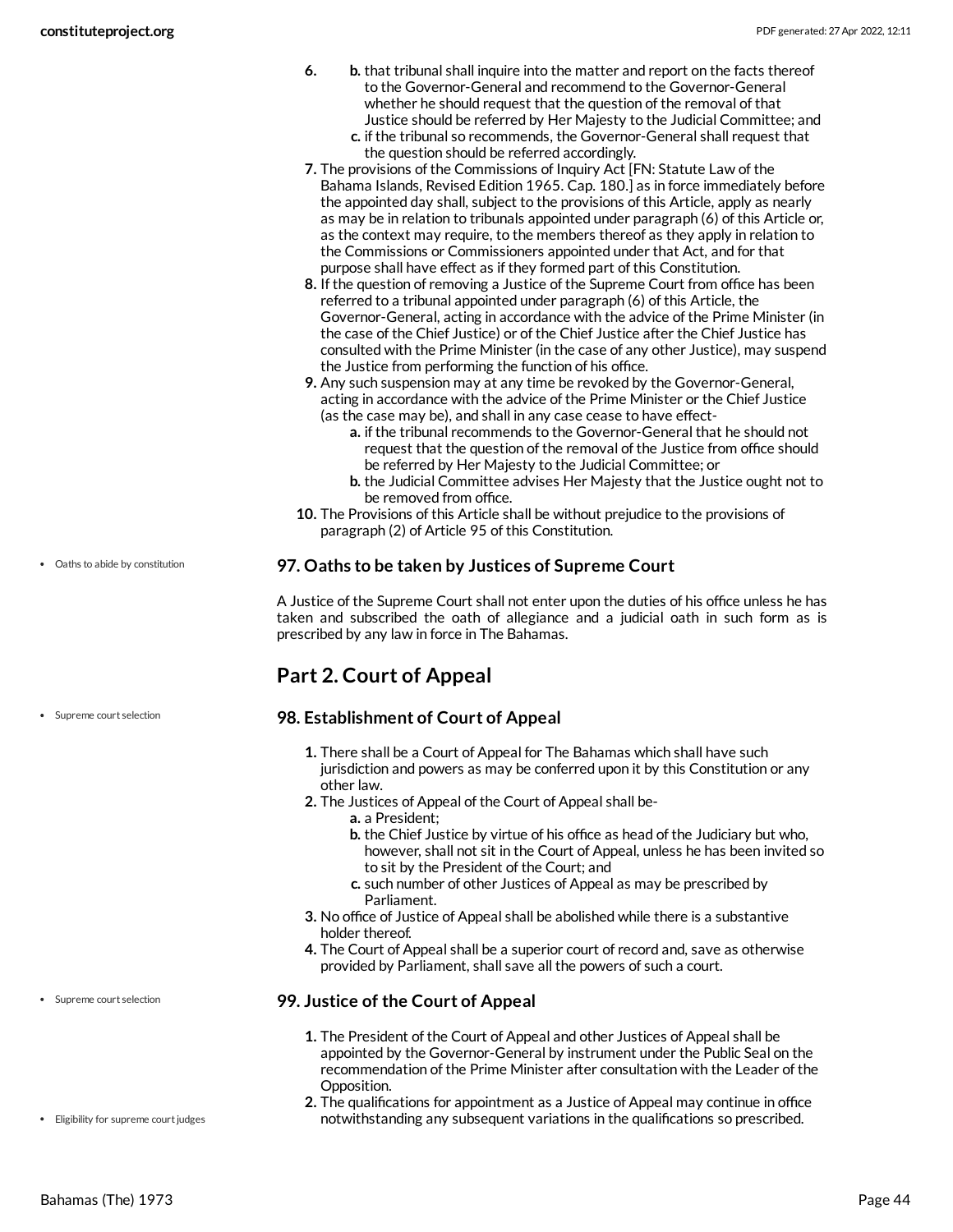#### **100. Other arrangements for appeals**

- **1.** Notwithstanding anything contained in this Part of this Chapter, Parliament may make provisions
	- **a.** for implementing arrangements made between the Government of The Bahamas and the Government or Governments of any other part or parts of the Commonwealth relating to the establishment of a court of appeal to be shared by The Bahamas with that part or those parts of the Commonwealth, and for the hearing and determination by such a court of appeal of appeals from decisions of any court in The Bahamas; or
	- **b.** for the hearing and determination of appeals from decisions of any court in The Bahamas by a court established for any other part of the Commonwealth.
- **2.** A law enacted in pursuance of paragraph 81) of this Article may provide that the jurisdiction conferred on any such court as is referred to in that paragraph shall be to the exclusion, in whole or in part, of the jurisdiction of the Court of Appeal established by this Part of this Chapter; and during any period when jurisdiction is so conferred to the exclusion of the whole jurisdiction of the said Court of Appeal, Parliament may suspend the provisions of this Part establishing that Court.
- **3.** In paragraph (1) of this Article the expression "any court in the Bahamas" includes the Court of Appeal established by this Part of this Chapter.

#### **101. Acting Justices of Court of Appeal**

- **1.** If the office of President of the Court of Appeal is vacant or if the President of the Court of Appeal is for any reason unable to perform the functions of this office, then, until a person has been appointed to that office and assumed its functions or, as the case may be, until the President of the Court of Appeal has resumed those functions, they shall be performed by such other person, qualified under paragraph (2) of Article 99 of this Constitution for appointment as a Justice of Appeal, as the Governor-General, acting in accordance with the advice of the Prime Minister, may appoint for that purpose by instrument under the Public Sea.
- **2.** If the office of a Justice of Appeal (other than the President) is vacant, or if any such Justice is appointed to act as President of the Court of Appeal, or is for any reason unable to perform the functions of his office, the Governor-General, acting on the advice of the Judicial and Legal Service Commission, may by instrument under the Public Seal appoint a person qualified under paragraph (2) of Article 99 of this Constitution for appointed shall, period is specified, until his appointment is revoked by the Governor-General acting on the advice of the Judicial and Legal Service Commission.
- **3.** Any person appointed to act as a Justice of Appeal under the provisions of this Article may notwithstanding that the period of this appointment has expired or his appointment has been revoked, sit as a Justice for the purpose of delivering judgment or doing any other thing in relation to proceedings which were commenced before him while he was so acting.

#### <span id="page-44-0"></span>**102. Tenure of office of Justices of Appeal**

**1.** Subject to the provisions of paragraph (4) to (7) (inclusive) of his Article, a Justice of Appeal shall hold office until he attains the age of sixty-eight years:

Provided that the Governor-General, acting on the recommendations of the Prime Minister after consultation with the Leader of the Opposition, may permit a Justice of Appeal who attains the age of sixty-eight years to continue in office until he has attained such later age, not exceeding seventy years, as may (before the Justice of Appeal has attained the age of sixty-eight years) have been agreed between them.

**2.** Notwithstanding that he has attained the age at which he is required by or under the provisions of this Article to vacate his office, a person holding the office of Justice of Appeal may, with the permission of the Governor-General, acting in accordance with the advice of the Prime Minister, continue in office for such period after attaining that age as may be necessary to enable him to deliver judgment or to do any other thing in relation to proceedings that were commenced before him before he attained that age.

Mandatory retirement age for judges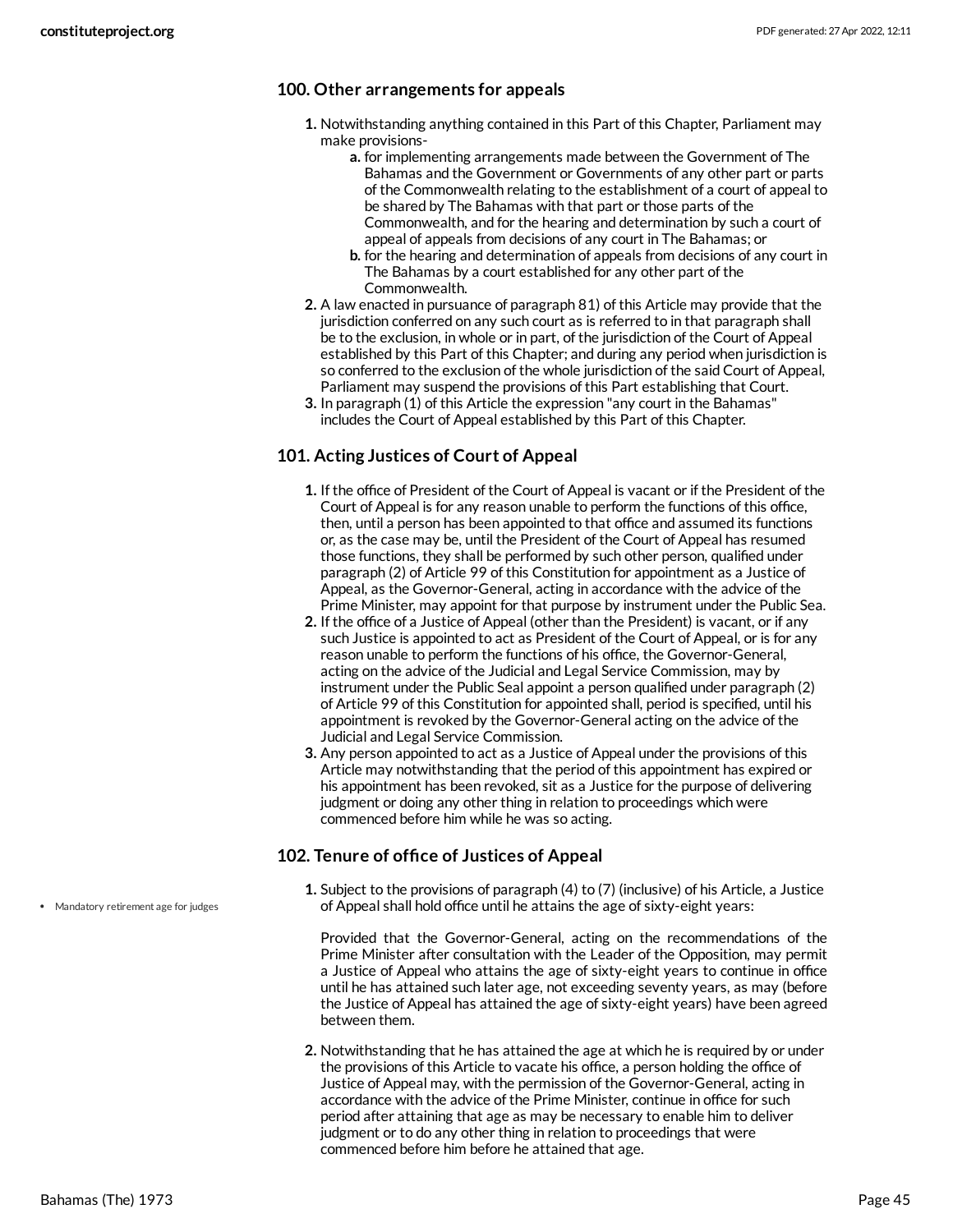- **3.** Nothing done by a Justice of Appeal shall be invalid by reason only that he has attained the age at which he is required by this Article to vacate his office.
- **4.** A Justice of Appeal may be removed from office only for inability to discharge the functions of his office (whether arising from infirmity of body or mind or any other cause) or for misbehavior, and shall not be so removed except in accordance with the provisions of paragraph (5) of this Article.
- **5.** A Justice of Appeal shall be removed from office by the Governor-General by instrument under the Public Seal if the question of the removal of that Justice of Appeal from office has, at the request of the Governor-General made in pursuance of paragraph (6) of this Article, been referred by Her Majesty to the Judicial Committee of Her Majesty's Privy Council and the Judicial Committee has advised Her Majesty that the Justice of Appeal ought to be removed from office for inability as aforesaid or for misbehavior.
- **6.** If the Prime Minister (in the case of the President of the Court of Appeal) or the president of the Court of Appeal or the Chief Justice after consultation with the Prime Minister (in the case of any other Justice of Appeal) represented to the Governor-General that the question of removing a Justice of Appeal from office for inability as aforesaid or for misbehavior ought to be investigated, then
	- **a.** the Governor-General shall appoint a tribunal, which shall consist of a Chairman and not less than two other members, selected by the Governor-General acting in accordance with the advice of the Prime Minister (in the case of the President of the Court of Appeal) of the President of the Court of Appeal (In the case of any other Justice of Appeal) from among persons who hold or have held high judicial office;
	- **b.** that tribunal shall inquire into the matter and report on the facts thereof to the Governor-General and recommend to the Governor-General whether he should request that the question of the removal of that Justice of Appeal should be referred by Her Majesty to the Judicial Committee; and
	- **c.** if the tribunal so recommends, the Governor-General shall request that the question should be referred accordingly.
- **7.** The provisions of the Commission of Inquiry Act [FN: Statute Law of the Bahama Islands, Revised Edition 1965, Cap. 180.] as in force immediately before the appointed day shall, subject to the provisions of this Article, apply as nearly as may be in relation to tribunals appointed under paragraph (6) of his Article or, as the context may inquire, to the members thereof as they apply in relation to Commission or Commissioners appointed under that Act, and for that purpose shall have effect as if they formed part of this Constitution.
- **8.** If the question of removing a Justice of Appeal from office has been referred to a tribunal appointed under paragraph (69 of this Article, the Governor-General acting in accordance with the advice of the Prime Minister (in the case of the President of theCourt of Appeal) or of the President of the Court of Appeal after the President of the Court of Appeal has consulted with the Prime Minister (in the case of any other Justice of Appeal), may suspend the Justice of Appeal from performing the functions of his office.
- **9.** Any such suspension may at any time be revoked by the Governor-General, acting in accordance with the advice of the prime Minster or the President of the Court of Appeal (as the case may be), and shall in any case cease to have effect if
	- **a.** the tribunal recommends to the Governor-General that he should not request that the question of the removal of the Justice of Appeal from office should be referred by Her Majesty to the Judicial Committee; or
	- **b.** the Judicial Committee advises her Majesty that the Justice of Appeal ought no to be removed from office.
- **10.** The provisions of this Article shall be without prejudice to the provisions of paragraph (2) of Article 101 of this Constitution.
- **11.** The provisions of this Article and of Article 103 of this Constitution shall not apply to the Chief Justice.

#### <span id="page-45-0"></span>**103. Oaths to be taken by Justices of Appeal**

A Justice of Appeal shall not enter upon the duties of his office unless he has taken and subscribed the oath of allegiance and a judicial oath in such form as is prescribed by any law in force in The Bahamas.

Oaths to abide by constitution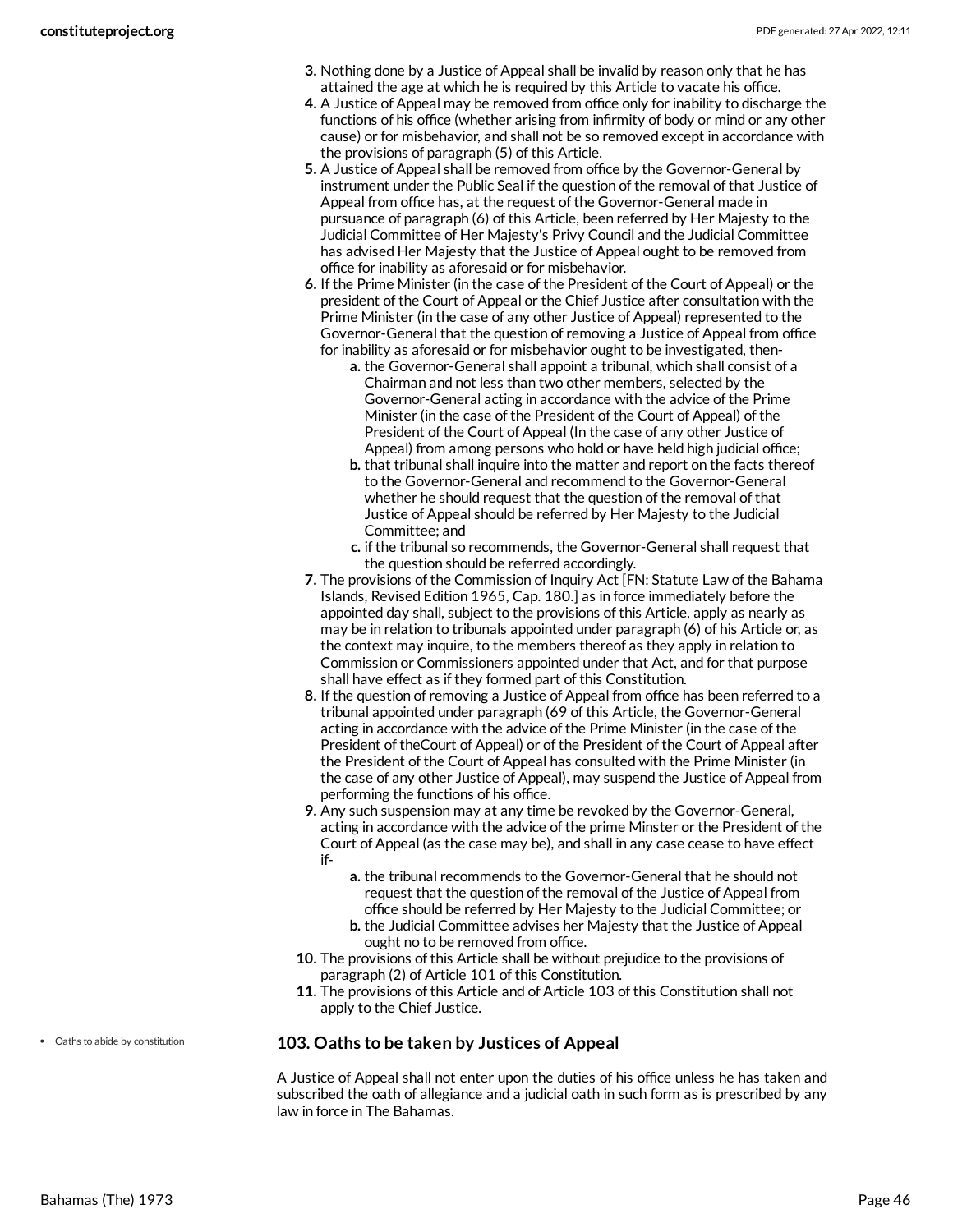### <span id="page-46-0"></span>**Part 3. Appeals to Court of Appeal and Her Majesty in Council**

#### **104. Appeals relating to fundamental rights and freedoms**

- **1.** An appeal to the Court of appeal shall lie as of right from final decisions of the Supreme Court given in exercise of the jurisdiction conferred on the Supreme Court by Article 28 of this Constitution (which relates to the enforcement of fundamental rights and freedoms).
- **2.** An appeal shall lie as of right to the Judicial Committee of Her Majesty's Privy Council or to such other court as may be prescribed by Parliament under Article 105(3) of this Constitution form any decisions given by the Court of Appeal in any such case.

#### **105. Appeals to Her Majesty in Council in other cases**

- **1.** Parliament may provide for an appeal to lie from decisions of the Court of Appeal established by Part 2 of this Chapter to the Judicial Committee of Her Majesty's Privy Council or to such other court as may be prescribed by Parliament under this Article, either as of right or with the leave of the said Court of Appeal, in such cases other than those referred to in Article 104(2) of this Constitution as may be prescribed by Parliament.
- **2.** Nothing in this Constitution shall affect any right of Her Majesty to grant special leave to appeal from decisions such as are referred to in paragraph (1) of this Article.
- **3.** Parliament may by law provide for the functions required in this Chapter to be exercised by the Judicial Committee of Her Majesty's Privy Council to be exercised by any other court established for the purpose in substitution for the Judicial Committee.

#### **106. Interpretation of "Court of Appeal"**

References in this Part to "the Court of Appeal" include references to a shared court of appeal established under Article 100(1) of this Constitution when exercising jurisdiction in respect of The Bahamas.

## <span id="page-46-1"></span>**CHAPTER VIII. THE PUBLIC SERVICE**

### <span id="page-46-2"></span>**Part 1. The Public Service Commission**

#### **107. Establishment and composition of Public Service Commission**

- **1.** There shall be a Public Service Commission for The Bahamas which shall consist of a Chairman and not less than two nor more than four other members, who shall be appointed by the Governor-General, acting on the recommendation of the Prime Minister after consultation with the Leader of the Opposition, by instrument under the Public Seal.
- **2.** No person shall be qualified to be appointed as a member of the Public Service Commission if he is a member of either House or a public officer.
- **3.** Subject to the provisions of Article 126 of this Constitution the office of a member of the Public Service Commission shall become vacant
	- **a.** at the expiration of three years from the date of his appointment or such earlier time as may be specified in the instrument by which he was appointed;
	- **b.** if he becomes a member of either House or a public officer.
- **4.** If the office of Chairman of the Public Service Commission is vacant or the holder thereof is for any reason unable to perform the function of his office then, until a person has been appointed to and has assumed the function of that office or until the person holding that office has resumed those functions, as the case may be,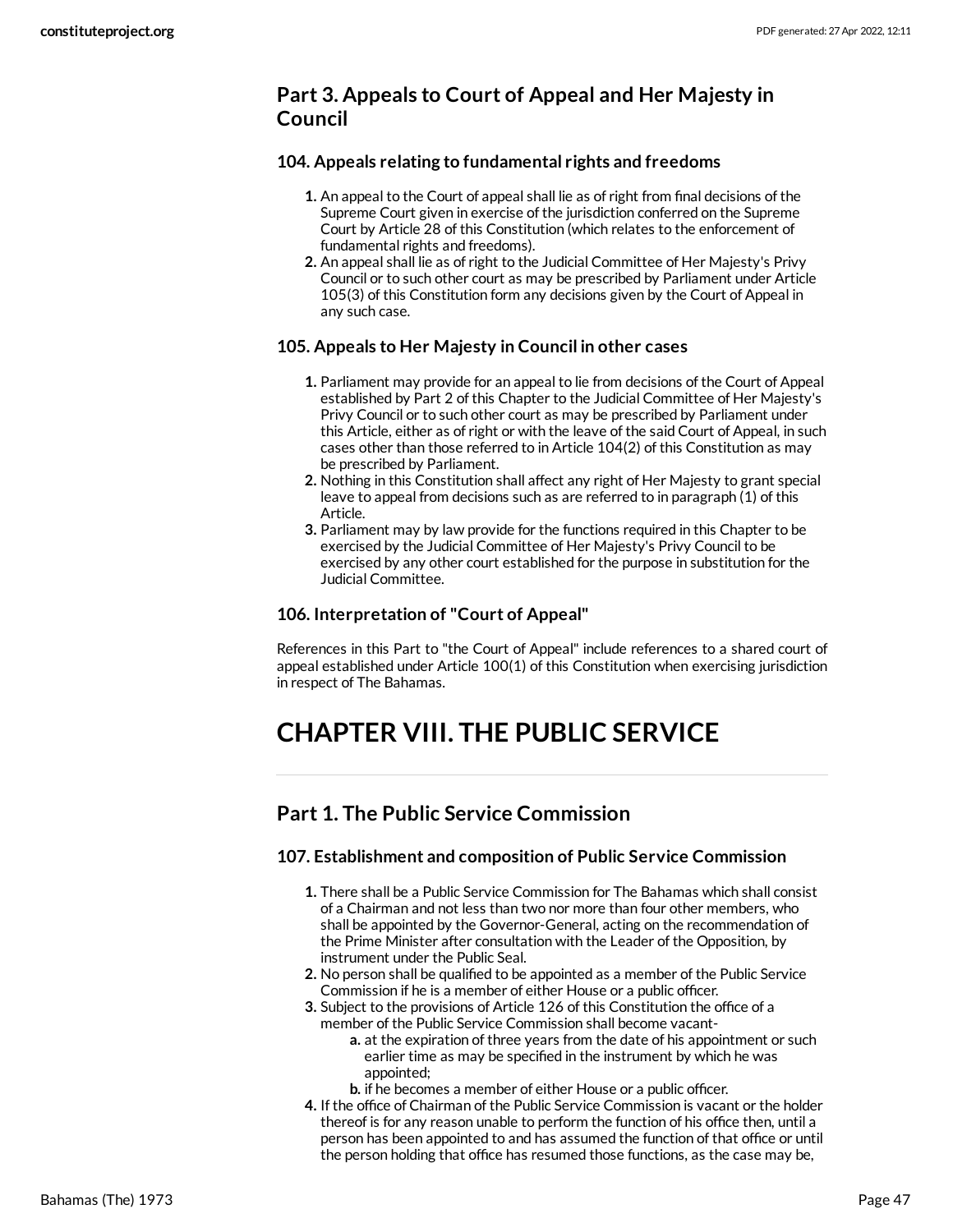- **4.** they shall be performed by such one of the other members of the Commission as may for the time being be designated in that behalf by the Governor-General, acting on the recommendation of the Prime Minister after consultation with the Leader of the Opposition.
- **5.** If the office of a member of the Public Service Commission other than the Chairman is vacant or the holder thereof is for any reason unable to perform the functions of his office, the Governor-General, acting on the recommendation of the Prime Minister after consultation with the Leader of the Opposition, may appoint a person who is qualified for appointment as a member of the Commission to act in the office of that member; and any person so appointed shall, subject to the provisions of sub-paragraph (3)(b) for this Article and Article 126 of this Constitution, continue so to act until a person has been appointed to the office in which he is acting and has assumed the functions thereof or, as the case may be, the holder thereof resumes those functions or until his appointment so to act is revoked by the Governor-General, acting as aforesaid.
- **6.** A former member of the Public Service Commission shall not, within a period of five years commencing with the date on which he last held or acted in that office, be eligible for appointment to any office power to make appointments to which is vested by this Constitution in the Governor-General acting on the recommendation or in accordance with the advice of the Public Service Commission.

### <span id="page-47-0"></span>**Part 2. Appointments etc. of Public Officers**

#### **108. Appointments, etc. of public officers**

Subject to the provisions of this Constitution power to make appointments to public offices and to remove and to exercise disciplinary control over persons holding or acting in such offices is hereby vested in the Governor-General, acting in accordance with the advice of the Public Service Commission.

#### **109. Appointments of Permanent Secretaries and certain other public officers**

- **1.** Notwithstanding anything contained in the preceding Article of this Chapter
	- **a.** power to make appointments to the office of Permanent Secretary or Head of a Department of Government (or to be the holder of any such other office of similar status as the Governor-General may, acting in accordance with the advice of the Prime Minister specify by notice in the Gazette) is hereby vested in the Governor-General acting on the recommendation f the Public Service Commission after the Commission has consulted the Prime Minister;
	- **b.** power to make appointments to the office of Permanent Secretary on transfer from another such office carrying the same salary is hereby vested in the Governor-General acting on the advice of the Prime Minister.
- **2.** In this Article "Permanent Secretary" includes the Secretary of the Cabinet and the Financial Secretary.

#### **110. Delegation of Governor General's powers**

The Governor-General acting in accordance with the advice of the Public Service Commission, may by directions given by instrument under the Public Seal delegate, to such extent and subject to such conditions as may be specified in those directions, the powers vested in him by Article 108 of this Constitution (other than powers to make appointments to the office referred to in Article 109 of this Constitution and to remove or exercise disciplinary control over persons holding or acting in such offices) to such public officers as may be so specified.

#### **111. Appointments, etc. of principal representatives of The Bahamas abroad**

**1.** Power to appoint persons to hold or act in the offices to which this Article applies (including power to make appointments on promotion and transfer and to confirm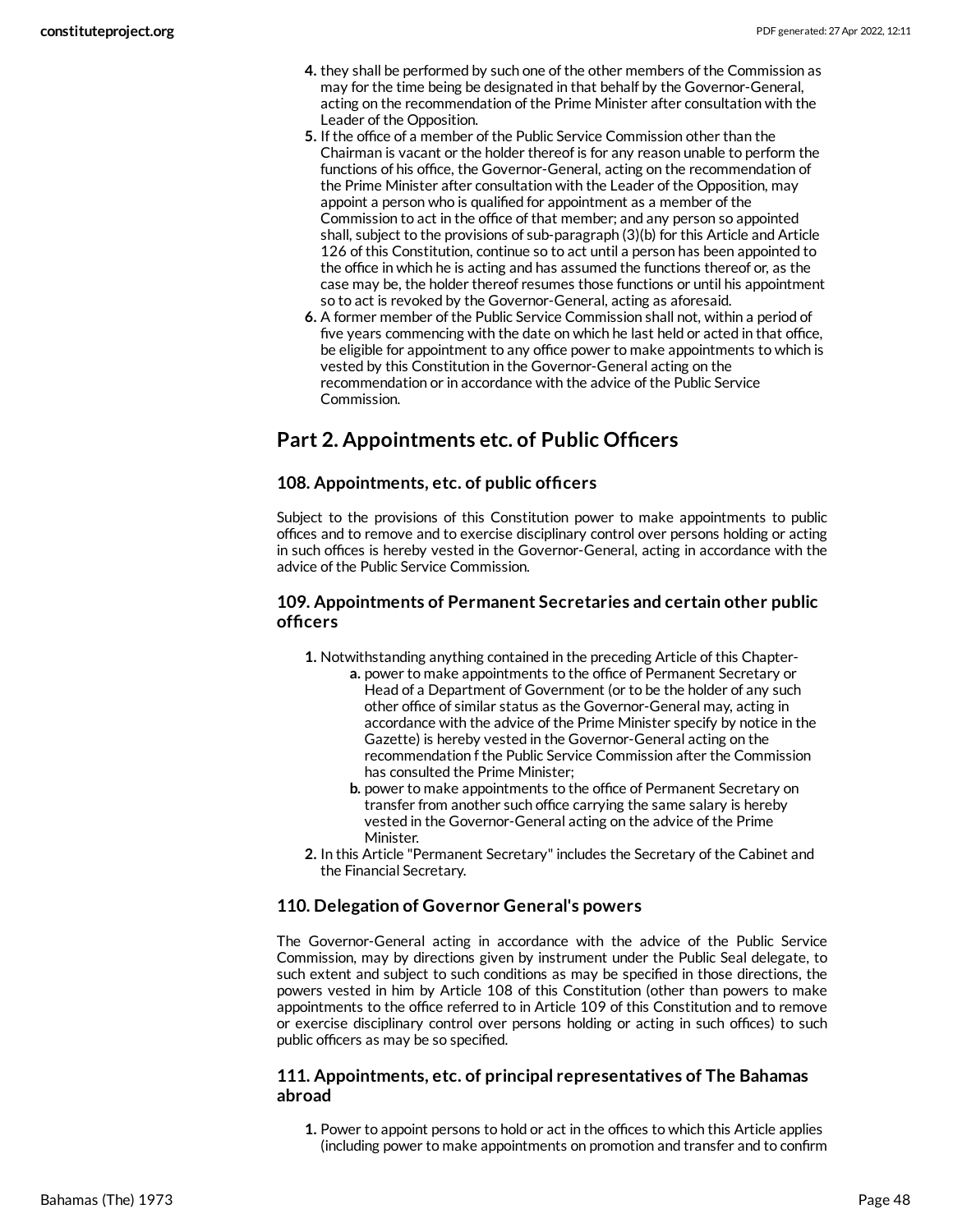- **1.** appointments) and to remove persons so appointed from any such office shall vest in the Governor-General, acting in accordance with the advice of the Prime **Minister**
- **2.** Before tendering any advice for the purposes of this Article in relation to any person who holds or acts in any public office other than an office to which this Article applies, the Prime Minister shall consult the Service Commission which is responsible for advising in respect of appointments to the office which the person concerned holds or in which he is acting.
- **3.** The office to which this Article applies are the offices of Ambassador, High Commissioner or any other principal representative of The Bahamas in any of the country or accredited to any international organization.

#### **112. Appointments on transfer in respect of certain offices**

- **1.** Power to make appointments on transfer to the offices to which this Article applies shall vest in the Prime Minister.
- **2.** The offices to which this Article apples are
	- **a.** offices, the holders of which are required to reside outside The Bahamas for the proper discharge of their functions;
	- **b.** such offices in the Ministry responsible for the conduct of the external affairs of The Bahamas as may, from time to time, be designated by the Prime Minister.

#### <span id="page-48-1"></span>**113. Appointment of Secretary to the Cabinet**

- **1.** There shall be a Secretary to the Cabinet whose office shall be a public office.
- **2.** Power to appoint any person to the office of Secretary to the Cabinet and to remove such person from that office shall vest in the Governor-General acting in accordance with the advice of the Prime Minister.
- **3.** Before tendering advice for the purposes of this Article, the Prime Minister shall consult the Public Service Commission.
- **4.** The Secretary to the Cabinet shall have charge of the Cabinet Office and shall be responsible, in accordance with such instructions as may be given to him by the Prime Minister, for the supervision of any department of the Government for which the Prime Minister has responsibility.

### <span id="page-48-0"></span>**Part 3. The Public Service Board of Appeal**

#### **114. Public Service Board of Appeal**

- **1.** There shall be a Public Service Board of Appeal for The Bahamas which shall consist of the following members, who shall be appointed by instrument under the Public Seal
	- **a.** one member appointed by the Governor-General acting in accordance with the advice of the Chief Justice from among persons who hold or have held high judicial office or are qualified to hold high judicial office, who shall be Chairman;
	- **b.** one member appointed by the Governor-General acting in accordance with the advice of the Prime Minister; and
	- **c.** one member appointed by the Governor-General acting in accordance with the advice of the appropriate representative body.
- **2.** A person shall not be qualified for appointment as a member of the Board if he is a member of either House.
- **3.** Subject to the provisions of this Article and of Article 126 of this Constitution, the office of a member of the Board shall become vacant
	- **a.** at the expiration of three years from the date of his appointment;
	- **b.** if he becomes a member of either House.
- **4.** If at any time any member of the Board is for any reason unable to exercise the functions of his office, the Governor-General may appoint a person who is qualified to be appointed as a member of the Board to act as a member, and any person so appointed shall, subject to the provisions of sub-paragraph (3)(b) of this Article and Article 126 of this Constitution, continue to act until the office in which he is acting has been filled to, as the case may be, until the holder thereof has resumed his functions or until his appointment to act has been revoked by the Governor-General.

• International organizations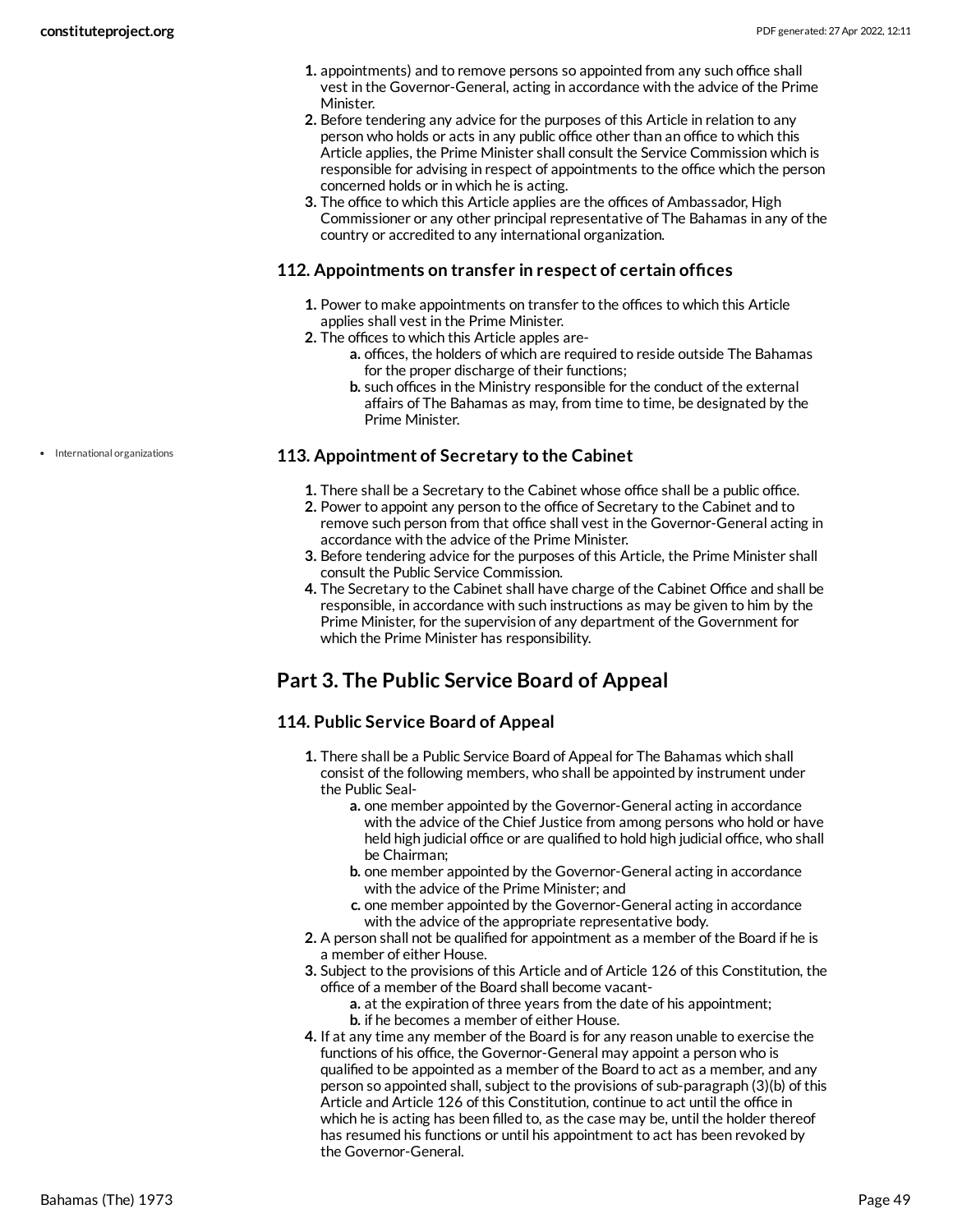- **5.** The Board shall, in the exercise of its functions under this Constitution, not be subject to the direction or control of any other person or authority.
- **6.** In this Article "the appropriate representative body" means such body representing the interests of public officers as the Governor-General may, by Order, designate.

#### **115. Appeals in discipline cases**

- **1.** Subject to the provisions of this Article, an appeal shall lie to the Public Service Board of Appeal at the instance of the officer in respect of whom the decision is made from any decision of the Governor-General, acting in accordance with the advice of the Public Service Commission, that any public officer shall be removed from office or that any penalty should be imposed on him by way of disciplinary control.
- **2.** Upon an appeal under paragraph 81) of this Article the Board may affirm or set aside the decision appealed from or may make any other decision which the authority or person from whom the appeal lies could have made.
- **3.** Every decision of the Board shall require the concurrence of a majority of all its members.
- **4.** Subject to the provisions of paragraph (3) of this Article, the Board may be regulations make provision for
	- **a.** the procedure of the Board;
	- **b.** the procedure in appeals under this Article;
	- **c.** exceeding from the provisions of paragraph (1) of this Article decisions in respect of public officers holding offices whose emoluments do not exceed such sum as may be prescribed or such decisions to exercise disciplinary control, other than decisions to remove from office, as may be prescribed.
- **5.** Regulations made under this Article may, with the consent of the Prime Minister, confer powers or impose duties on any public officer or any authority of the Government of The Bahamas for the purpose of the exercise of the functions of the Board.
- **6.** The Board may, subject to the provisions of this Article and to its rules of procedure, act notwithstanding any vacancy in its membership or the absence of any member.

### <span id="page-49-0"></span>**Part 4. The Judicial and Legal Service Commission**

Establishment of judicial council

#### <span id="page-49-1"></span>**116. Establishment and composition of the Judicial and Legal Service Commission**

- **1.** There shall be a Judicial and Legal Service Commission for The Bahamas.
- **2.** The members of the Judicial and Legal Service Commission shall be
	- **a.** the Chief Justice, who shall be Chairmen;
		- **b.** such other Justice of the Supreme Court or Justice of Appeal as may be designated by the Governor-General, acting on the recommendation of the Chief Justice, by instrument under the Public Seal;
		- **c.** the Chairman of the Public Service Commission; and
		- **d.** two persons appointed by the Governor-General by instrument under the Public Seal, acting on the recommendation of the Prime Minister after consultation with the Leader of the Opposition.
- **3.** Subject to the provisions of Article 126 of this Constitution, the office of a member of the Judicial and Legal Service Commission referred to in subparagraph (2)(d) of this Article shall become vacant
	- **a.** at the expiration of three years form the date of his appointment or such earlier time as may be specified in the instrument by which he was appointed;
	- **b.** if he becomes a member of either House.
- **4.** A person shall not be qualified to be appointed as a member of the Commission under subparagraph (2) (b) of this Article unless he holds or is qualified to hold or has held high judicial office; and a person shall be disqualified for appointment as such if he is a member of either House.
- **5.** If the office of Chairman of the Judicial and Legal Service Commission is vacant or the holder thereof is for any reason unable to perform the functions of his office, then until a person has been appointed to and has assumed the faction of that office or until the person holding that office has resumed those functions, as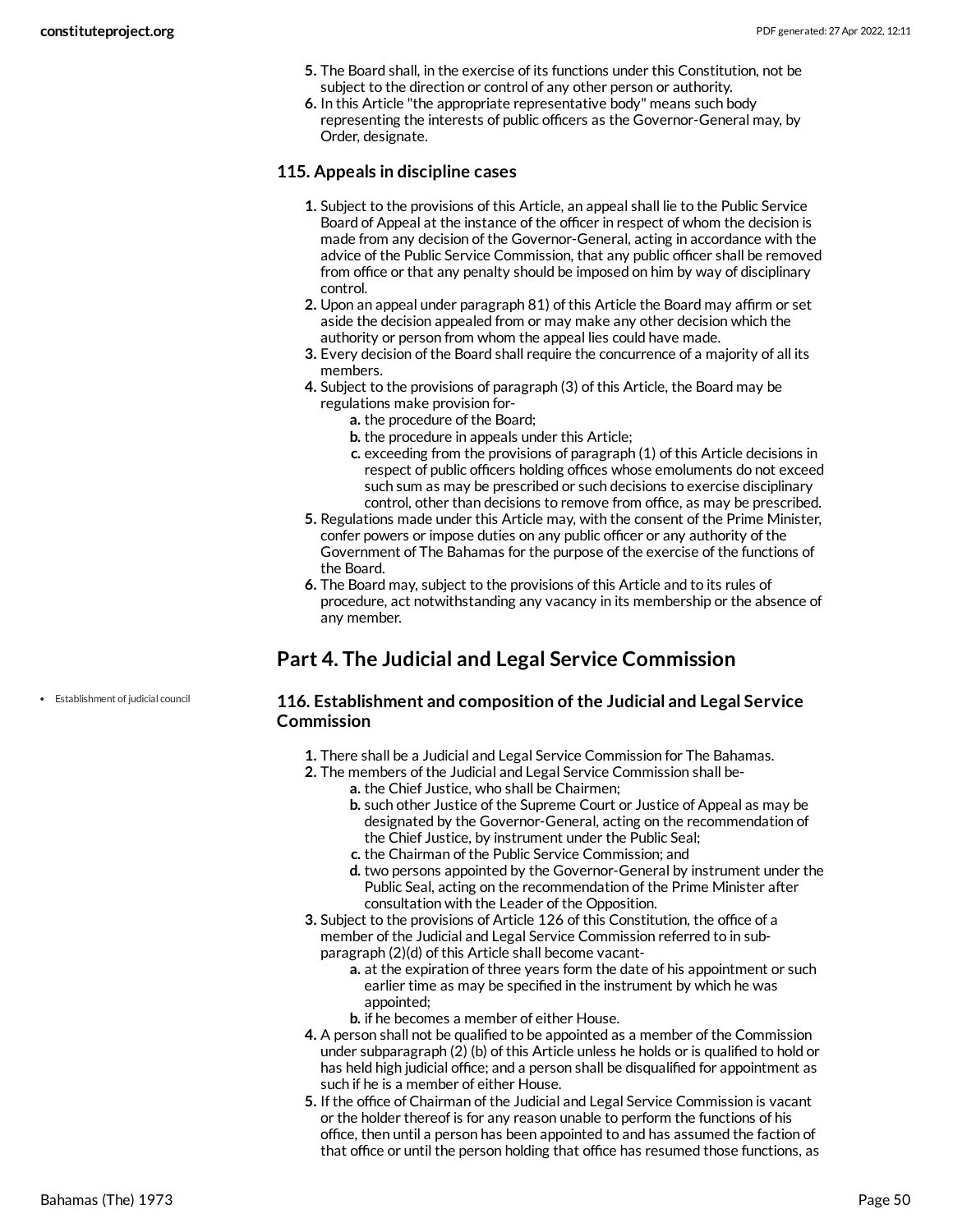- **5.** the case may be, they shall be performed by such one of the other members of the Commission as may for the time being be designated in that behalf by the Governor-General, acting on the recommendation of the Chief Justice, or, if the is for any reason incapacitated from making a recommendation, of the other Justice of the Supreme Court or Justice of Appeal who is a member of the Commission.
- **6.** If at any time one of the members of the Commission referred to in subparagraphs (2)(b), (c) or (d) of this Article is for any reason unable to exercise the function of his office, the Governor-General, in the case of the Chairman of the Public Service Commission, may appoint another member of the Public Service Commission to act as a member, and in the case of a member referred to in subparagraphs (2)(b) or (d) of this Article may, acting on the same recommendation as for the appointment of that members, appoint a person who is qualified to be appointed as a member of the Commission to act as a member. Any person so appointed shall, subject to the provisions of sub-paragraph (3)(b) of this Article and Article 126 of this Constitution, as the case may be, until the holder thereof has resumed his functions or until his appointment to act has been revoked by the Governor-General, acting as aforesaid.

#### <span id="page-50-1"></span>**117. Appointments, etc. of judicial an legal officers**

- **1.** Subject to the provisions of this Constitution, power to make appointments to public offices to which this Article applies and to remove and to exercise disciplinary control over persons holding or acting in such officer is hereby vested in the Governor-General acting in accordance with the advice of the Judicial and Legal Service Commission.
- **2.** This Article applies to such public offices for appointment to which persons are required to posses legal qualifications as may be prescribed by Parliament.

### <span id="page-50-0"></span>**Part 5. The Police Service Commission**

#### **118. Establishment and composition of the Police Service Commission**

- **1.** There shall be a Police Service Commission for the Bahamas which shall consist of Chairman and two other members appointed by the Governor-General acting on the recommendation of the Prime Minister after consultation with the Leader of the Opposition, by instrument under the Public Seal.
- **2.** No person shall be qualified to be appointed as a member of the Police Service Commission if he is a member of either House or a public officer.
- **3.** Subject to the provisions of Article 126 of this Constitution, the office of a member of the Police Service Commission shall become vacant
	- **a.** at the expiration of three years from the date of his appointment or at such earlier time as may be specified in the instrument by which he was appointed;
	- **b.** if he becomes a member of either House or a public officer.
- **4.** If the office of Chairman of the Police Service Commission is vacant or the holder thereof is for any reason unable to perform the function of his office, then, until a person has been appointed to and has assumed the functions of that office or until the person holding that office has resumed those functions, as the case may be, they shall be performed by such one of the other members of the Commission as may for the time being be designated in that behalf by the Governor-General, acting on the recommendation of the Prime Minister after consultation with the Leader of the Opposition.
- **5.** If the office of a member of the Police Service Commission other than the Chairman is vacant or the holder thereof is for any reason unable to perform the functions thereof, the Governor-General, acting on the recommendation of the Prime Minister after consultation with the Leader of the Opposition, may appoint a person who is qualified for appointments as a member of the Commission to act in the office of that member; and any person so appointed shall, subject to the provisions of sub-paragraph (3)(b) of this Article and Article 126 of this Constitution, continue so to act until a person has been appointed to the office in which he is acting and has assumed the functions thereof or, as the case may be, the holder thereof resumes those functions or until his appointment so to act is revoked by the Governor-General, acting as aforesaid.

Establishment of judicial council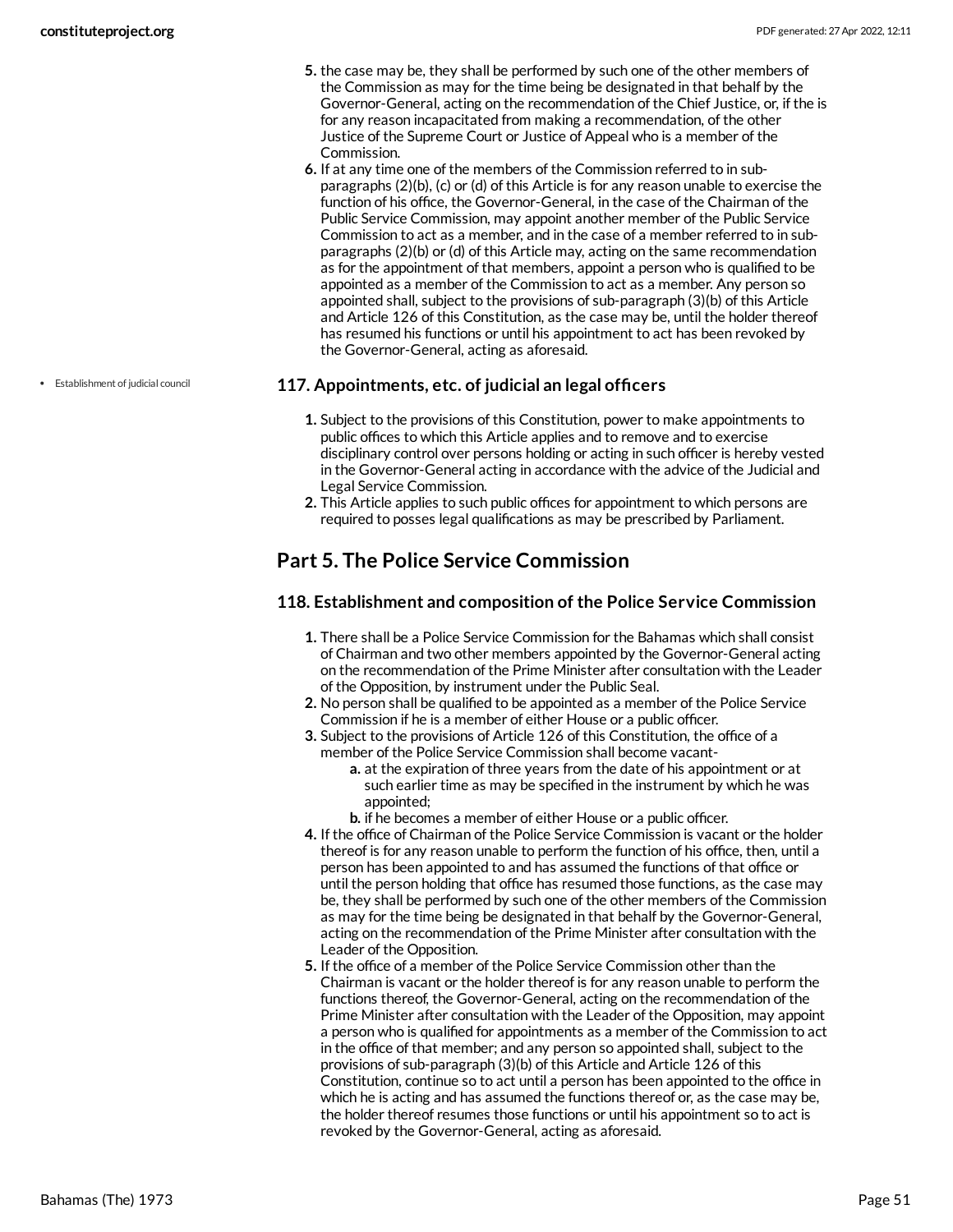#### **119. Appointment of Commissioner of Police and other officers of the Police Force**

- **1.** Power to make appointments to the office of Commissioner of Police and Deputy Commissioner of Police shall be vested in the Governor-General acting on the recommendation of the Prime Minister after consultation with the Leader of the Opposition.
- **2.** Save as provided under paragraph (1) of this Article power to make appointments to offices in the Police Force of or above the rank of Assistant Commissioner of Police is vested in the Governor-General acting on the recommendation of the Prime Minister after consultation with the Police Service Commission.
- **3.** Save as provided in the preceding paragraphs of this Article, power to make appointments to offices in the Police Force of or above the rank of Inspector is vested in the Governor-General, acting on the advice of the Police Service Commission.
- **4.** There shall be in the Police Force such number of Police Promotion Boards, each consisting of officers in the Police Force above the rank of Inspector, as may be prescribed by regulations made under this paragraph.
- **5.** Power to make appointments to offices in the Police Force below the rank of Inspector shall be vested in the Commissioner of Police acting after consultation with a Police Promotion Board.
- **6.** Power to make posting and appointments on transfer within the Police Force of officers in that Force shall be vested in the Commissioner of Police.

#### **120. Removal of the Commissioner and Deputy Commissioner of Police**

- **1.** The Commissioner of Police and Deputy Commissioner of Police may be removed from office by the Governor-General but shall not be removed except in accordance with the provisions of paragraph (2) of this Article.
- **2.** The Commissioner of Police or Deputy Commissioner of Police shall be removed from office by the Governor-General if the question of his removal from office has been referred to a tribunal appointed under paragraph (3) of this Article and the tribunal has recommended to the Governor-General that he ought to be removed from office.
- **3.** If the Prime Minister represented to the Governor-General that the question of removing the Commissioner of Police or Deputy Commissioner or Police from office ought to be investigated, then
	- **a.** the Governor-General acting in accordance with the advice of the Prime Minister shall suspend the Commissioner of Police or Deputy Commissioner of Police from performing the functions of his office, as the case may be;
	- **b.** the Governor-General shall appoint a tribunal, which shall consist of a chairman and not less than two other members, selected by the Governor-General, acting in accordance with the advice of the Judicial and Legal Service Commission, from among persons who hold or have held or are eligible to hold high judicial office; and
	- **c.** the tribunal shall inquire into the matter and report on the facts thereof to the Governor-General whether the Commissioner of Police or Deputy Commissioner of Police ought to be removed from office.
- **4.** If the question of removing the Commissioner of Police or Deputy Commissioner of Police from office has been referred to a tribunal under paragraph (3) of this Article, the Governor-General shall revoke any such suspension if the tribunal recommends to the Governor-General that the Commissioner of Police or Deputy Commissioner of Police should not be removed from office.

#### **121. Removal and discipline of members of the Force**

- **1.** Save as provided under Article 120 of this Constitution, power to remove and to exercise disciplinary control over persons holding or acting in the office of or above the rank of Assistant Commissioner in the Police Force is vested in the Governor-General acting in accordance with the advice of the Police Service Commission after consultation with the Prime Minister.
- **2.** Save as provided in Article 120 of this Constitution and paragraphs (1) and (3) of this Article, power to remove and exercise disciplinary control over persons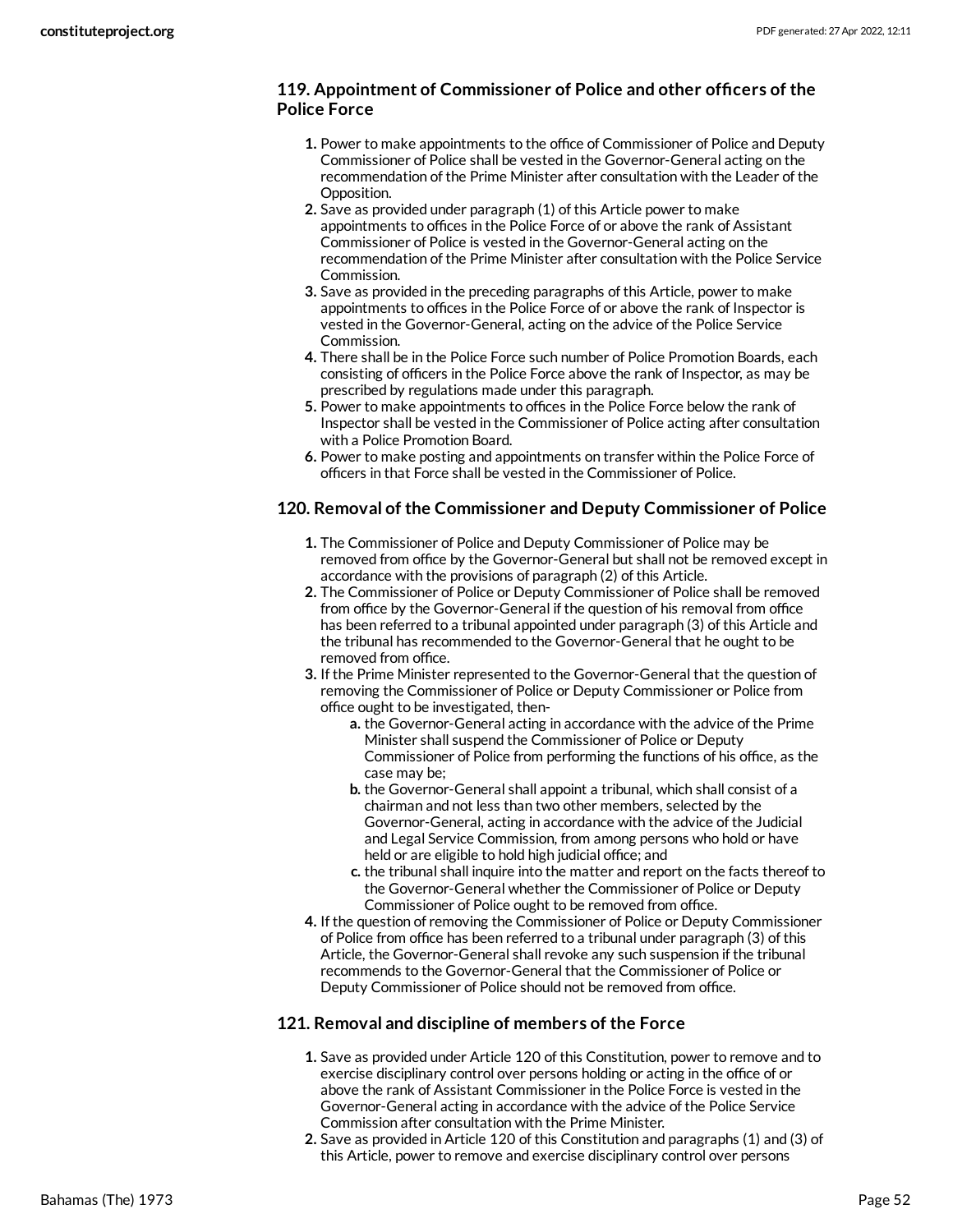- **2.** holding or acting in office in the Police Force is vested in the Governor-General acting in accordance with the advice of the Police Service Commission.
- **3.** The following powers are vested in the Commissioner of Police
	- **a.** in respect of officer of or above the rank of Assistant Superintended, the power to administer reprimands;
	- **b.** in respect of Inspector, the power to exercise disciplinary control other than removal or reduction in rank; and
	- **c.** in respect of officers below the rank of Inspector, the power to exercise disciplinary control including the power of removal.
- **4.** The Commissioner of Police may, by directions in writing, and subject to such conditions as he thinks fit, delegate to any officers of the Police Force of or above the rank of Inspector any of his powers under sub-paragraph (3)(c) of this Article other than the power of removal; but an appeal from any award of punishment by such officer shall lie to the Commissioner.
- **5.** Parliament may by law provide that an appeal shall lie to the Governor-General from a decision of the Commissioner of Police to remove or exercise disciplinary control over persons holding or acting in offices in the Police Force in such cases as may be prescribed by such law, and in determining any such appeal the Governor-General shall act in accordance with the advice of the Police Service Commission.

### <span id="page-52-0"></span>**Part 6. Pensions**

#### **122. Protection of pension rights**

- **1.** Subject to the provisions of Articles 123 and 124 of this Constitution, the law applicable to the grant and payment to any officer, or to his widow, children, dependents or personal representatives, of any pensions, compensation, gratuity or other like allowance (in this an "award") in respect of the service of that officer in a public office shall be that in force on the relevant date or any later law tat is not less favorable to that person.
- **2.** In paragraph (1) of this Article "the relevant date" means
	- **a.** in relation to an award granted before 10th July 1973, the date on which the award was granted;
	- **b.** in relation to an award granted or to be granted on or after 10th July 1973 to or in respect of any person who was a public officer before that date 9th July 1973;
	- **c.** in relation to an award granted or to be granted to or in respect of any person who becomes a public officer on or after 10th July 1973, the date on which he becomes a public officer.
- **3.** Where a person is entitled to exercise an option as to which of two or more laws shall apply in his case, the law specified by him in exercising the option shall, for the purposes of this Article, be deemed to be more favorable to him than the other law or laws.
- **4.** Awards granted under any law in respect of service in a public office (not being awards that are a charge upon some other public fund of The Bahamas) are hereby charged on the Consolidated Fund.
- **5.** For the purposes of this Article and of Articles 123 and 124 of this Constitution, service as a Justice of the Supreme Court or Justice of Appeal shall be deemed to be service in the public service.

#### **123. Grant and withholding of pensions, etc**

- **1.** The power to grant any award under any pensions law for the time being in force in The Bahamas (other than an award to which, under that law, the person to whom it is payable is entitled as of right) and, in accordance with any provisions in that behalf contained in any such law, to withhold, reduce in amount or suspend any award payable under any such law is hereby vested in the Governor-General.
- **2.** The power vested in the Governor-General by paragraph (1) of this Article shall be exercised by him on the recommendation of the appropriate Service Commission.
- **3.** The appropriate Service Commission shall not recommend to the Governor-General that any award for which a person who holds or has held the office of a Justice of the Supreme Court or Justice of Appeal or Auditor-General is eligible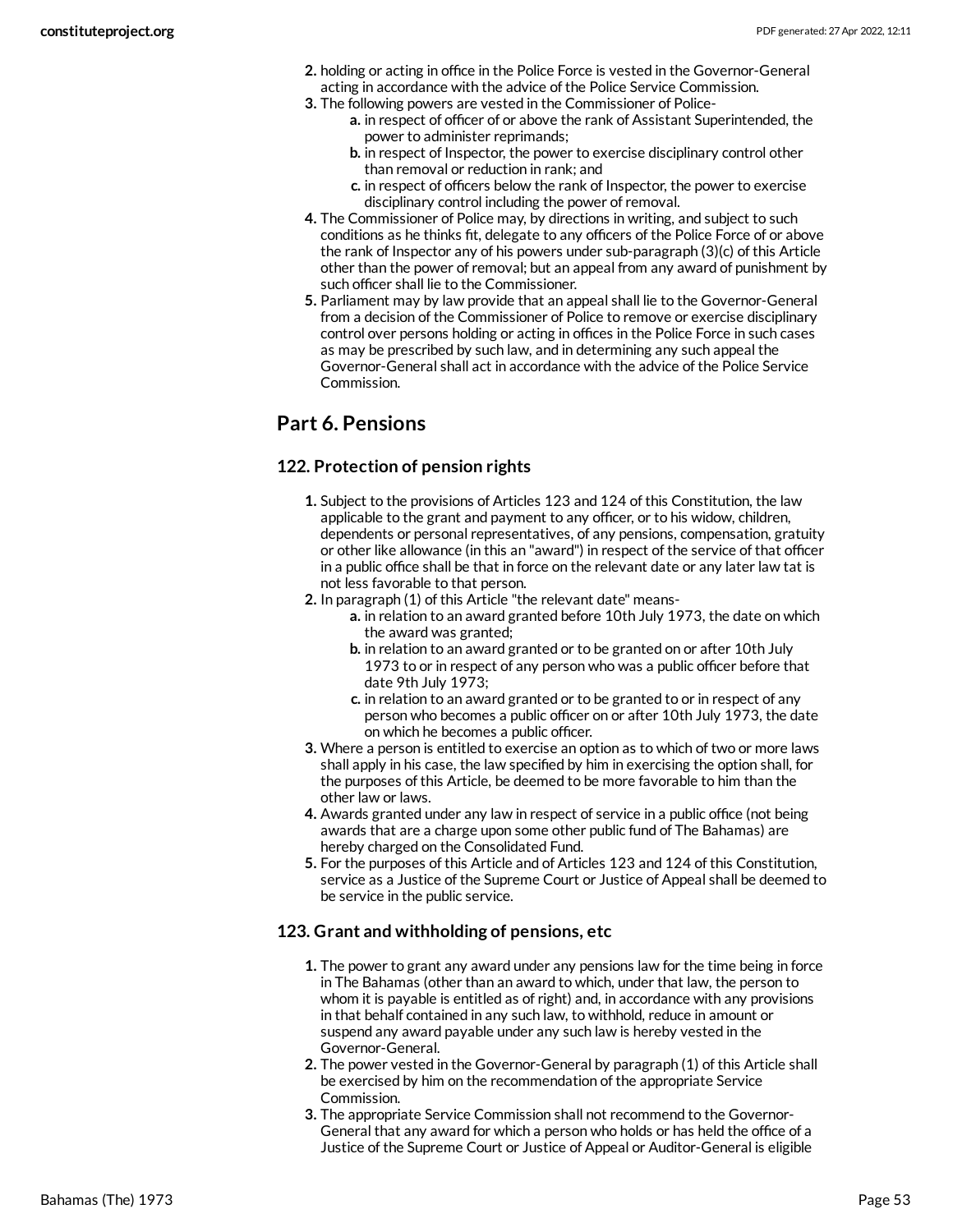- **3.** shall not be granted, or that any award payable to him shall be withheld, reduced in amount or suspended, on the ground that he has been guilty of misbehavior unless he has been removed from office by reason of such misbehavior.
- **4.** In this Article and in Article 124 of this Constitution "the appropriate Service Commission" means
	- **a.** in the case of an award that may be granted or is payable to a person who, having been a public officer, was immediately before the date on which he ceased to hold public office serving
		- **i.** as a Justice of the Supreme Court or Justice of Appeal;
		- **ii.** in any public office to which the provision of Article 117 of this Constitution applied on that date,

the judicial and Legal Service Commission;

- **b.** in the case of an award that may be granted or is payable to a person who, having been a public officer, was immediately before the date on which he ceased to hold public office, serving as a the date on which he ceased to hold public office, serving as a member of the Police Force, the Police Service Commission;
- **c.** in any other case the Public Service Commission.
- **5.** In this Article "pension law" means nay law relating to the grant to any person or to the widow, children, dependents or personal representatives of that person, of an award of any pension, compensation, gratuity or other like allowance in respect of the service of that person in a public office an includes any instrument make under any such law.

#### **124. Appeals in respect of certain decisions affecting pensions benefits**

- **1.** The provisions of this Article shall have effect for the purpose of enabling an officer or his personal representatives to appeal against any of the following decisions, that is to say:
	- **a.** a decision of the appropriate Service Commission embodying a recommendation in respect of an officer, under Article 123(2) of this Constitution, not to grant or to withhold, reduce in amount or suspend, and award;
	- **b.** a decision of any authority to remove an office from office if the consequence of the removal is that an award cannot be granted in respect of the officer's service in a public office; or
	- **c.** a decision of any authority to take some other disciplinary action in relation to such an office if the consequence of the action is or in the opinion of the authority might be, to reduce the amount of any award that may be grated in respect of the officer's service in a public office.
- **2.** Where any such decision as is referred to in paragraph (1) of this Article is taken by any Commission or authority, the Commission or authority shall cause to be delivered to the officer concerned, or to his personal representatives, a written notice of that decision stating the time, not being less than twenty-eight days from the date on which the notice is delivered, within which he, or his personal representatives, may apply to the Commission or authority for the case to be referred to the Public Service Board of Appeal.
- **3.** The Board shall inquire into the facts of the case, and for that purpose
	- **a.** shall, if the applicant so requests in writing, hear the applicant either in person or by a legal representative of his choice, according to the terms of the request, and shall consider any representations that he wishes to make in writing;
	- **b.** may hear any other person who, in the opinion of the Board, is able to give the Board information on the case; and
	- **c.** shall have access to, and shall consider, all documents that were available to the Commission or authority concerned and shall also consider any further document relating to the case that may be produced by or on behalf of the applicant or the Commission or authority.
- **4.** When the Board has completed its consideration of the case, then
	- **a.** if the decision that is the subject of reference to the Board is such a decision as is mentioned in sub-paragraph (1)(a) of this Article, the Board shall advise the appropriate Service Commission or authority whether the decision should be affirmed, reversed or modified and the Commissioner authority shall act in accordance with that advice; and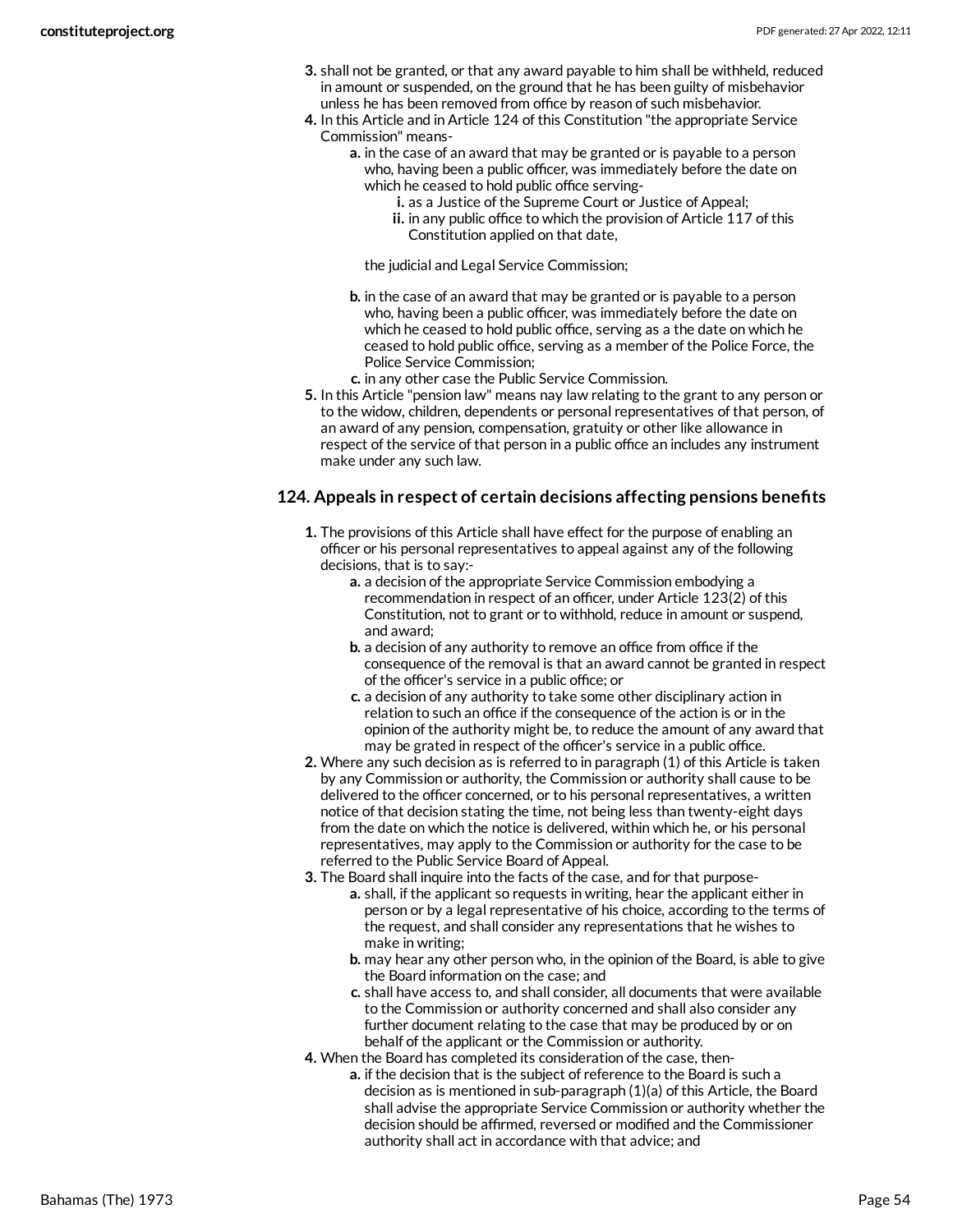- **4. b.** if the decision that is the subject of the reference to the Board is such a decision as is referred to in sub-paragraph (1)(b) of (c) of this Article, the Board shall not have power to advise the Commission or authority concerned to affirm, reverse or modify the decision but
	- **i.** where the officer has been removed from office the Board may direct that there shall be granted all or any part of the award that, under any law, might have been granted in respect of his service in a public office if he had retired voluntarily at the date of his removal and may direct that any law with respect to awards shall in any other respect that the Board may specify have effect as if he had so retired, and
	- **ii.** where some other disciplinary action has been taken in relation to the office the Board may direct that, on the grant of any award under any law in respect of the officer's service in a public office, that award shall be increased by such amount or shall be calculated in such manner as the Board may specify in order to offset all or any part of the reduction in the amount of that award that, in the opinion of the Board, would or might otherwise be a consequence of the provisions of any other law.
- **5.** If the appeal relates to a case in which the officer exercises his right of appeal to the Board under Article 115(1) of this Constitution, the Board shall first consider his appeal under that Article and only if it decides to affirm the decision or to make some other decision the consequence of which would be to affect the officer's award, shall the Board proceed to consider the officer's appeal under this Article.
- **6.** For the purposes of this Article
	- **a.** "legal representative" means a person entitled to practice in The Bahamas as a Counsel and Attorney of the Supreme Court; and
	- **b.** a notice shall be deemed to have been delivered to an office one week after it has been posted if, in the case of an officer on pension and resident outside The Bahamas whose residential address cannot be ascertained, it has been posted addressed to him at the address to which his pension is being paid.

### <span id="page-54-0"></span>**Part 7. Miscellaneous**

#### **125. Procedure of Commissions**

- **1.** In relation to any Commission established by this Chapter the Governor-General, acting in accordance with the advice of the Commission, may by regulation or otherwise regulate its procedure and, subject to the consent of the Prime Minister, confer powers and impose duties on any public officer or any authority of the Government for the purpose of the discharge of the functions of the Commission.
- **2.** At any meeting of any Commission established by this Chapter a quorum shall be constituted if a majority of the members are present; and, if a quorum is present, the Commission shall not be disqualified for the transaction of business by reason of any vacancy among its members or the absence of any member, and any proceedings of the Commission shall be valid notwithstanding that some person who was not entitled so to do took part therein.
- **3.** Any question proposed for decision at any meeting of any Commission established by this Chapter shall be determined by a majority of the votes of the members thereof present and voting, and if on any such question the votes are equally divided the member presiding shall have and exercise a casting vote.
- **4.** Any question whether
	- **a.** any Commission established by this Chapter has validly performed any functions vested in it or under this Chapter;
	- **b.** any person has validly performed any functions delegated to him; or
	- **c.** any member of such a Commission or any other person or authority has validly performed any other function in relation to the work of the Commission,

shall not be inquired into in any court.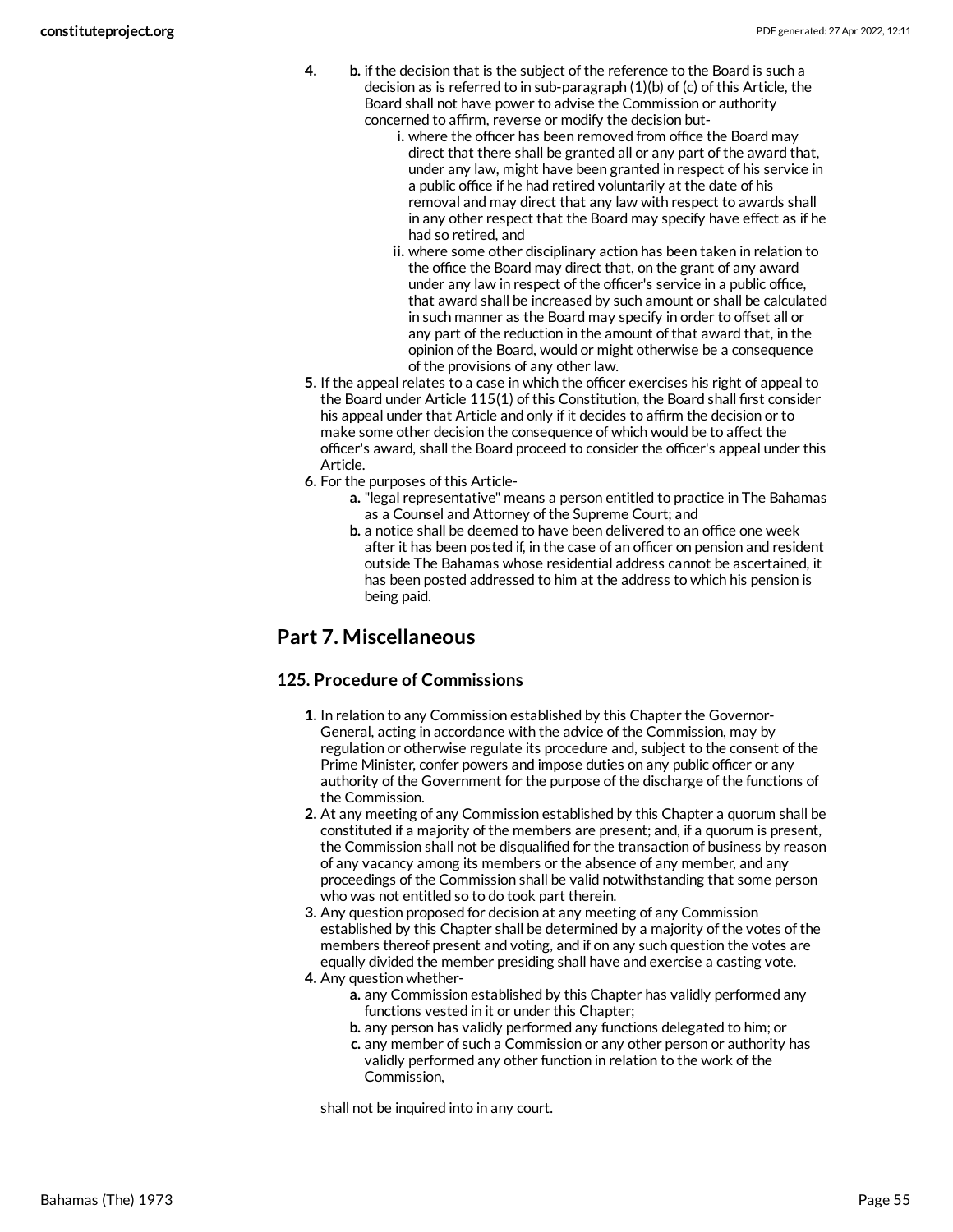#### **126. Removal from office of certain persons**

- **1.** A member of a Commission established under this Chapter may be removed from office only for inability to exercise the function of his office (whether arising from infirmity of body or mind or any other cause) or for misbehavior and shall not be so removed except in accordance with the provisions of this Article.
- **2.** A member of a Commission shall be removed from office by the Governor-General if the question of his removal from office has been referred to a tribunal appointed under paragraph (3) of this Article and the tribunal has recommended to the Governor-General that he ought to be removed from office for inability as aforesaid or for misbehavior.
- **3.** If the Governor-General, acting in accordance with the advice of the prescribed authority, considers that the question of removing a member of a Commission under this Article ought to be investigated, then
	- **a.** the Governor-General, acting in accordance with the advice of the prescribed authority shall appoint a tribunal which shall consist of a chairman and not less than two other members, selected by the Chief Justice, or where the question concerns the Chairman of the Judicial and Legal Service Commission by the President of the Court of Appeal, from among persons who hold or have held or are qualified to hold office as a Justice of the Supreme Court; and
	- **b.** the tribunal shall inquire into the matter and report on the facts thereof the Governor-General and recommend to him whether the member ought to be removed under this Article.
- **4.** If the question of removing a member of a Commission has been referred to a tribunal under this Article, the Governor-General, acting in accordance with the advice of the prescribed authority, may suspend that member from the exercise of the functions of his office and any such suspension may be at any time revoked by the Governor-General, and shall in any case cease to have effect if the tribunal recommends to the Governor-General that member should not be removed.
- **5.** In this Article-
	- "Commission" includes the Public Service Board of Appeal;
	- "the prescribed authority" means
		- **a.** in relation to the Public Service Commission or the Judicial and Legal Service Commission, the Prime Minister when the question concerns the Chairman of either of those Commissions, and the Chairman of the Commission concerned when the question concerns any other member of either of those Commissions; and
		- **b.** in relation to the Public Service Board of Appeal or the Police Service Commission, the Prime Minister.

#### **127. Public Service**

In this Constitution references to the public service shall not be construed as including service in-

- **a.** the office of Governor-General, Prime Minister or other Minister, Parliamentary Secretary, Leader of the Opposition, President and Vice-President of the Senate, Senator, Speaker and Deputy Speaker of the House of Assembly, or member of the House of Assembly;
- **b.** the office of a member of the Public Service Commission, the Public Service Board of Appeal, the Judicial and Legal Service Commission or the Police Service Commission;
- **c.** the staff of the Department of Tourism or of any other department or agency of the Government established for special purposes by any law which specifies that offices therein shall not be public offices for the purposes of this Constitution;
- **d.** the office of a member of any board, committee or other similar body (whether incorporated or not) established by any law in force in The Bahamas; or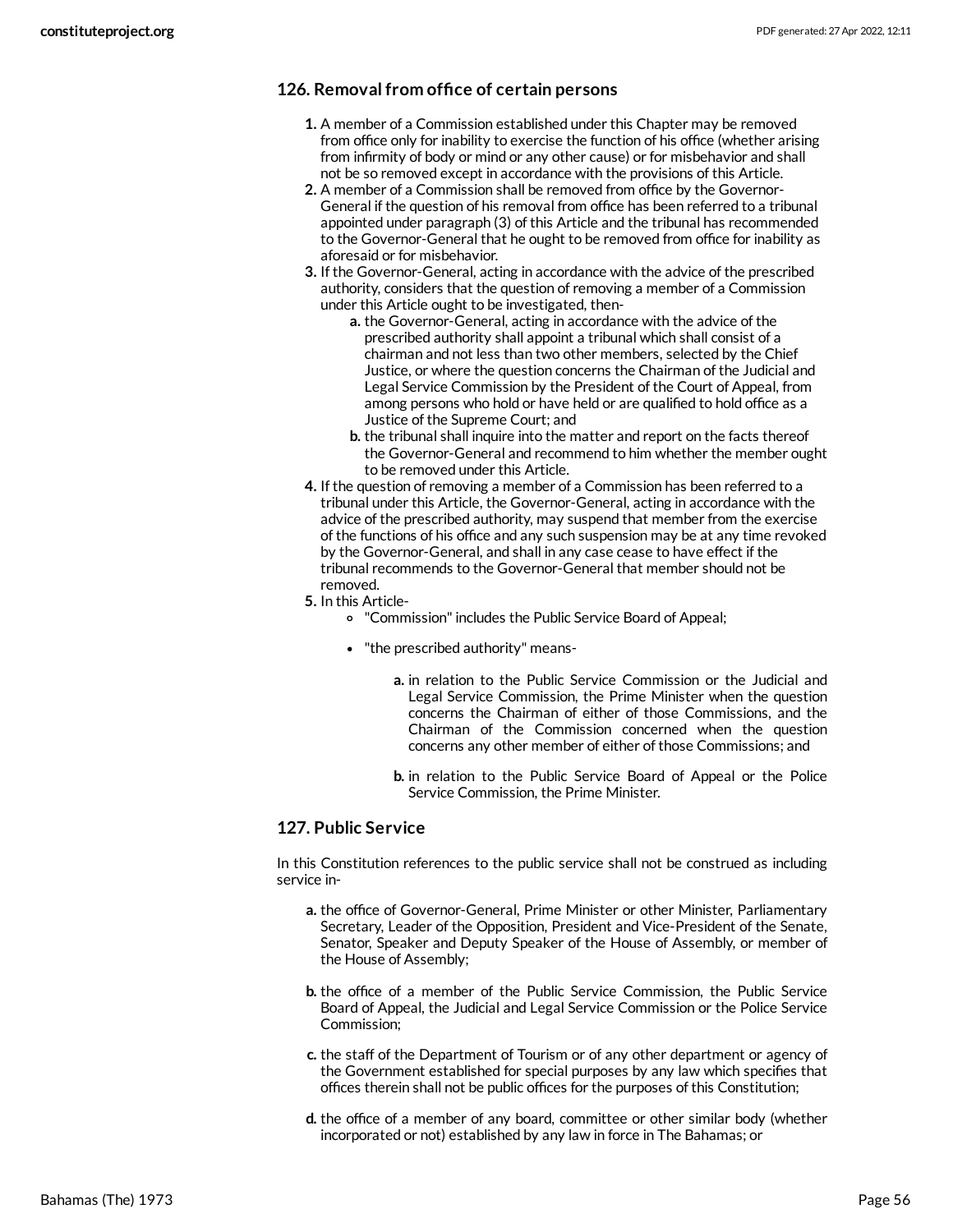**e.** except as otherwise provided in this Constitution the office of a Justice of the Supreme Court, a Justice of Appeal or any office on the personal staff of the Governor-General.

## <span id="page-56-0"></span>**CHAPTER IX. FINANCE**

### <span id="page-56-1"></span>**128. Consolidated Fund**

There shall be in and for the Bahamas a Consolidated Fund, into which, subject to the provision of any law for the time being in force in The Bahamas, shall be paid all revenues of The Bahamas.

### <span id="page-56-2"></span>**129. Estimates**

- **1.** The Minister of Finance shall, before the end of each financial year, cause to be prepared annual estimates of revenue and expenditure for public services during the succeeding financial year, which shall be laid before the House of Assembly.
- **2.** The estimates of expenditure shall show separately the sums required to meet statutory expenditure (as defined in Article 130(7) of this Constitution) and the sums required to meet other expenditure proposed to be paid out of the Consolidated Fund.

### <span id="page-56-3"></span>**130. Authority for Public Expenditure**

- **1.** The Minister of Finance shall, in respect of each financial year, at the earliest convenient moment before the commencement of that financial year, introduce in the House of Assembly an Appropriation Bill containing, under appropriate heads for the several services required, the estimated aggregated sums which are proposed to be expended (otherwise than by way of statutory expenditure) during that financial year.
- **2.** Subject to paragraphs (4) and (6) of this Article, the sums set out in the Appropriation Act in respect of a financial year shall represent the limit and extent of the public expenditure for that financial year.
- **3.** Where any sum is set out in the Appropriation Act in respect of a financial year and at the end of that year there is an unexpended balance of that sum, the unexpended balance shall lapse.
- **4.** The Minister of Finance may, in case of necessity, from time to time cause to be prepared supplementary estimates of expenditure which shall be laid before and voted on by the House of Assembly.
- **5.** In respect of all supplementary expenditure voted on by the House of Assembly in pursuance of paragraph (4) of this Article, the Minister of Finance may, at any time before the end of the financial year, introduce into the House of Assembly a Supplementary Appropriation Bill containing, under appropriate heads, the aggregate sums so voted and shall, as soon as possible after the end of each financial year, introduce into the House of Assembly a final Appropriation Bill containing any such sums which have not yet been included in any Appropriation Bill.
- **6.** That part of any estimate of expenditure laid before the House of Assembly which shows statutory expenditure shall not be voted on by the House, and such expenditure shall, without further authority of Parliament, be paid out of the Consolidated Fund.
- **7.** For the purposes of this Article and Article 129 of this Constitution
	- **a.** "financial year" means any period of twelve months beginning of 1st January in any year or such other date as Parliament may prescribe; and
	- **b.** "statutory expenditure" means expenditure charged on the Consolidated Fund or on the General revenues and assents of the Bahamas by any provisions of this Constitution or of any other law for the time being in force in The Bahamas.

• Budget bills

• Budget bills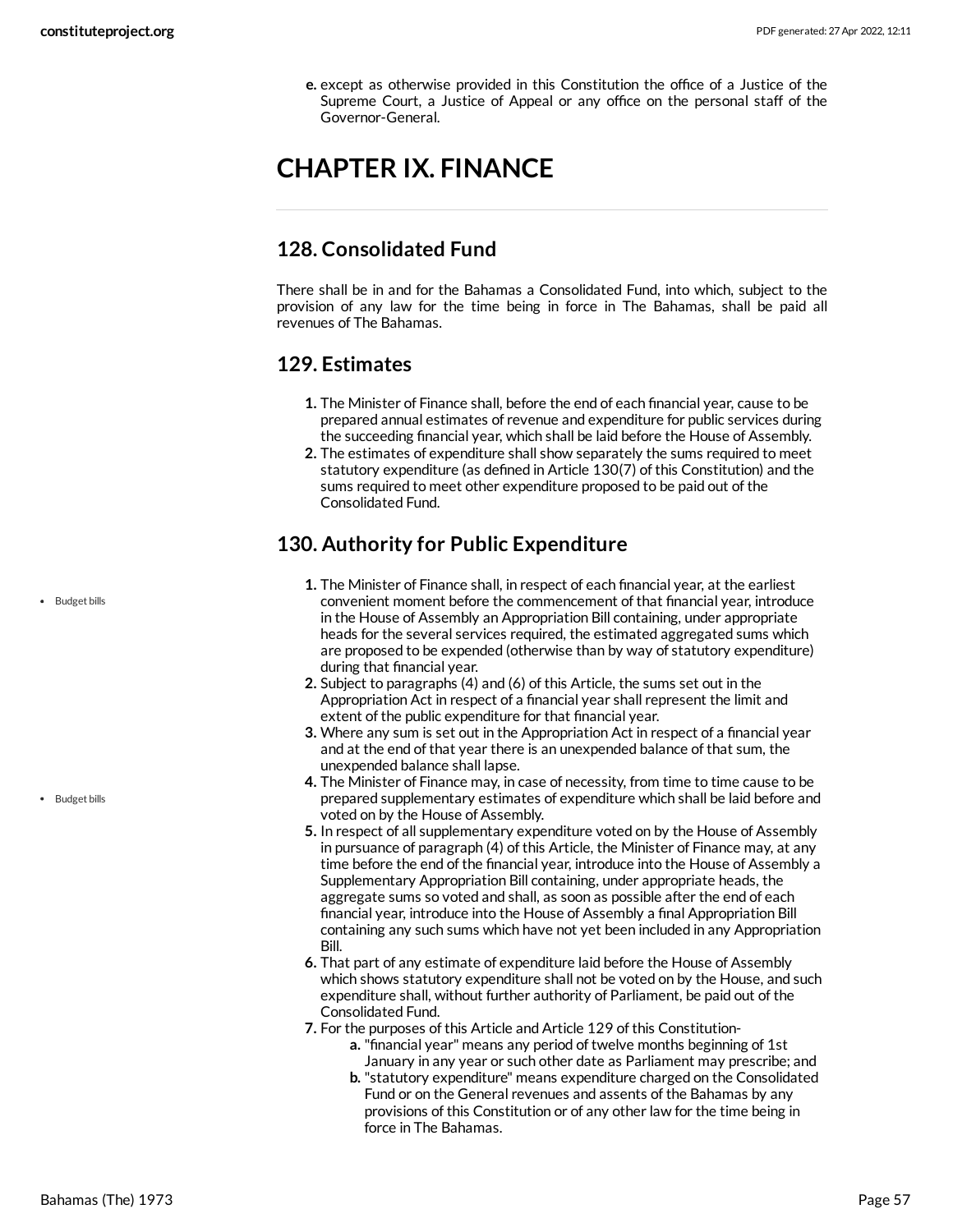### <span id="page-57-0"></span>**131. Withdrawal of money from the Consolidated Fund**

No sum shall be paid out of the Consolidated Fund except upon the authority of a warrant under the hand of the Minister of Finance or under the hand of some person authorized by him in writing; and sums so issued shall be disposed of for meeting public expenditure authorized under Article 130 of this Constitution or, in the case of statutory expenditure, for the purposed appointed by law.

### <span id="page-57-1"></span>**132. Withdrawal of money in advance of Appropriation Act**

Where at any time for any justifiable reason, the Appropriation Bill in respect of any financial year has not come into operation by the beginning of that financial year, the Minister of Finance may, to such an extent and subject to such conditions as may be prescribed, or if no conditions have been prescribed on a resolution to that effect passed by the House of Assembly, issue a warrant for the payment out of the Consolidated Fund or other public funds of The Bahamas of such sums as he may consider necessary for the continuance of the public service, but a statement of the sums so authorized shall, as soon as practicable, be laid before and voted on by the House of Assembly and the aggregate sums so voted shall be included, under the appropriate heads, in the next Appropriation Bill immediately following.

### <span id="page-57-2"></span>**133. Contingencies Fund**

- **1.** Parliament may by law provide for the establishment of a Contingencies Fund and may authorize the Minister of Finance to make advances from that Fund if he is satisfied that there is an unforeseen need for expenditure for which no provision or no sufficient provisions has been made by an Appropriation Act.
- **2.** Where any advances are made by virtue of an authorization conferred under paragraph (1) of this Article, a supplementary estimate of the sums required to replace the amount so advanced shall, as soon as practicable, be laid before and voted on by the House of Assembly and the sums so voted shall be included in a Supplementary Appropriation Bill or a Final Appropriation Bill.

### <span id="page-57-3"></span>**134. Public Debt**

The Public Debt of the Bahamas, including the interest on the debt, sinking fund payments and redemption monies in respect of that debt and the costs, charges and expenses incidental to the management of that debt, is hereby charged on the Consolidated Fund.

### <span id="page-57-4"></span>**135. Remuneration of Governor General and certain other officers**

- **1.** There shall be paid to the holders of the offices to which this Article applies such salaries and allowances as may be prescribed by or under any law.
- **2.** The salaries payable to the holders of the offices to which this Article applies are hereby charged on the Consolidated Fund.
- **3.** The salary and allowance payable to the holder of any office to which this Article applies and his other terms of service shall not be altered to his disadvantage after his appointment, and, for the purposes of this paragraph, in so far as the terms of service of any person depend upon the option of that person, the terms for which he opts shall be taken to be more advantageous to him than any other terms for which he might have opted.
- **4.** This Article apples to the office of Governor-General, Justice of the Supreme Court, Justice of Appeal, Auditor-General and member of any Commission established by Chapter VIII of this Constitution or of the Public Service Board of Appeal.

• Protection of judges' salaries

• Protection of judges' salaries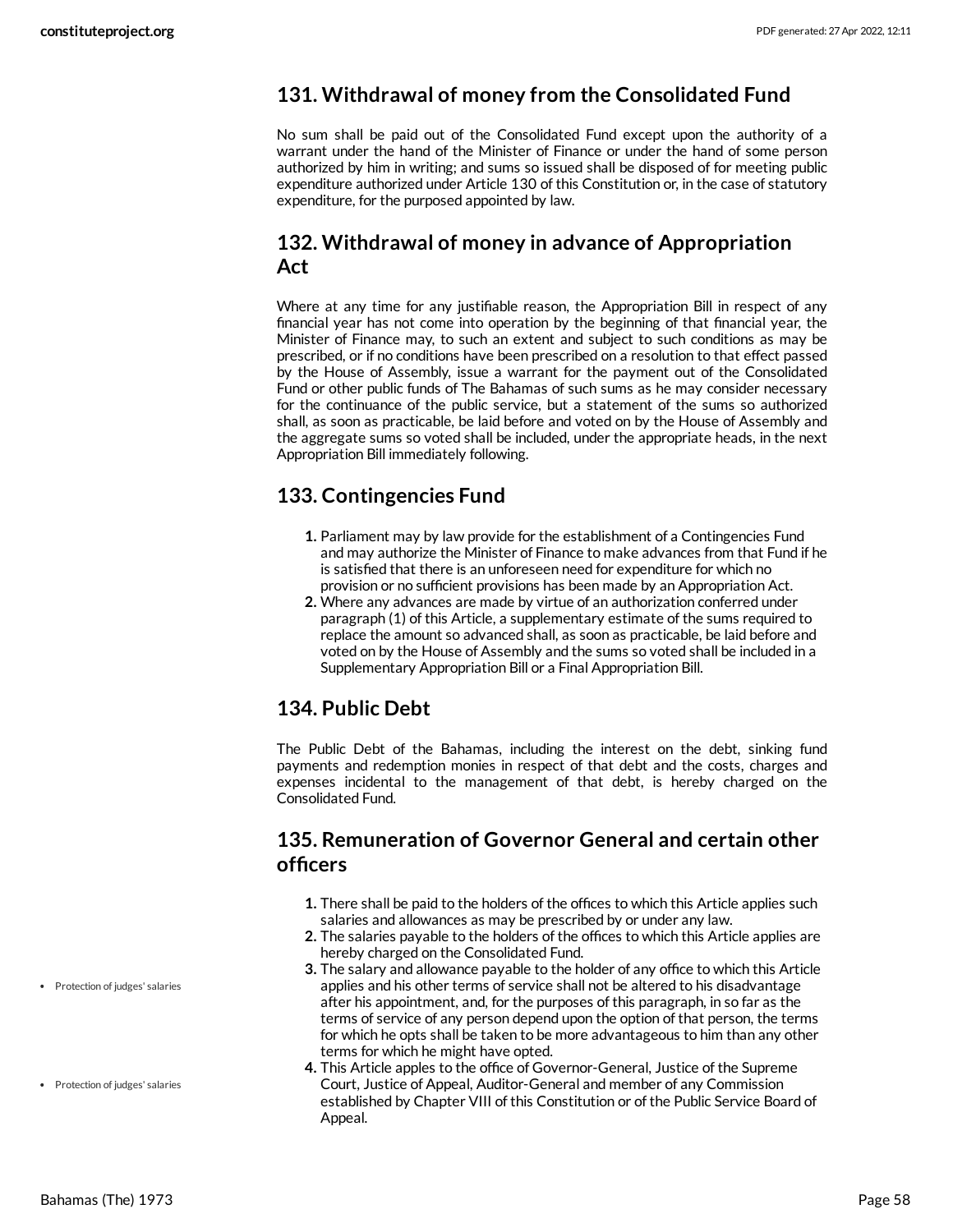### <span id="page-58-0"></span>**136. Establishment of office and functions of Auditor General**

- **1.** There shall be an Auditor-General whose office shall be a public office.
- **2.** The Auditor-General shall be appointed by the Governor-General, by instrument under the Public Seal, acting on the recommendation of the Public Service Commission made after the Commission has consulted the Prime Minister.
- **3.** The accounts of the Supreme Court, the Senate, the House of Assembly, all departments and offices of the Government (but excluding the Department of the Auditor-General), the Public Service Commission, the Judicial and Legal Service Commission, the Police Service Commission and all Magistrates' Courts shall, at least once in every year, be audited and reported on by the Auditor-General who, with his subordinate staff, shall at all times be entitled to have access to all books, records, returns and reports relating to such accounts.
- **4.** The Auditor-General shall submit his reports made under paragraph (3) of this Article without undue delay to the Speaker (or, if the office of Speaker is vacant or the Speaker is for any reason unable to perform the functions of his office, to the Deputy Speaker) who shall cause them to be laid before the House of Assembly without undue delay.
- **5.** In the exercise of this functions under the provisions of paragraphs (3) and(4) of this Article, the Auditor-General shall not be subject to the direction or control of any other person or authority.
- **6.** The accounts of the department of the Auditor-General shall be audited and reported on by the Minister of Finance and the provisions of paragraphs (3) and (4) of this Article shall apply in relation to the exercise by that Minister of those function as they apply in relation to audits and reports made by the Auditor-General.
- **7.** Nothing in this Article shall prevent the performance by the Auditor-General of
	- **a.** such other functions in relation to the accounts of the Government and that accounts of other public authorities and other bodies administering public funds in The Bahamas as may be prescribed by or under any law for the time being in force in The Bahamas; or
	- **b.** such other functions in relation to the supervision and control of expenditure form public funds in The Bahamas as may be so prescribed.
- **8.** The Auditor-General may be removed from office only for inability to discharge the functions thereof (whether arising form infirmity of mind or body or any other cause) or for misbehavior, and shall not be so removed except in accordance with the provisions of paragraph (9) of this Article.
- **9.** The Auditor-General shall be removed from office by the Governor-General if the question of his removal from office has been referred to a tribunal appointed under paragraph (10) of this Article and the tribunal has recommended to the Governor-General that he ought to be removed from office for inability as aforesaid or for misbehavior.
- **10.** If the Prime Minister represents to the Governor-General that the question of removing the Auditor-General form office for inability as aforesaid or for misbehavior ought to be investigated, then
	- **a.** the Governor-General shall appoint a tribunal, which shall consist of a chairman and not less than two other members, selected by the Governor-General, acting in accordance with the advice of the Judicial and Legal Service Commission, from among persons who hold or have held or are eligible to hold high judicial office; and
	- **b.** the tribunal shall inquire into the matter and report on the facts thereof to the Governor-General and recommend to the Governor-General whether the Auditor-General ought to be removed from office for inability as aforesaid or for misbehavior.
- **11.** If the question of removing the Auditor-general form office has been referred to a tribunal under paragraph (9) of this Article, the Governor-General, acting in accordance with the advice of the Public Service Commission, may suspend the Auditor-general from performing the functions of this office and any such suspension may at any time be revoked by the Governor-General, and shall in any case cease to have effect if the tribunal recommends to the Governor-General that the Auditor-General should not be removed from office.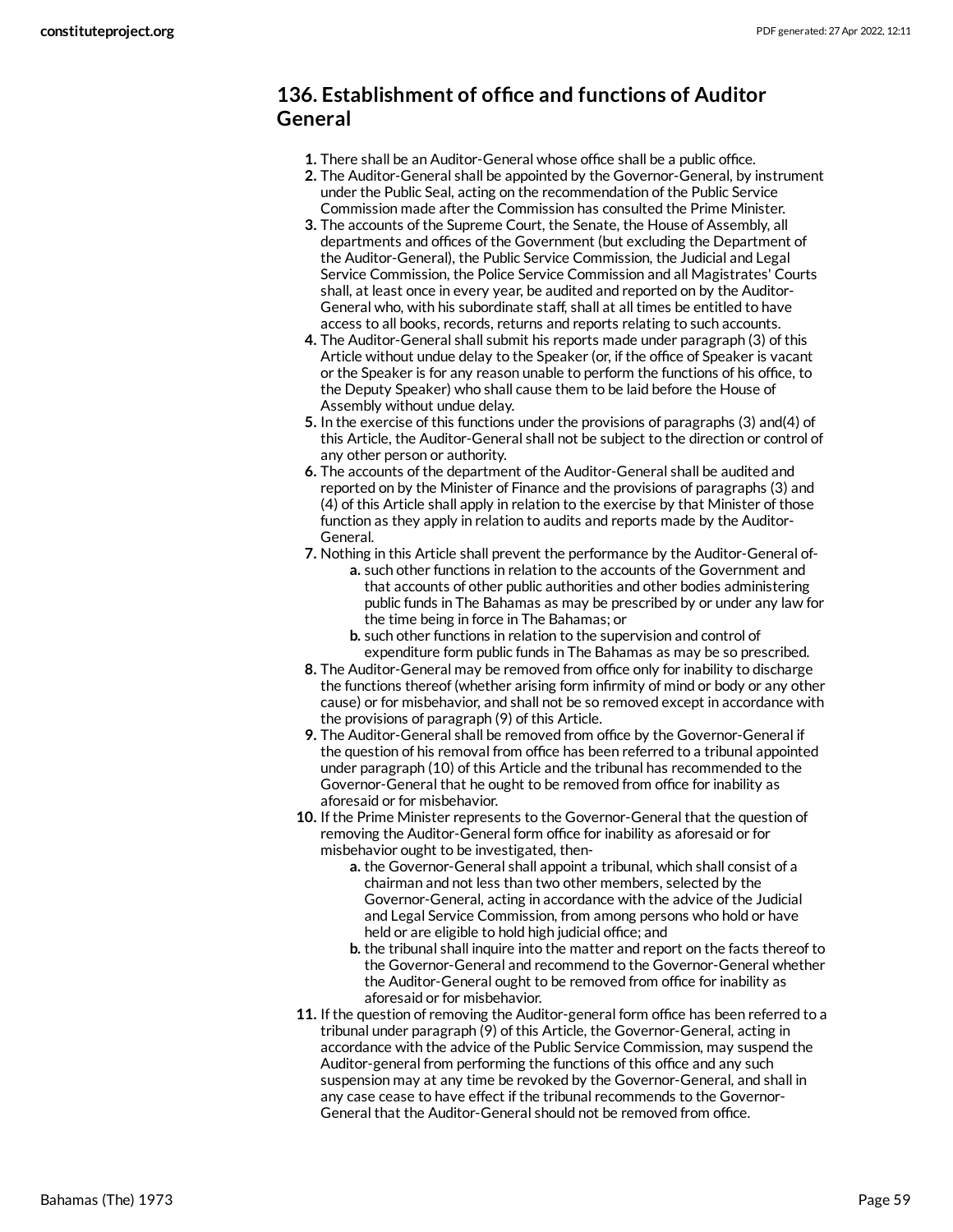## <span id="page-59-0"></span>**CHAPTER X. INTERPRETATION**

### <span id="page-59-1"></span>**137. Interpretation**

- **1.** In this Constitution, unless it is otherwise provided or required by the context- "Act" or "Act of Parliament" means any law made by Parliament;
	- "The Bahamas" means The Commonwealth of The Bahamas;
	- "the Commonwealth" means, save as otherwise prescribed, The Bahamas, the United Kingdom, Canada, Australia, New Zealand, India, Sri Lanka, Ghana, Malaysia, Nigeria, Cyprus, Sierra Leone, Malta, Zambia, The Gambia, Singapore, Guyana, Lesotho, Botswana, Barbados, Mauritius, Swaziland, Tonga, Fiji, Western Samoa, Nauru, Bangladesh and any dependency of any such country;
	- "election" means an election of a member or members of the House of Assembly;
	- "the Gazette" means the Official Gazette of The Bahamas;
	- "House" means either the Senate or the House of Assembly or both, as the context may require;
	- "high judicial office" means the office of judge of a court having unlimited jurisdiction in civil and criminal matters in some part of the Commonwealth or a court having jurisdiction in appeals from any such court;
	- "law" includes any instrument having the force of law and any unwritten rule of law, and "lawful" and "lawfully" shall be construed accordingly;
	- "Minister" includes a temporary Minister appointed under Article 76 of this Constitution, except in relation to Articles 72, 73, 76 and 86 of this Constitution;
	- "Minister of Finance" means the Minister, by whatever title styled, responsible for Government finance;
	- "oath" includes affirmation;
	- "Parliament" means the Parliament of The Bahamas;
	- "the Police Force" means the Police Force established in and for The Bahamas and maintained under the provisions of the Police Act 1965 [FN: Statute Law of the Bahama Islands, No. 29 of 1965.] or any law amending or replacing that Act;
	- "prescribed" means provided by or under and Act of Parliament;
	- "public office" means, subject tot he provisions of paragraph (6) of this Article and Article 127 of this Constitution, any office of emolument in the public service;
	- "public officer" means the holder of any public office and includes any person appointed to act in any such office;
	- "the public service" means, subject to the provisions of Article 127 of this Constitution, the service of the Crown in a civil capacity in respect of the Government of The Bahamas;
	- "session" means, in relation to a House, the sitting of that House commencing when it first meets after this Constitution comes into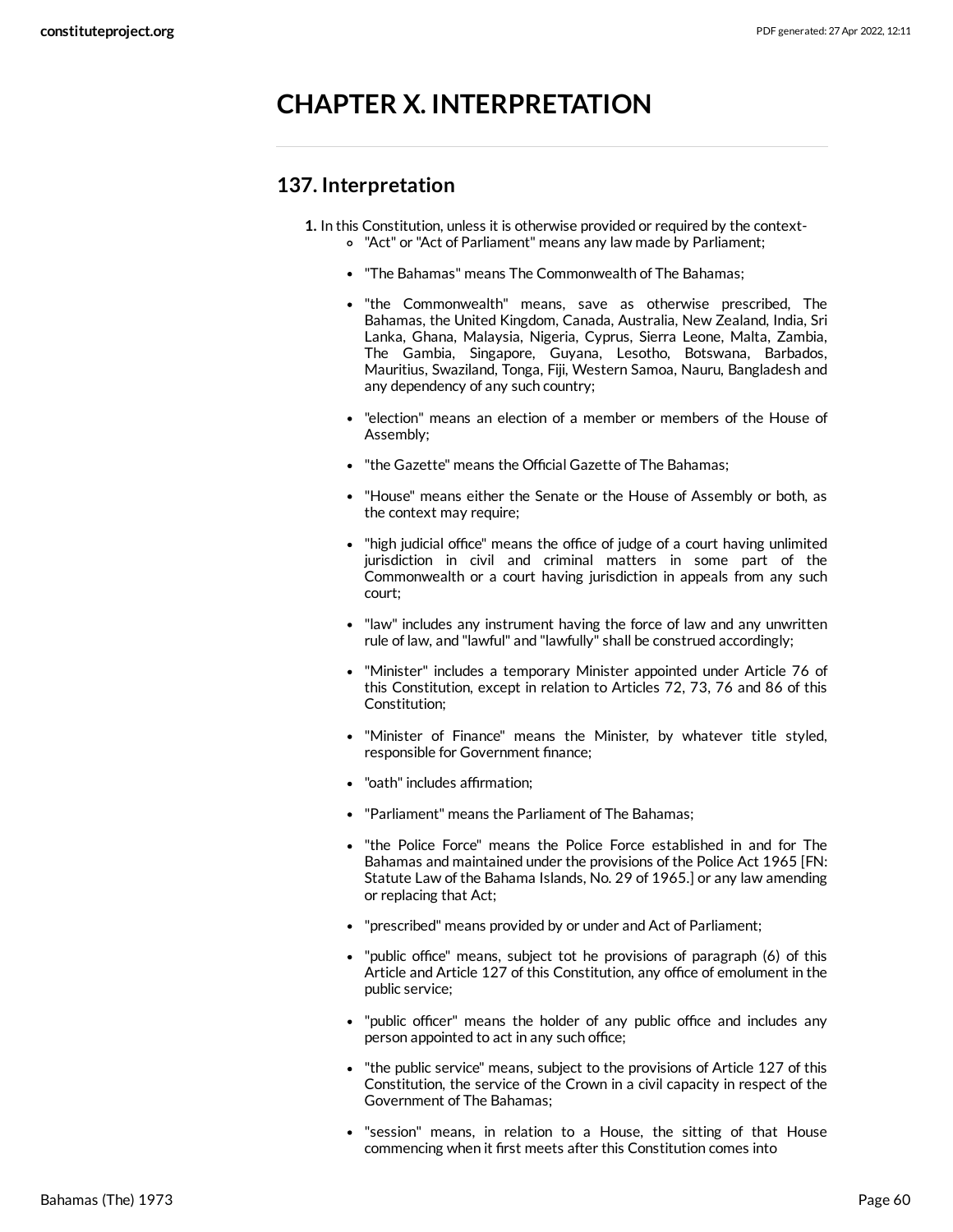- **1.** operation or after any general election or prorogation of Parliament and terminating when Parliament is prorogue or is dissolves without having been prorogue;
	- "sitting" means, in relation to a House, a period during which that House is sitting continuously without adjournment and includes any period during which the House is in committee.
- **2.** For the purposes of this Constitution the territory of The Bahamas shall comprise all the areas that were comprised therein immediately before 10th July 1973 together with such other areas as Parliament may declare to form part thereof.
- **3.** For the purposes of Articles 42, 43, 48 and 49 of this Constitution
	- **a.** "government contract" means, subject to such exception as Parliament may prescribe, any contract made with the Government of The Bahamas or with a department of that Government or with and officer of that Government contracting as such; and
		- **b.** a person shall be deemed to be interested in a government contract if**i.** subject to such exceptions as Parliament may prescribe, he is a party to such a contract or a partner in a firm or director or manager of a company which is a party to such a contract; or
			- **ii.** he is otherwise interested in such a contract in such manner as Parliament may prescribe.
- **4.** In this Constitution, unless it is otherwise provided or required by the context
	- **a.** any reference to the date on which this Constitution comes into operation shall be construed as a reference to the appointed day referred to in section 1(2) of the Order in Council to which this Constitution is scheduled;
	- **b.** any reference to a law (which term shall, without prejudice to the definition in paragraph (1) of this Article, include an Act) shall be construed as including a reference to a law made at any time before this Constitution comes into operation;
	- **c.** any reference to power to make appointments to any office shall be construed as including a reference to power to make appointments on promotion and transfer to that office and to power to appoint a person to act in that office during any period during which it is vacant or the holder thereof is unable (whether by reason of absence or of infirmity of body or mind or any other cause) to perform the functions of that office;
	- **d.** any reference to the holder of an office by a term designating or describing his office shall be construed as including a reference to any person for the time being acting in that office or, tot he extent of his authority, otherwise authorized to perform the functions of that office.
- **5.** Where by this Constitution any person is directed, or power is conferred on any person or authority to appoint a person, to act in or otherwise to perform the functions of an office if the holder thereof is unable to perform the functions of that office, the validity of any performance of those functions by the person so directed or of any appointment in exercise of that power shall not be called in question in any court on the ground that the holder of the office is not unable to perform the functions of the office.
- **6.** For the purpose of this Constitution, a person shall not be considered to hold a public office by reason only that he is in receipt of a pension or other like allowance in respect of public service.
- **7.** References in this Constitution to the power to remove a public officer from his office shall, subject to the provisions of this Constitution, be construed as including references to any power conferred by any law to require or permit that officer to retire from the public service.
- **8.** Save as otherwise provided in this Constitution, any provisions of this Constitution that vests in any person or authority power to remove any public officer (other than a public officer mentioned in paragraph(9) of this Article) form his office shall be without prejudice to the power of any person or authority to abolish any office of to any law providing for the compulsory retirement of public officers generally or any class of public officer on attaining an age specified therein.
- **9.** If any circumstances arise that, under the provisions of this Constitution, require the Governor to remove a Justice of the Supreme Court or a Justice of Appeal or the Commissioner of Police, the Deputy Commissioner of Police or the Auditor-General from office for inability to discharge the functions of his office, such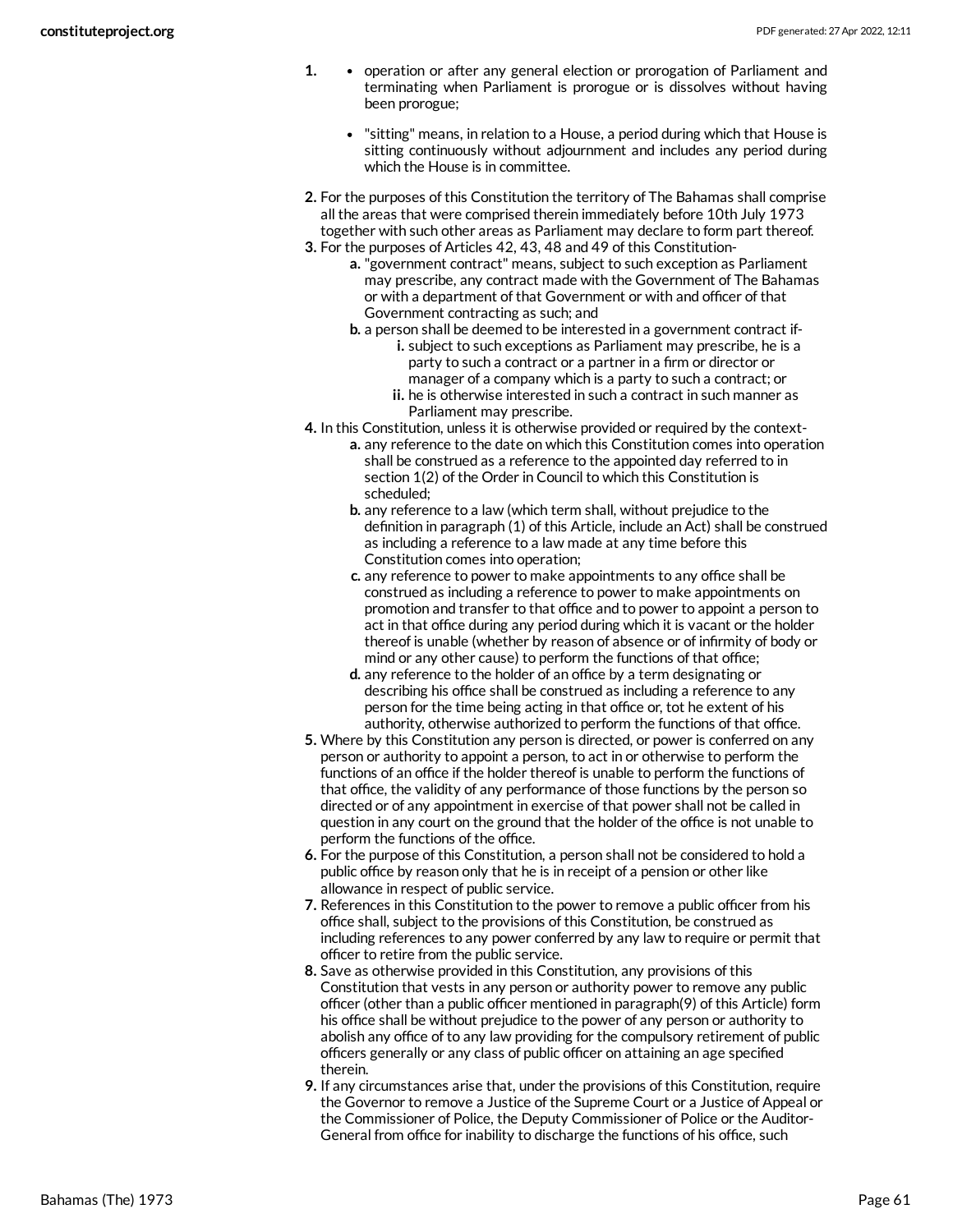- **9.** removal may be carried out either by dismissing that officer or by requiring him to retire.
- **10.** Where any power is conferred by this Constitution to make any proclamation, order, rules or regulations or to give any direction, the power shall be construed as including a power exercisable in like manner to amend or revoke any such proclamation, order, rules, regulation or direction.
- **11.** Any person appointed to an office under any provisions in this Constitution may resign that office. Except as otherwise provided in this Constitution such resignation shall be made in writing to the person in whom under this Constitution the power is vested to make appointments to the office concerned.
- **12.** Where two or more persons are holding the same office by reason of an appointment made in pursuance of paragraph (4) of this Article, then
	- **a.** for the purposes of any function conferred upon the holder on that office; and
	- **b.** for the purposes of any reference in this Constitution to the absence, illness or inability to perform the functions of his office of the holder of that office,

the person last appointed to the office shall be deemed to be the sole holder of the office.

**13.** The Interpretation Act of The Bahamas [FN: Statue Law of the Bahama Islands, Revised Edition 1965, C. 180.] and all amendments thereto as in force on 10th July 1973 shall apply, with the necessary adaptations, for the purpose of interpreting this Constitution and otherwise in relation thereto as it applies for the purpose of interpreting and in relation to Acts of Parliament of The Bahamas.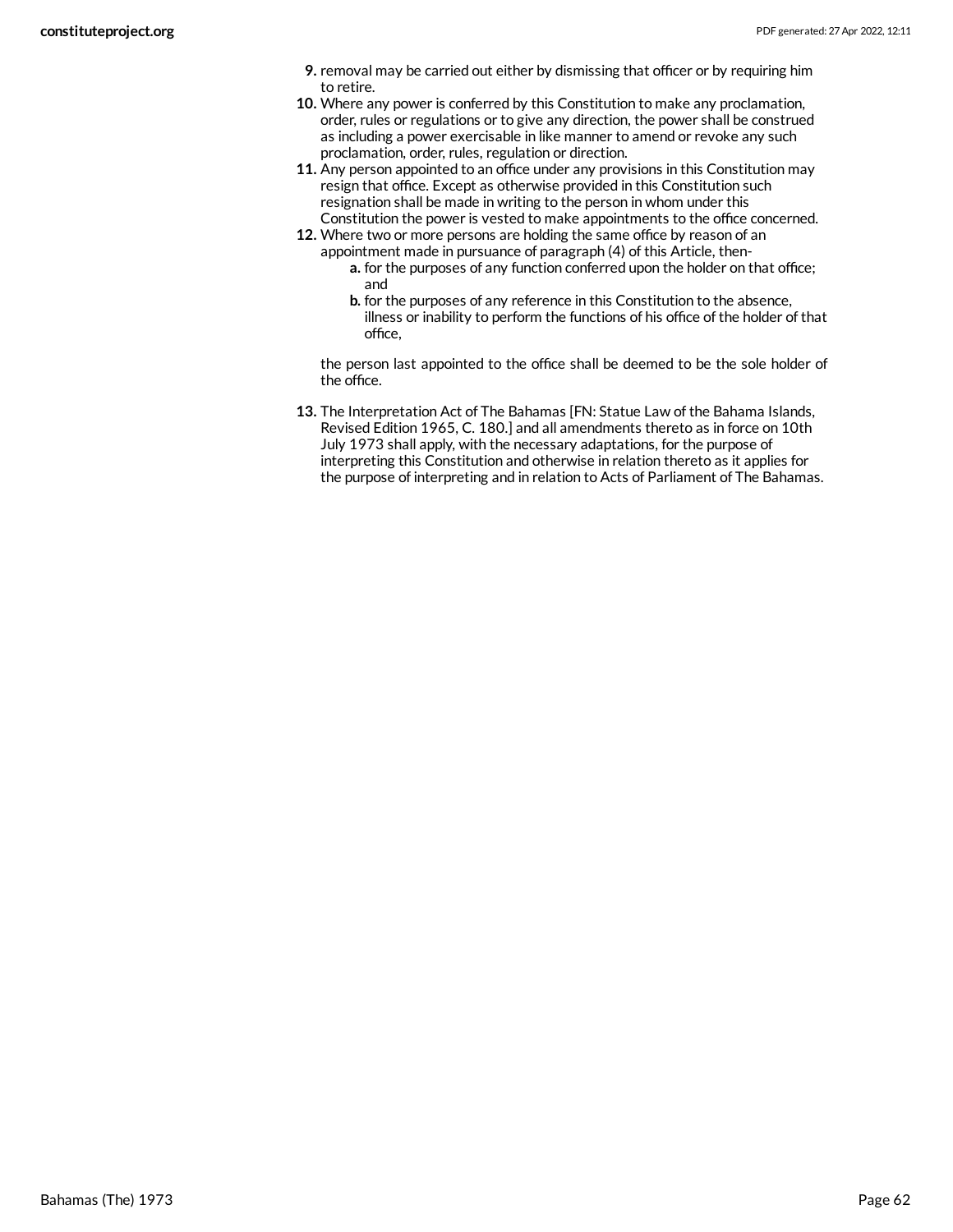## **Topic index**

### A

| B |  |
|---|--|
|   |  |
| C |  |
|   |  |
|   |  |
|   |  |
|   |  |
|   |  |
| D |  |
|   |  |
|   |  |
|   |  |
|   |  |
| E |  |
|   |  |
|   |  |
|   |  |
|   |  |
|   |  |
|   |  |
|   |  |
|   |  |
|   |  |
|   |  |
|   |  |
|   |  |
|   |  |
|   |  |
|   |  |

### F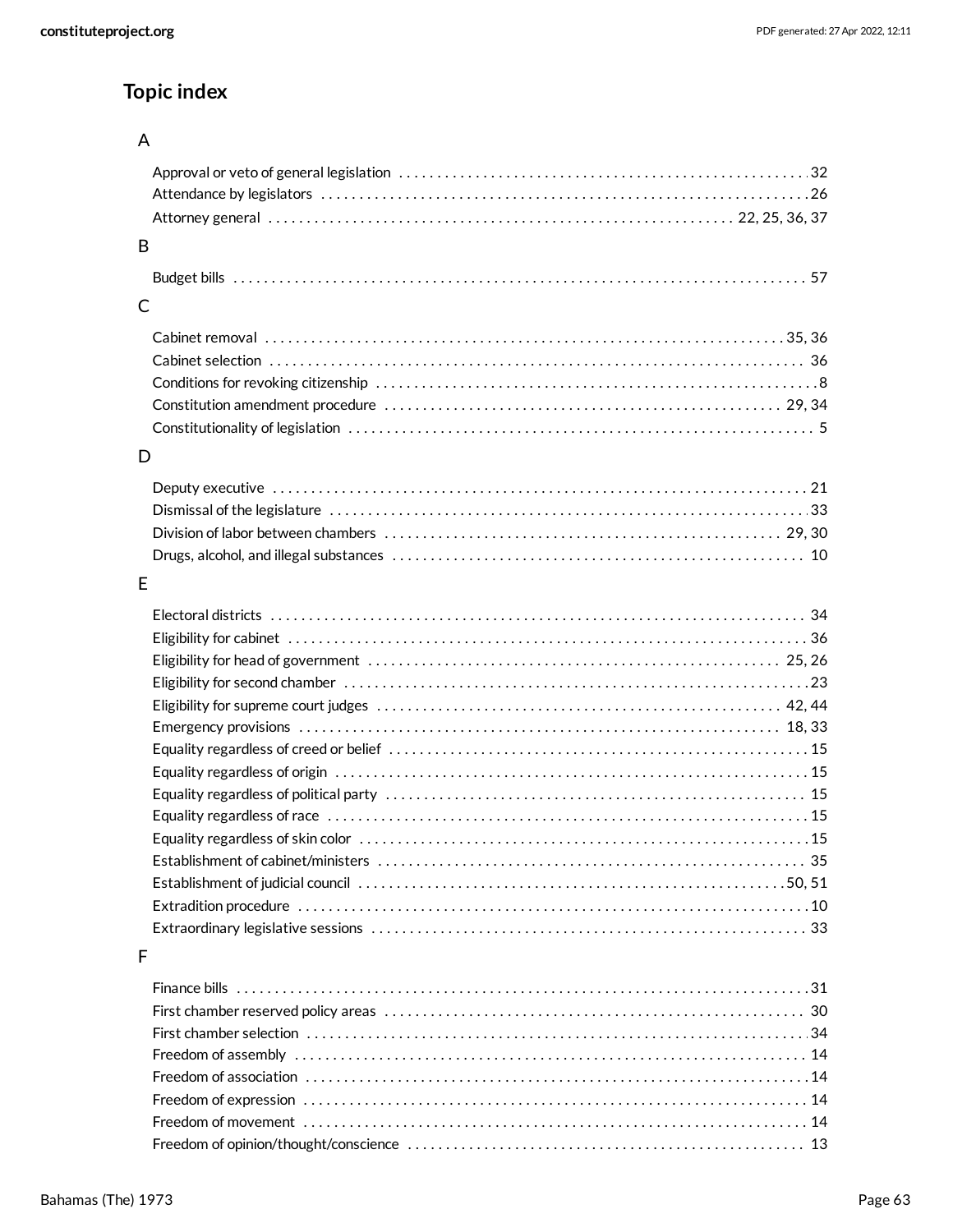| G |  |
|---|--|
|   |  |
|   |  |
| H |  |
|   |  |
|   |  |
|   |  |
|   |  |
|   |  |
|   |  |
|   |  |
|   |  |
|   |  |
|   |  |
|   |  |
|   |  |
| J |  |
|   |  |
|   |  |
| L |  |
|   |  |
|   |  |
| M |  |
|   |  |
|   |  |
|   |  |
| N |  |
|   |  |
|   |  |
|   |  |
| O |  |
|   |  |
|   |  |
| P |  |
|   |  |
|   |  |
|   |  |
|   |  |
|   |  |
|   |  |
|   |  |
|   |  |
|   |  |
|   |  |
|   |  |
|   |  |